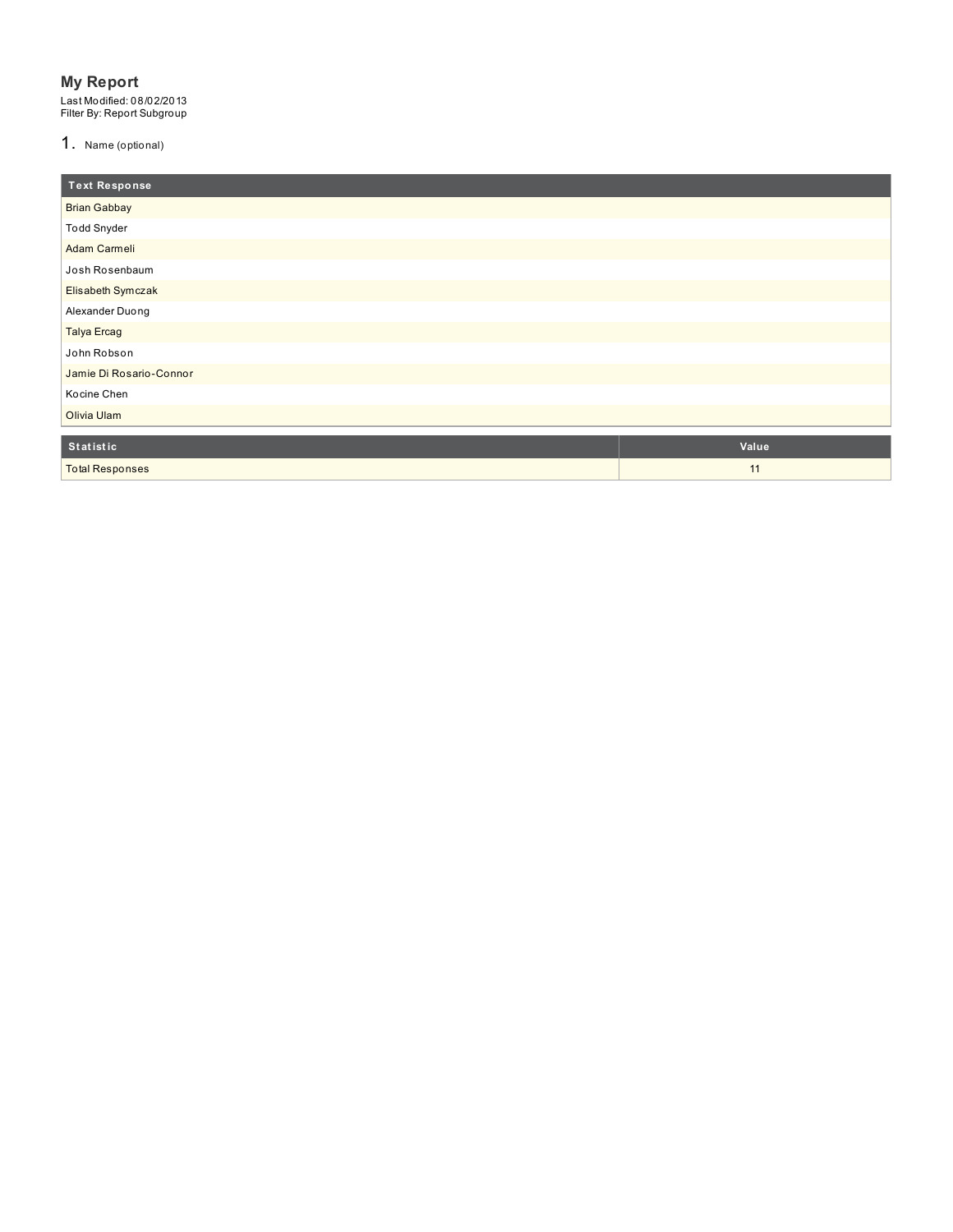### 2. E-mail Address (optional)

| <b>Text Response</b>  |       |
|-----------------------|-------|
| Gabbay@usc.edu        |       |
| tisnyder@usc.edu      |       |
| carmeli@usc.edu       |       |
| jbrosenb@usc.edu      |       |
| symczak@usc.edu       |       |
| duonga@usc.edu        |       |
| ercag@usc.edu         |       |
| jrobson@usc.edu       |       |
| dirosari@usc.edu      |       |
| kocine@gmail.com      |       |
| olivia.ulam@gmail.com |       |
| Cánáináin             | $Val$ |

| Statistic              | <b>Value</b> |
|------------------------|--------------|
| <b>Total Responses</b> |              |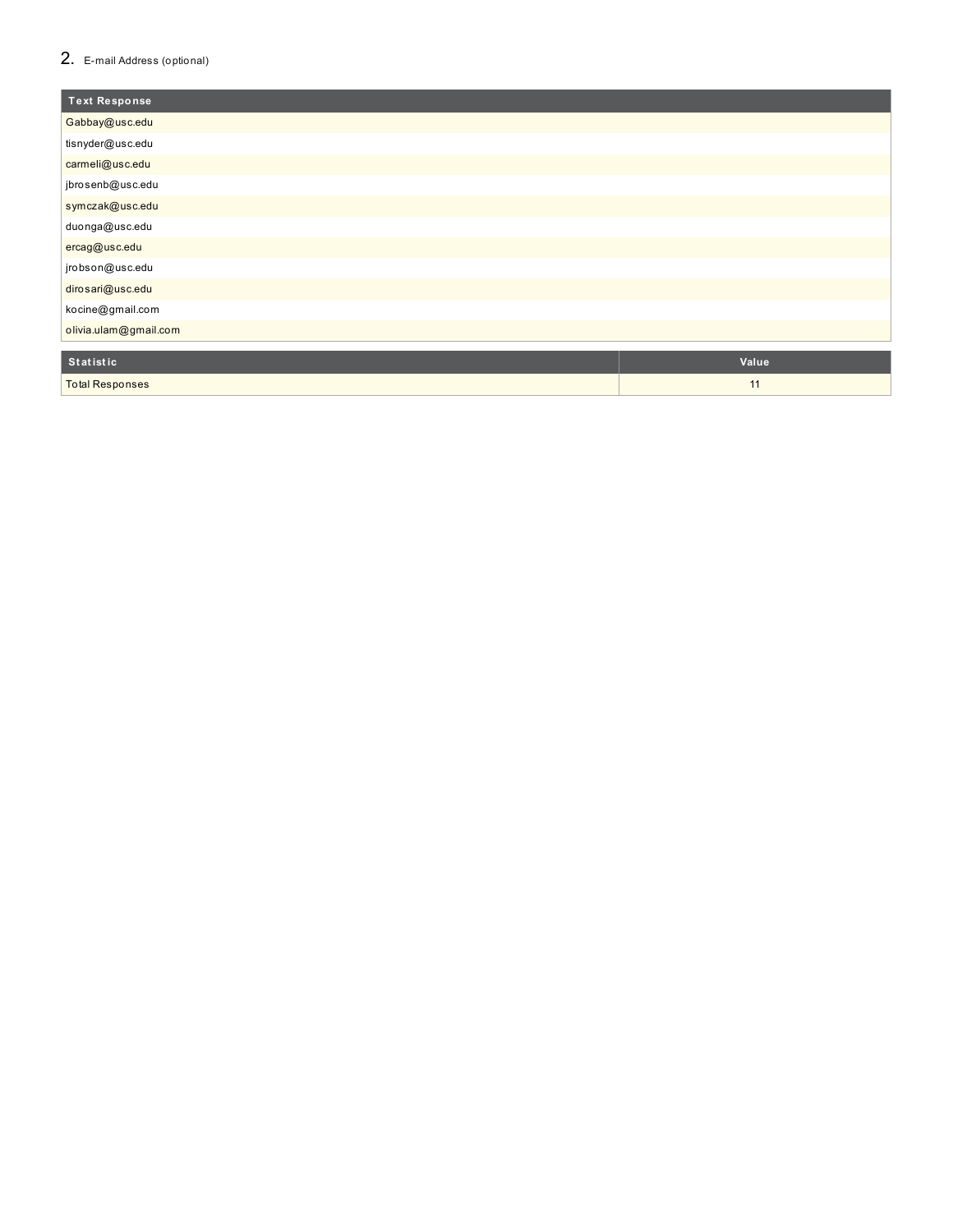# 3. Location

| #              | Answer                                               | <b>Bar</b> | Response     | %    |
|----------------|------------------------------------------------------|------------|--------------|------|
| 39             | Aalto University School of Economics                 |            | $\mathbf 0$  | 0%   |
| $\overline{4}$ | Australian National University                       |            | 0            | 0%   |
| 6              | Chinese University of Hong Kong                      |            | $\pmb{0}$    | 0%   |
| 5              | Copenhagen Business School                           |            | $\Omega$     | 0%   |
| 3              | <b>Corvinus University of Budapest</b>               |            | $\mathbf 0$  | 0%   |
| 37             | Chulalongkorn University                             |            | 0            | 0%   |
| $\overline{2}$ | <b>ESADE Business School</b>                         |            | $\pmb{0}$    | 0%   |
| 40             | <b>ESCEM</b>                                         |            | $\mathbf 0$  | 0%   |
| 38             | <b>ESCP-EAP</b>                                      |            | $\mathbf{0}$ | 0%   |
| 65             | <b>Fudan University</b>                              |            | 0            | 0%   |
| 13             | <b>HEC School of Management</b>                      |            | $\pmb{0}$    | 0%   |
| $\overline{7}$ | Hong Kong UNiversity of Science and Technology       |            | 0            | 0%   |
| 58             | <b>ICHEC Brussels</b>                                |            | $\mathbf 0$  | 0%   |
| 63             | IE School of Business                                |            | 0            | 0%   |
| 15             | <b>Korea University Business School</b>              |            | $\mathbf 0$  | 0%   |
| 16             | National University of Singapore                     |            | $\mathbf 0$  | 0%   |
| 18             | <b>National Taiwan University</b>                    |            | $\mathbf 0$  | 0%   |
| 27             | <b>Peking University</b>                             |            | $\mathbf 0$  | 0%   |
| 14             | Rotterdam School of Management                       |            | 13           | 100% |
| 61             | Seoul National University                            |            | $\mathbf 0$  | 0%   |
| 19             | <b>Singapore Management University</b>               |            | $\mathbf{0}$ | 0%   |
| $\mathbf{1}$   | Thammasat University                                 |            | 0            | 0%   |
| 57             | Universidade de Nova de Lisbon                       |            | $\mathbf 0$  | 0%   |
| 64             | Universiidad de Carlos Madrid III                    |            | $\mathbf 0$  | 0%   |
| 11             | Universita Commerciale Luigi Bocconi                 |            | $\pmb{0}$    | 0%   |
| 62             | University of Hong Kong                              |            | 0            | 0%   |
| 9              | University of Manchester, Manchester Business School |            | $\mathbf 0$  | 0%   |
| 10             | University of Melbourne                              |            | $\Omega$     | 0%   |
| 12             | <b>University of Navarra</b>                         |            | $\pmb{0}$    | 0%   |
| 17             | University of St. Gallen                             |            | 0            | 0%   |
| 59             | Vienna University of Economics and Business          |            | $\mathbf{0}$ | 0%   |
| 8              | WHU Otto Beisheim School of Management               |            | $\mathsf 0$  | 0%   |
|                | Total                                                |            | 13           |      |

| Statistic                 | Value |
|---------------------------|-------|
| <b>Min Value</b>          | 14    |
| Max Value                 | 14    |
| Mean                      | 14.00 |
| Variance                  | 0.00  |
| <b>Standard Deviation</b> | 0.00  |
| <b>Total Responses</b>    | 13    |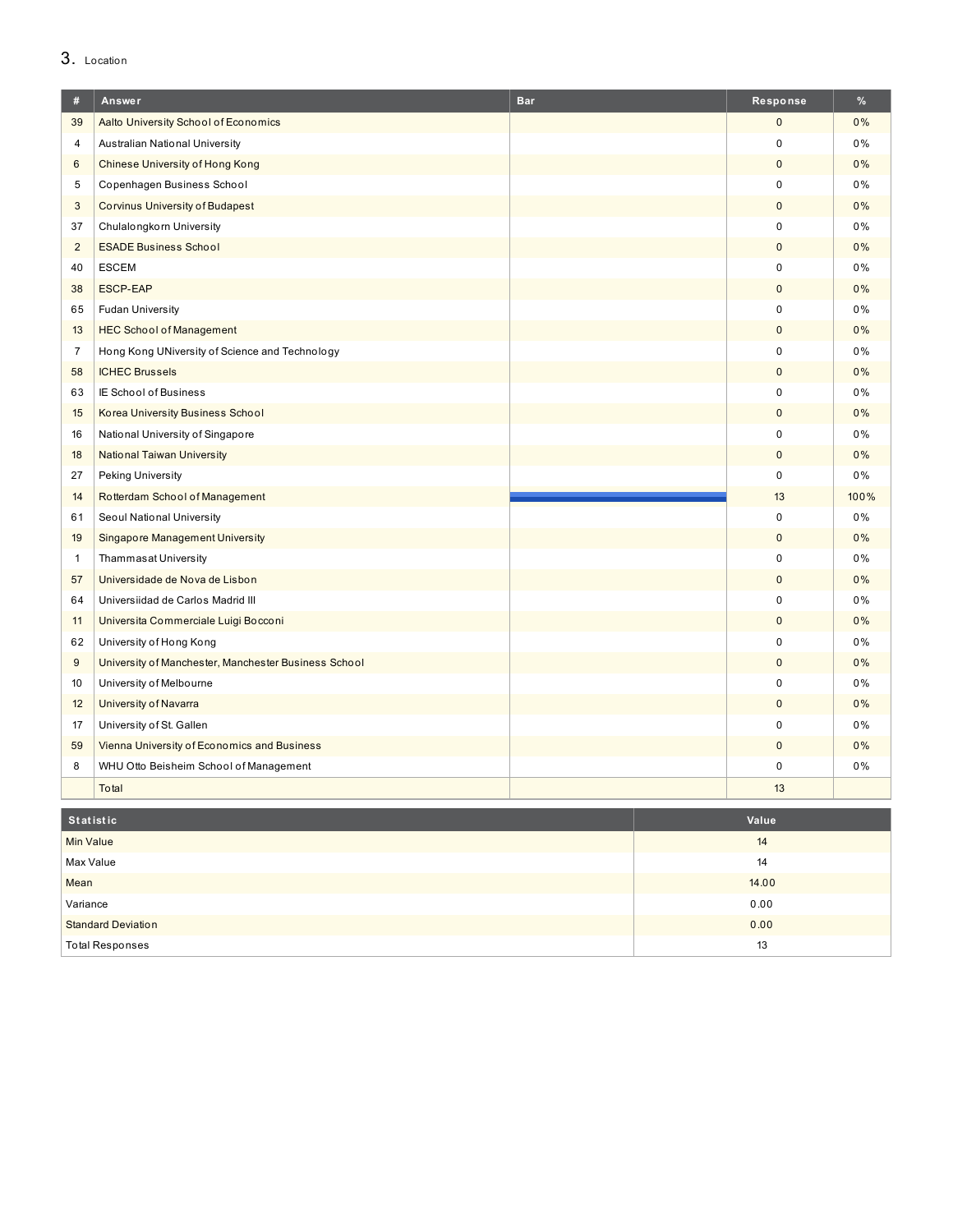### 4. What is your academic status this semester?

| #                         | Answer    | <b>Bar</b> |  | Response       | %                |  |  |
|---------------------------|-----------|------------|--|----------------|------------------|--|--|
| $\mathbf{1}$              | Sophomore |            |  | $\mathbf{0}$   | 0%               |  |  |
| $\overline{2}$            | Junior    |            |  | 11             |                  |  |  |
| $\mathbf{3}$              | Senior    |            |  | $\overline{2}$ |                  |  |  |
|                           | Total     |            |  | 13             |                  |  |  |
| Statistic<br>Value        |           |            |  |                |                  |  |  |
| <b>Min Value</b>          |           |            |  | $\overline{2}$ |                  |  |  |
| Max Value                 |           |            |  | 3              |                  |  |  |
| Mean                      |           | 2.15       |  |                |                  |  |  |
| Variance                  |           |            |  | 0.14           |                  |  |  |
| <b>Standard Deviation</b> |           |            |  | 0.38           | 85%<br>15%<br>13 |  |  |
| <b>Total Responses</b>    |           |            |  |                |                  |  |  |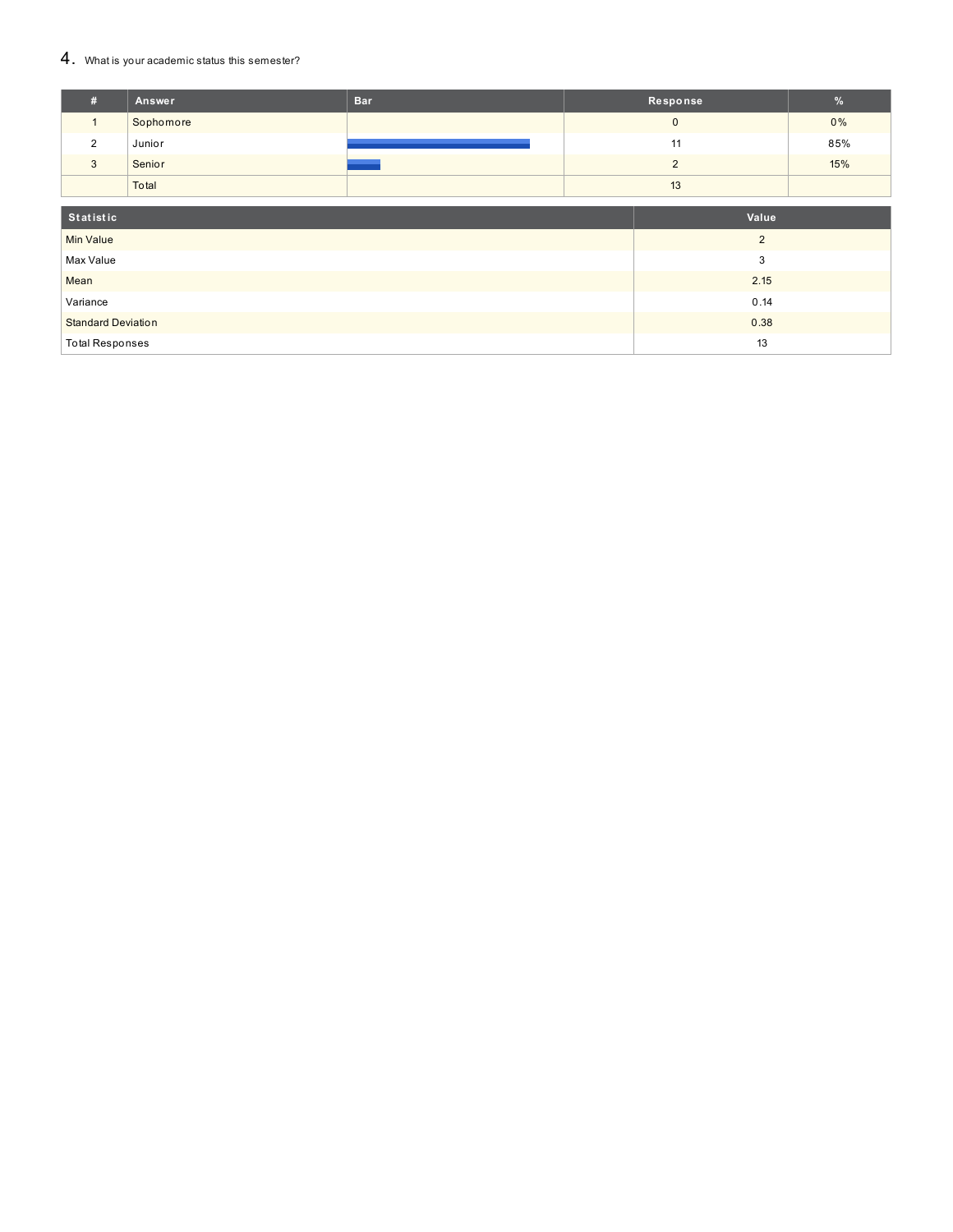$5_\cdot$  What is your expected date of graduation from USC (Semester and year, eg<br>Fall 2009)?

| <b>Text Response</b>   |       |
|------------------------|-------|
| Spring 2010            |       |
| <b>Fall 2009</b>       |       |
| Spring 2011            |       |
| Spring 2010            |       |
| May 2012               |       |
| Spring 2012            |       |
| <b>Fall 2012</b>       |       |
| Spring 2012            |       |
| Spring 2013            |       |
| Spring 2013            |       |
| Spring 2014            |       |
| Spring 2013            |       |
| Spring 2014            |       |
| Statistic              | Value |
| <b>Total Responses</b> | 13    |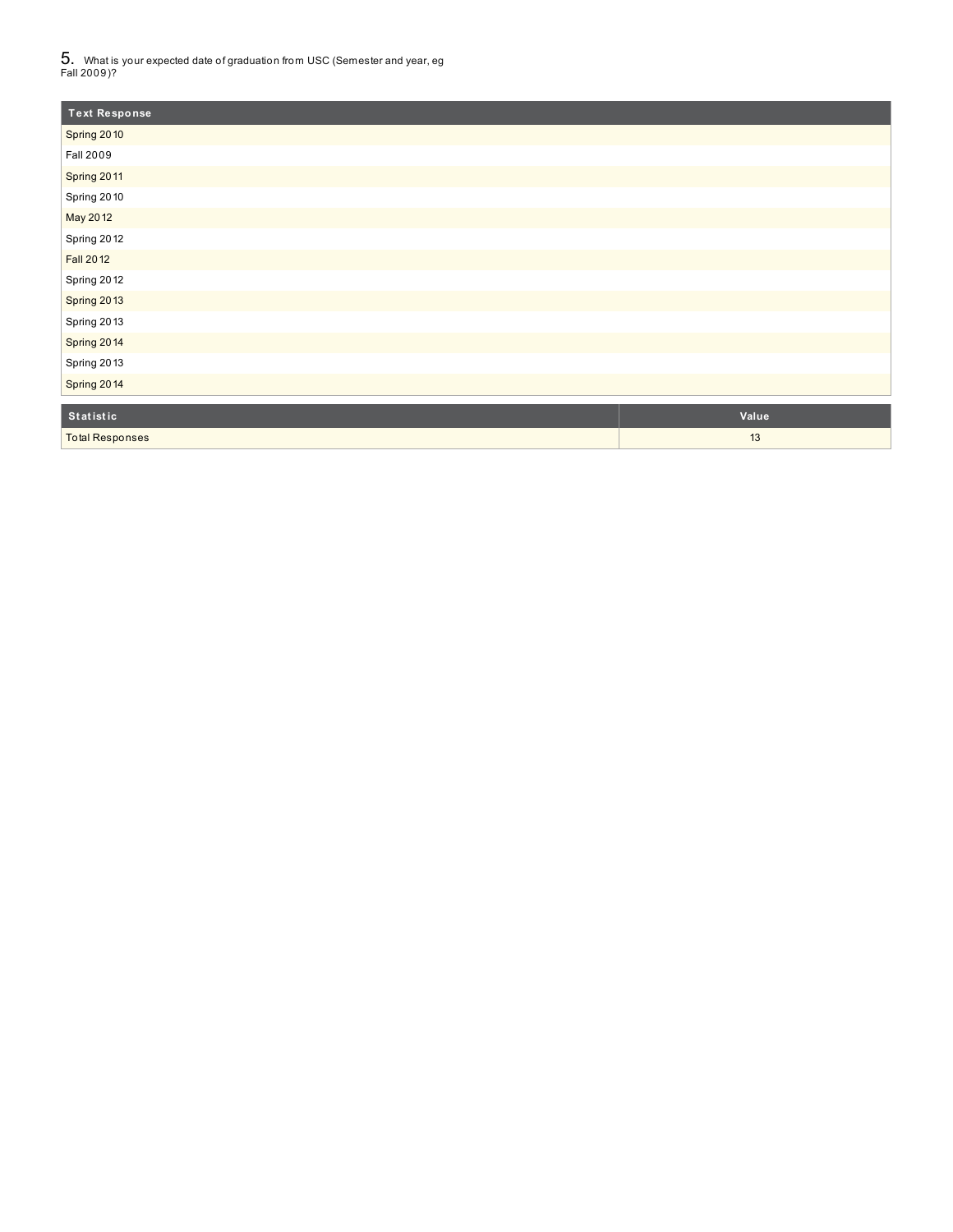### $6.$  What is your major?

| <b>Text Response</b>           |       |
|--------------------------------|-------|
| <b>Business Administration</b> |       |
| <b>Business Administration</b> |       |
| <b>Business Administration</b> |       |
| <b>Business Administration</b> |       |
| <b>Business Administration</b> |       |
| <b>Business Administration</b> |       |
| <b>Business Admin</b>          |       |
| Accounting, Business           |       |
| <b>Business Administration</b> |       |
| <b>Business Administration</b> |       |
| <b>Business Administration</b> |       |
| <b>BUAD/EALC</b>               |       |
| <b>Business Administration</b> |       |
| Statistic                      | Value |
|                                |       |
| <b>Total Responses</b>         | 13    |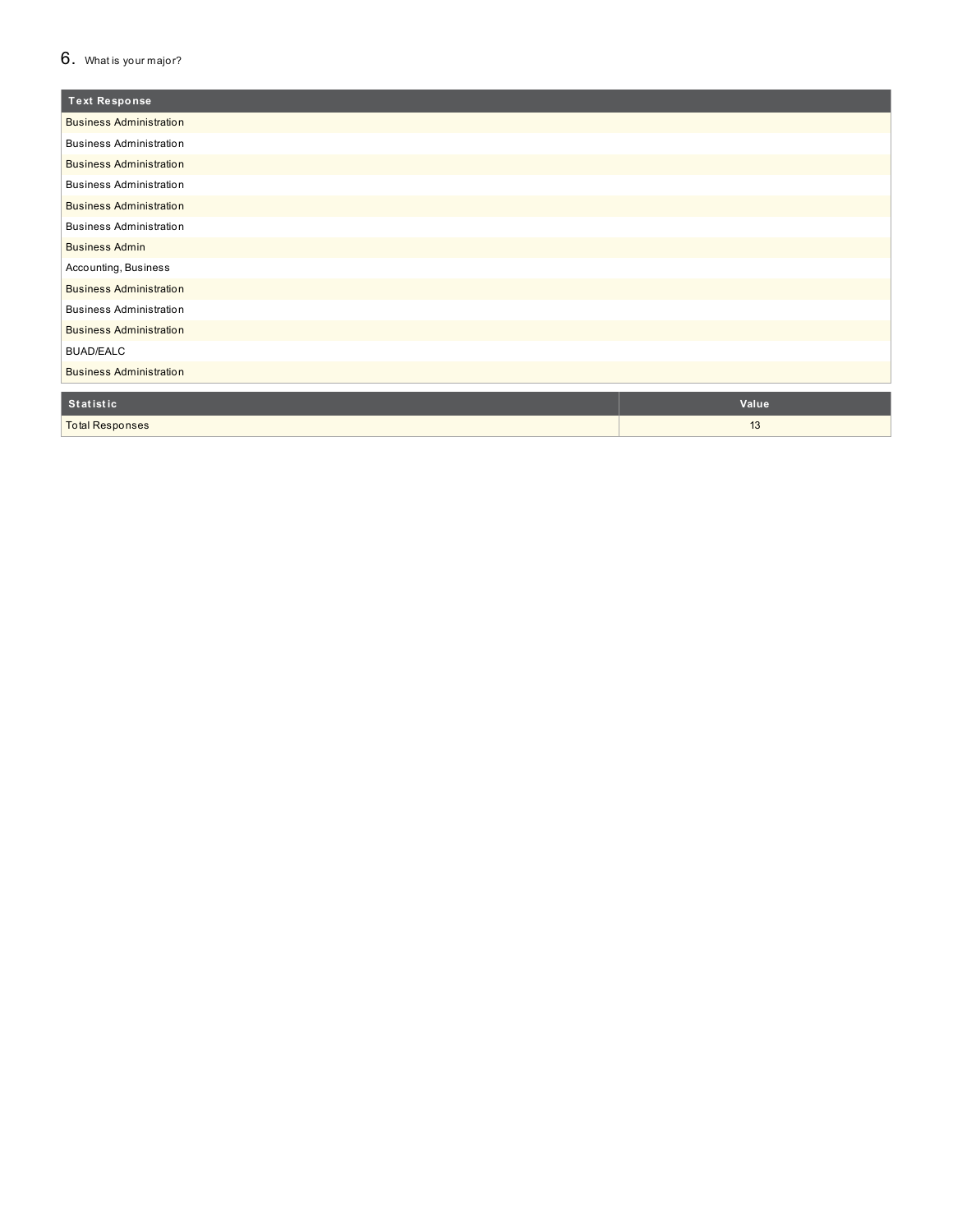# 7. What is your concentration (Business majors only)?

| <b>Text Response</b>                               |       |
|----------------------------------------------------|-------|
| <b>International Business</b>                      |       |
| <b>International Business</b>                      |       |
| <b>Financial Analysis and Valuation</b>            |       |
| <b>International Business</b>                      |       |
| <b>International Business</b>                      |       |
| <b>International Business</b>                      |       |
| Entrepreneurship/International Business Management |       |
| Intl Business                                      |       |
| International                                      |       |
| N/A                                                |       |
| <b>International Business</b>                      |       |
| <b>International Business</b>                      |       |
| none                                               |       |
| Statistic                                          | Value |
|                                                    |       |
| <b>Total Responses</b>                             | 13    |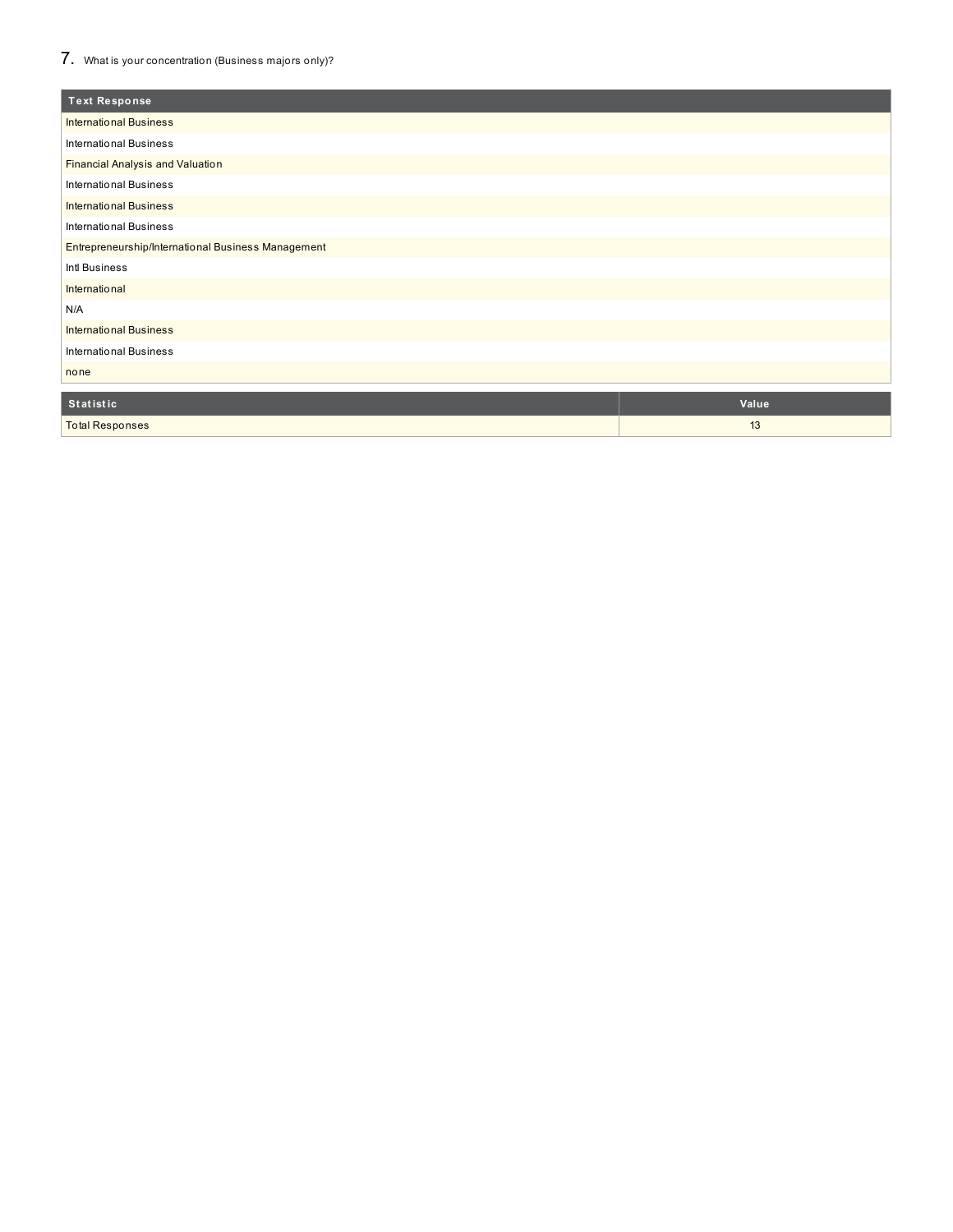$8_\cdot\,$  Please indicate the term in which you were abroad (semester and year, eg<br>Fall 2009).

| <b>Text Response</b>   |       |
|------------------------|-------|
| Spring 2009            |       |
| Spring 2009            |       |
| Spring 2010            |       |
| Spring 2010            |       |
| Spring 2011            |       |
| Spring 2011            |       |
| Spring 2011            |       |
| Spring 2011            |       |
| Spring 2012            |       |
| Spring 2012            |       |
| Spring 2013            |       |
| Spring 2013            |       |
| Spring 2013            |       |
| Statistic              | Value |
| <b>Total Responses</b> | 13    |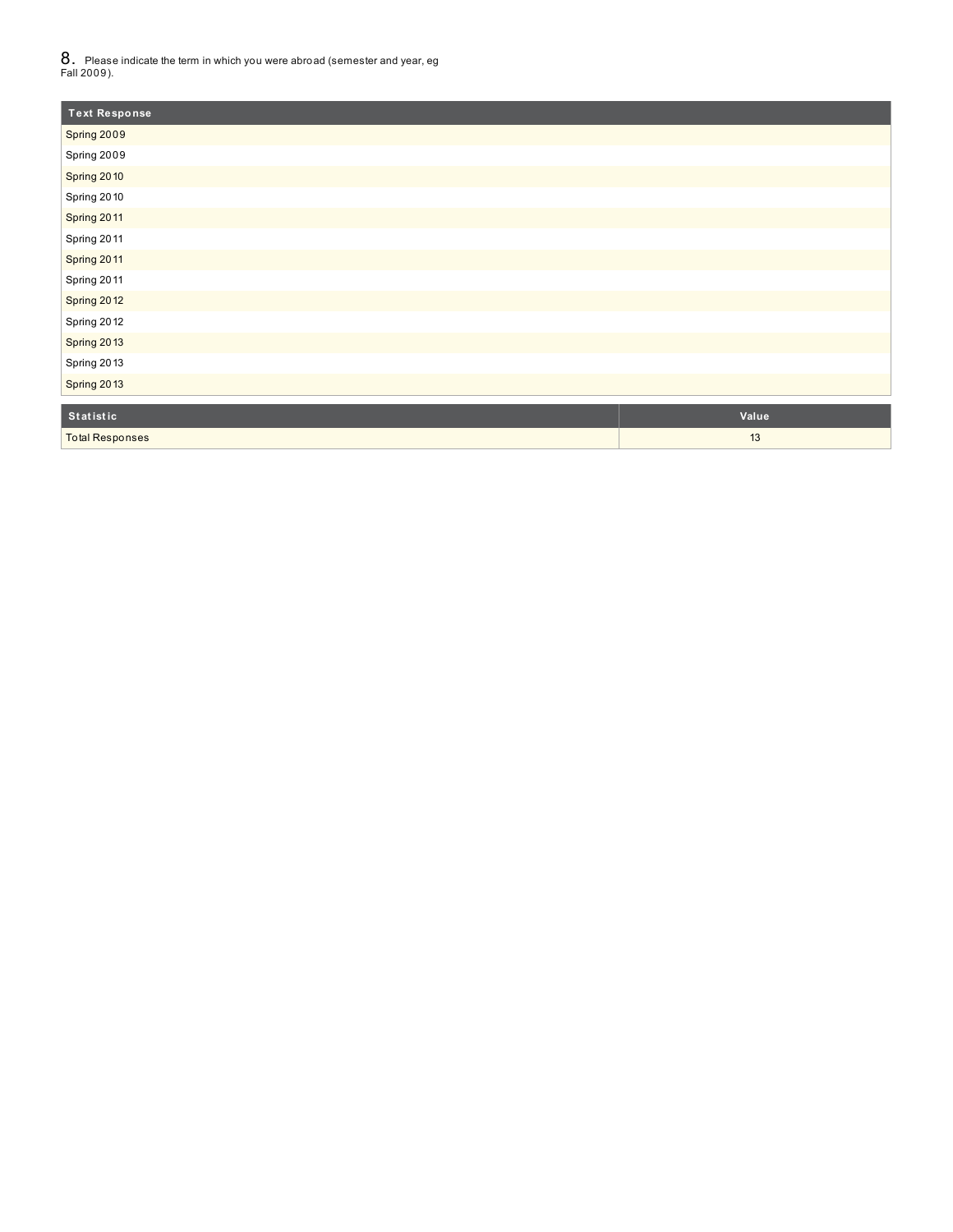## 9. I. GENERAL PROGRAM EVALUATION Please rate the following items:

| #                         | Question                                          | <b>Very</b><br>dissatisfied | Somewhat<br>dissatisfied | Neutral | Mostly<br>satisfied                            | <b>Very</b><br>satisfied | <b>Total</b><br><b>Responses</b> | Mean |
|---------------------------|---------------------------------------------------|-----------------------------|--------------------------|---------|------------------------------------------------|--------------------------|----------------------------------|------|
|                           | 1. Your overall satisfaction with the<br>program. | $\mathbf 0$                 | $\mathbf{0}$             |         | 5                                              | $\overline{7}$           | 13                               | 4.46 |
| <b>Statistic</b>          |                                                   |                             |                          |         | 1. Your overall satisfaction with the program. |                          |                                  |      |
|                           | <b>Min Value</b>                                  | 3                           |                          |         |                                                |                          |                                  |      |
|                           | Max Value                                         | 5                           |                          |         |                                                |                          |                                  |      |
| Mean                      |                                                   | 4.46                        |                          |         |                                                |                          |                                  |      |
| Variance                  |                                                   | 0.44                        |                          |         |                                                |                          |                                  |      |
| <b>Standard Deviation</b> |                                                   |                             | 0.66                     |         |                                                |                          |                                  |      |
| <b>Total Responses</b>    |                                                   | 13                          |                          |         |                                                |                          |                                  |      |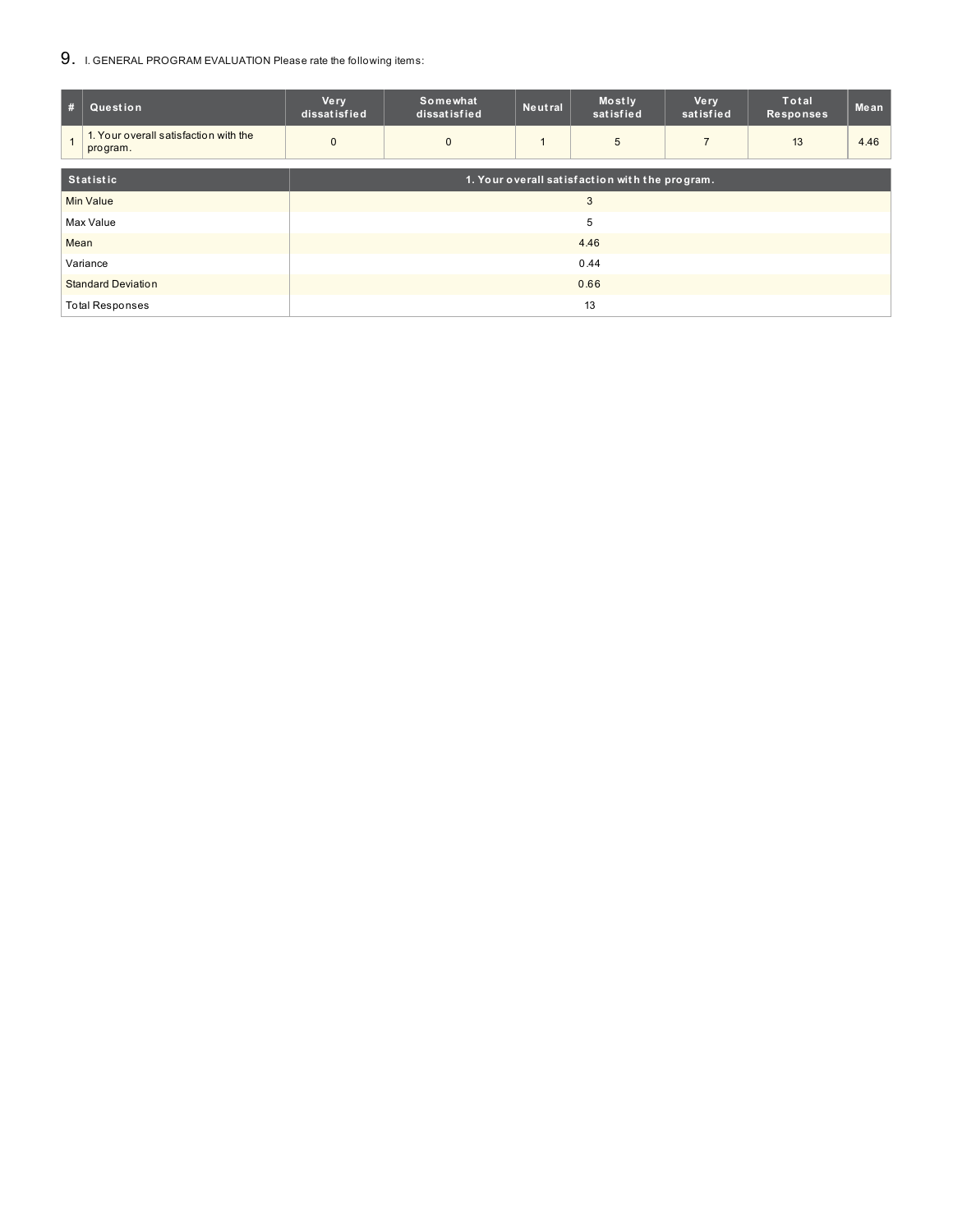| #              | ∣ Question                                                                                 | Not at all<br><b>SO</b> | Somewhat<br><b>SO</b> | Neutral | <b>Mostly</b><br>SO | Very much<br><b>SO</b> | Total<br><b>Responses</b> | Mean |
|----------------|--------------------------------------------------------------------------------------------|-------------------------|-----------------------|---------|---------------------|------------------------|---------------------------|------|
|                | 2. To what extent did the program meet your expectations?                                  |                         |                       |         |                     | 6                      |                           | 4.15 |
| $\overline{2}$ | 3. To what extent was your participation in the program a valuable<br>learning experience? |                         |                       |         |                     | 12                     |                           | 4.92 |

| Statistic             | 2. To what extent did the program meet your<br>expectations? | 3. To what extent was your participation in the program a valuable learning<br>experience? |
|-----------------------|--------------------------------------------------------------|--------------------------------------------------------------------------------------------|
| Min Value             | 2                                                            | 4                                                                                          |
| Max Value             | 5                                                            | 5                                                                                          |
| Mean                  | 4.15                                                         | 4.92                                                                                       |
| Variance              | 1.14                                                         | 0.08                                                                                       |
| Standard<br>Deviation | 1.07                                                         | 0.28                                                                                       |
| Total<br>Responses    | 13                                                           | 13                                                                                         |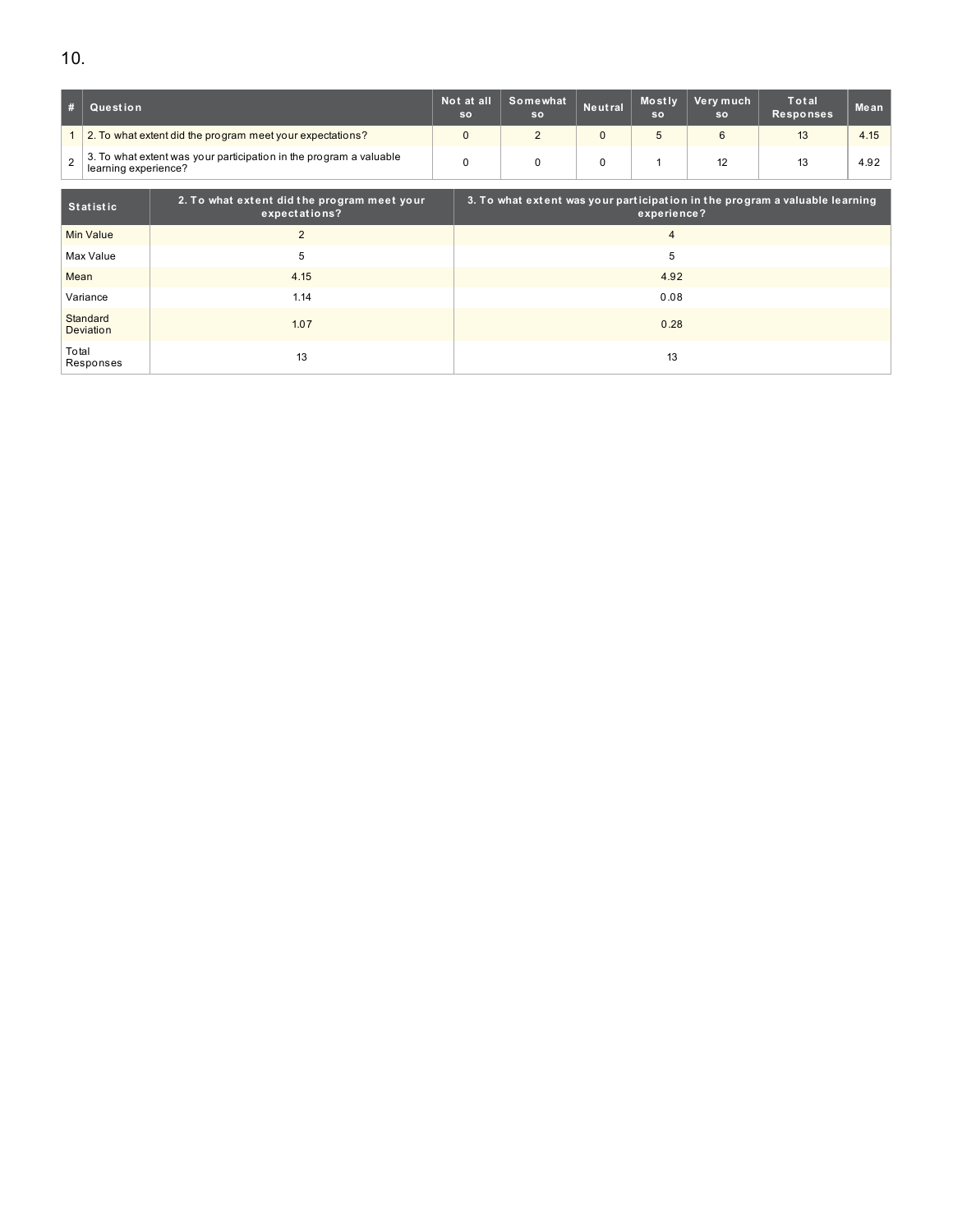| #                         | Question                                                                     |                                                                           | Would not<br>recommend at<br>all | May recommend<br>with reservations | Neutral        | Would surely<br>recommend | Would<br>recommend<br>most strongly | <b>Total</b><br>Responses | Mean |  |  |
|---------------------------|------------------------------------------------------------------------------|---------------------------------------------------------------------------|----------------------------------|------------------------------------|----------------|---------------------------|-------------------------------------|---------------------------|------|--|--|
|                           | 4. To what extent would you recommend<br>this program to other USC students? |                                                                           | $\Omega$                         |                                    | 2              | 3                         |                                     | 13                        | 4.23 |  |  |
|                           |                                                                              |                                                                           |                                  |                                    |                |                           |                                     |                           |      |  |  |
|                           | <b>Statistic</b>                                                             | 4. To what extent would you recommend this program to other USC students? |                                  |                                    |                |                           |                                     |                           |      |  |  |
| <b>Min Value</b>          |                                                                              |                                                                           |                                  |                                    | $\overline{2}$ |                           |                                     |                           |      |  |  |
|                           | Max Value                                                                    |                                                                           |                                  |                                    |                |                           |                                     |                           |      |  |  |
| Mean                      |                                                                              |                                                                           |                                  |                                    |                |                           |                                     |                           |      |  |  |
| Variance                  |                                                                              |                                                                           | 1.03                             |                                    |                |                           |                                     |                           |      |  |  |
| <b>Standard Deviation</b> |                                                                              |                                                                           | 1.01                             |                                    |                |                           |                                     |                           |      |  |  |
|                           | <b>Total Responses</b>                                                       |                                                                           | 13                               |                                    |                |                           |                                     |                           |      |  |  |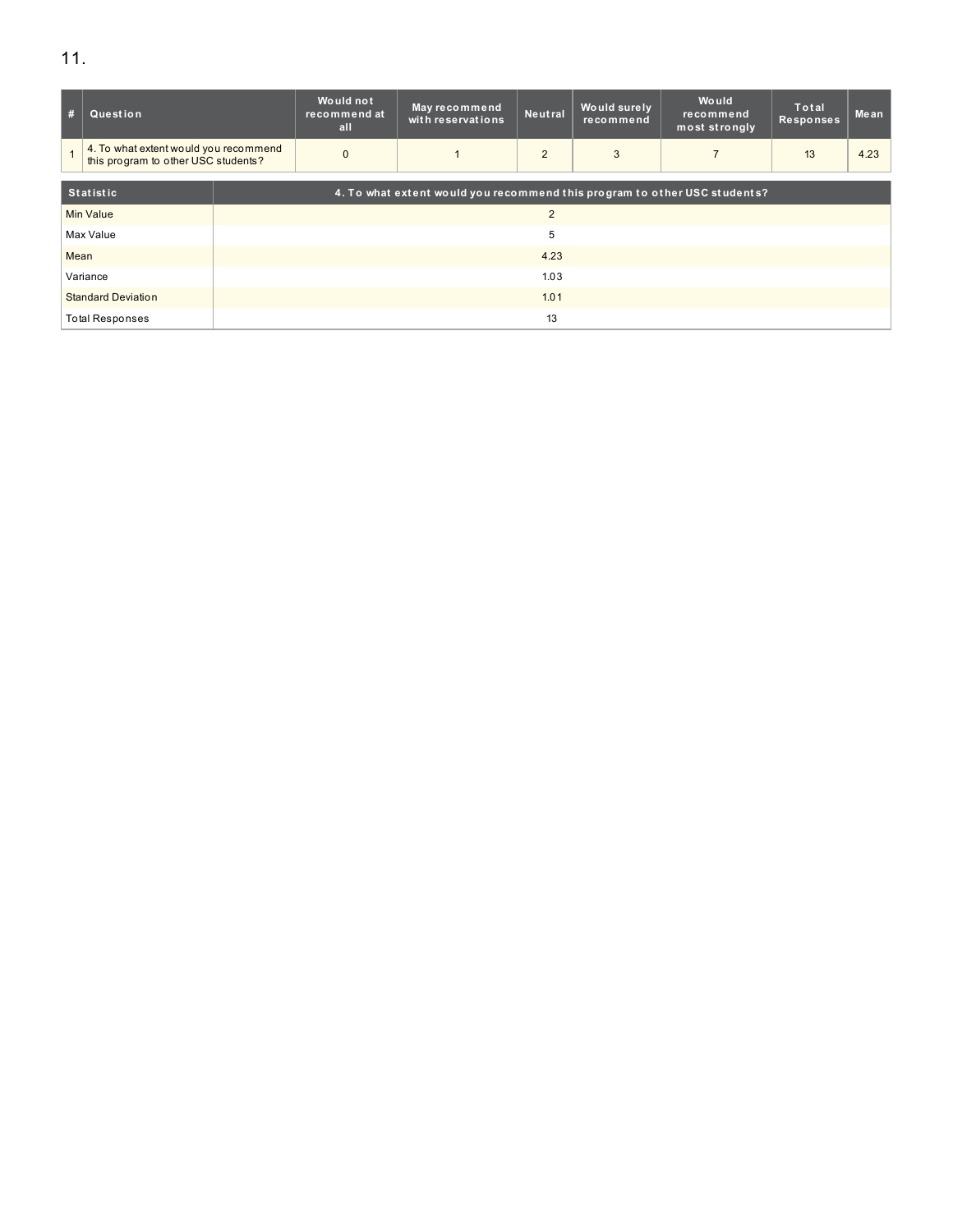## 12. II. ACADEMIC PROGRAM

| # | Question                                                                                           | Not at<br>all so | Somewhat<br><b>SO</b> | Neutral | <b>Mostly</b><br><b>SO</b> | Ve rv<br>much so | Total<br><b>Responses</b> | Mean |
|---|----------------------------------------------------------------------------------------------------|------------------|-----------------------|---------|----------------------------|------------------|---------------------------|------|
|   | 5. To what extent were your courses intellectually challenging?                                    |                  |                       |         |                            |                  | 13                        | 3.00 |
|   | 6. How comparable was the quality of instruction and academic demand of<br>classes to that of USC? |                  |                       |         |                            |                  | 13                        | 2.38 |

| Statistic             | 5. To what extent were your courses intellectually<br>challenging? | $\,$ 6. How comparable was the quality of instruction and academic demand of<br>classes to that of USC? |
|-----------------------|--------------------------------------------------------------------|---------------------------------------------------------------------------------------------------------|
| Min Value             |                                                                    |                                                                                                         |
| Max Value             | 5                                                                  | 5                                                                                                       |
| Mean                  | 3.00                                                               | 2.38                                                                                                    |
| Variance              | 1.17                                                               | 1.59                                                                                                    |
| Standard<br>Deviation | 1.08                                                               | 1.26                                                                                                    |
| Total<br>Responses    | 13                                                                 | 13                                                                                                      |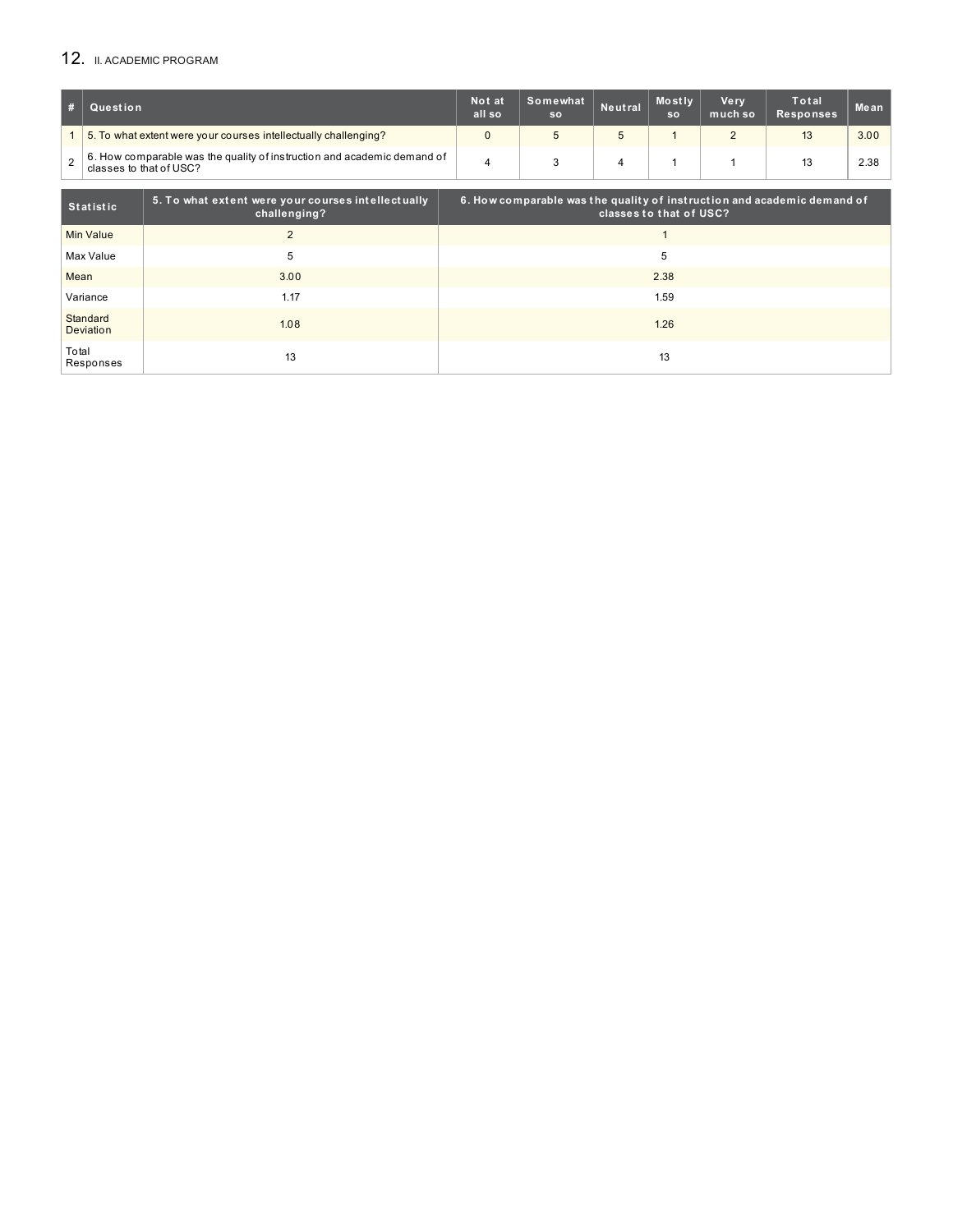| #                                  | Question                                                     |                                                          | Strongly<br>disagree | <b>Disagree</b> | Neutral     | Agree | Strongly<br>Agree | Total<br><b>Responses</b>                                    | Mean |  |  |
|------------------------------------|--------------------------------------------------------------|----------------------------------------------------------|----------------------|-----------------|-------------|-------|-------------------|--------------------------------------------------------------|------|--|--|
|                                    | explained.                                                   | 7. The grading system used in the courses was            | $\Omega$             | 2               | 2           | 8     |                   | 13                                                           | 3.62 |  |  |
| $\overline{2}$                     | 8. I was able to register for all the classes that I wanted. |                                                          | $\mathbf 0$          | 3               | $\mathbf 0$ | 2     | 8                 | 13                                                           | 4.15 |  |  |
|                                    | <b>Statistic</b>                                             | 7. The grading system used in the courses was explained. |                      |                 |             |       |                   | 8. I was able to register for all the classes that I wanted. |      |  |  |
| $\overline{2}$<br><b>Min Value</b> |                                                              | $\overline{2}$                                           |                      |                 |             |       |                   |                                                              |      |  |  |
|                                    | Max Value                                                    | 5                                                        | 5                    |                 |             |       |                   |                                                              |      |  |  |
| Mean                               |                                                              | 3.62                                                     |                      |                 |             |       | 4.15              |                                                              |      |  |  |
|                                    | Variance                                                     | 0.76                                                     |                      |                 |             |       | 1.64              |                                                              |      |  |  |
| 0.87<br><b>Standard Deviation</b>  |                                                              |                                                          |                      | 1.28            |             |       |                   |                                                              |      |  |  |
|                                    |                                                              | 13<br><b>Total Responses</b>                             |                      |                 |             |       | 13                |                                                              |      |  |  |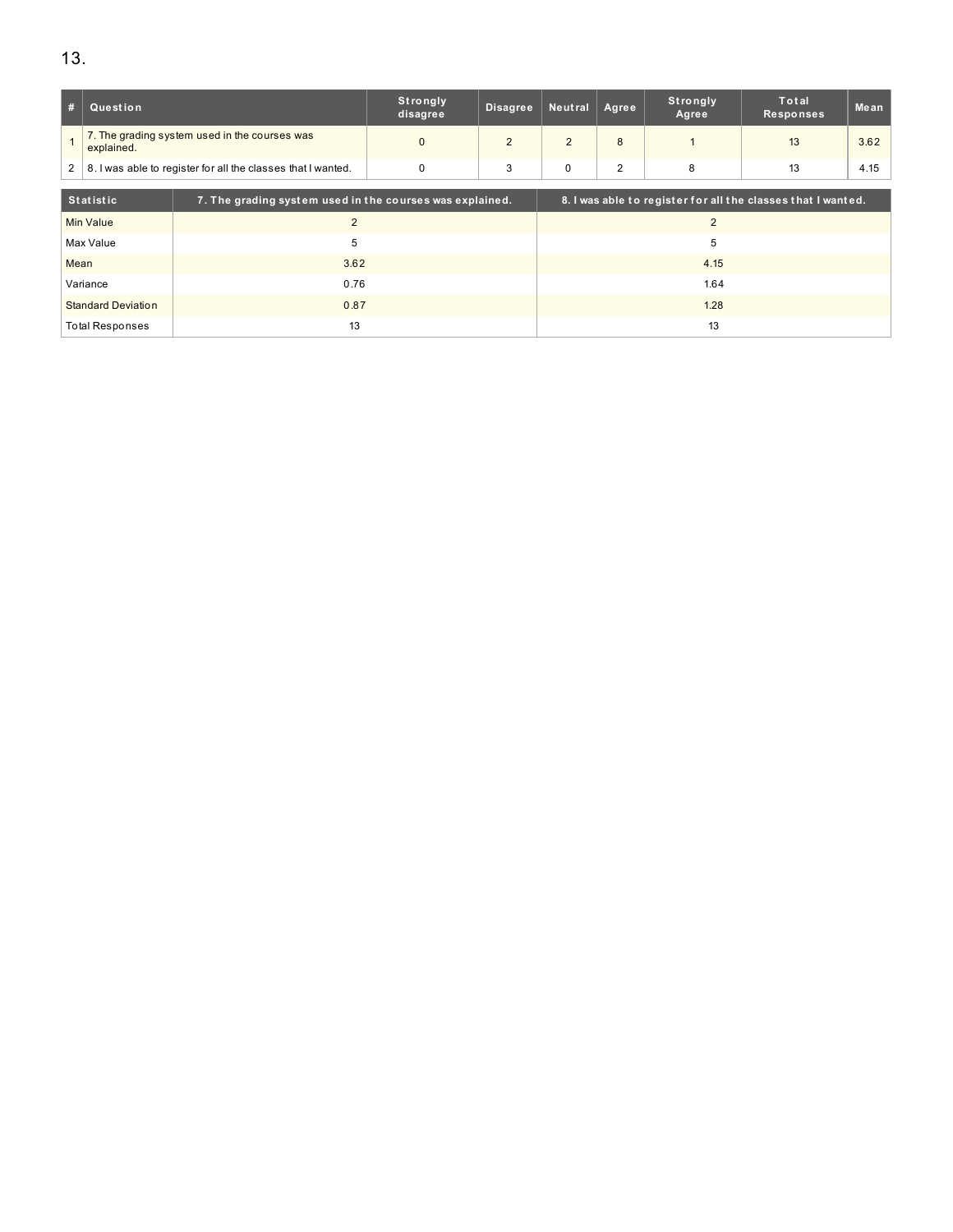|                | Question                                                                                     | Not at all<br><b>SO</b> | Somewhat<br><sub>So</sub> | Neutral | Mostly<br><b>SO</b> | Very much<br><b>SO</b> | Total<br>Responses | Mean |
|----------------|----------------------------------------------------------------------------------------------|-------------------------|---------------------------|---------|---------------------|------------------------|--------------------|------|
|                | 1 9. To what extent were you prepared for the coursework?                                    | 0                       |                           |         | 6                   | 5                      | 13                 | 4.15 |
| $\overline{2}$ | 10. To what extent do you feel you were immersed in the culture of the<br>host country?      | 0                       |                           |         |                     |                        | 13                 | 3.92 |
| $\overline{3}$ | 11. To what extent did you gain a better appreciation of the host<br>culture's perspectives? | 0                       |                           |         | 5                   | 6                      | 13                 | 4.31 |

| <b>Statistic</b>             | 9. To what extent were you<br>prepared for the coursework? | 10. To what extent do you feel you were<br>immersed in the culture of the host country? | 11. To what extent did you gain a better<br>appreciation of the host culture's perspectives? |
|------------------------------|------------------------------------------------------------|-----------------------------------------------------------------------------------------|----------------------------------------------------------------------------------------------|
| Min Value                    | $\overline{2}$                                             | $\mathcal{D}$                                                                           |                                                                                              |
| Max Value                    | 5                                                          | 5                                                                                       | 5                                                                                            |
| Mean                         | 4.15                                                       | 3.92                                                                                    | 4.31                                                                                         |
| Variance                     | 0.81                                                       | 1.08                                                                                    | 0.56                                                                                         |
| Standard<br><b>Deviation</b> | 0.90                                                       | 1.04                                                                                    | 0.75                                                                                         |
| Total<br>Responses           | 13                                                         | 13                                                                                      | 13                                                                                           |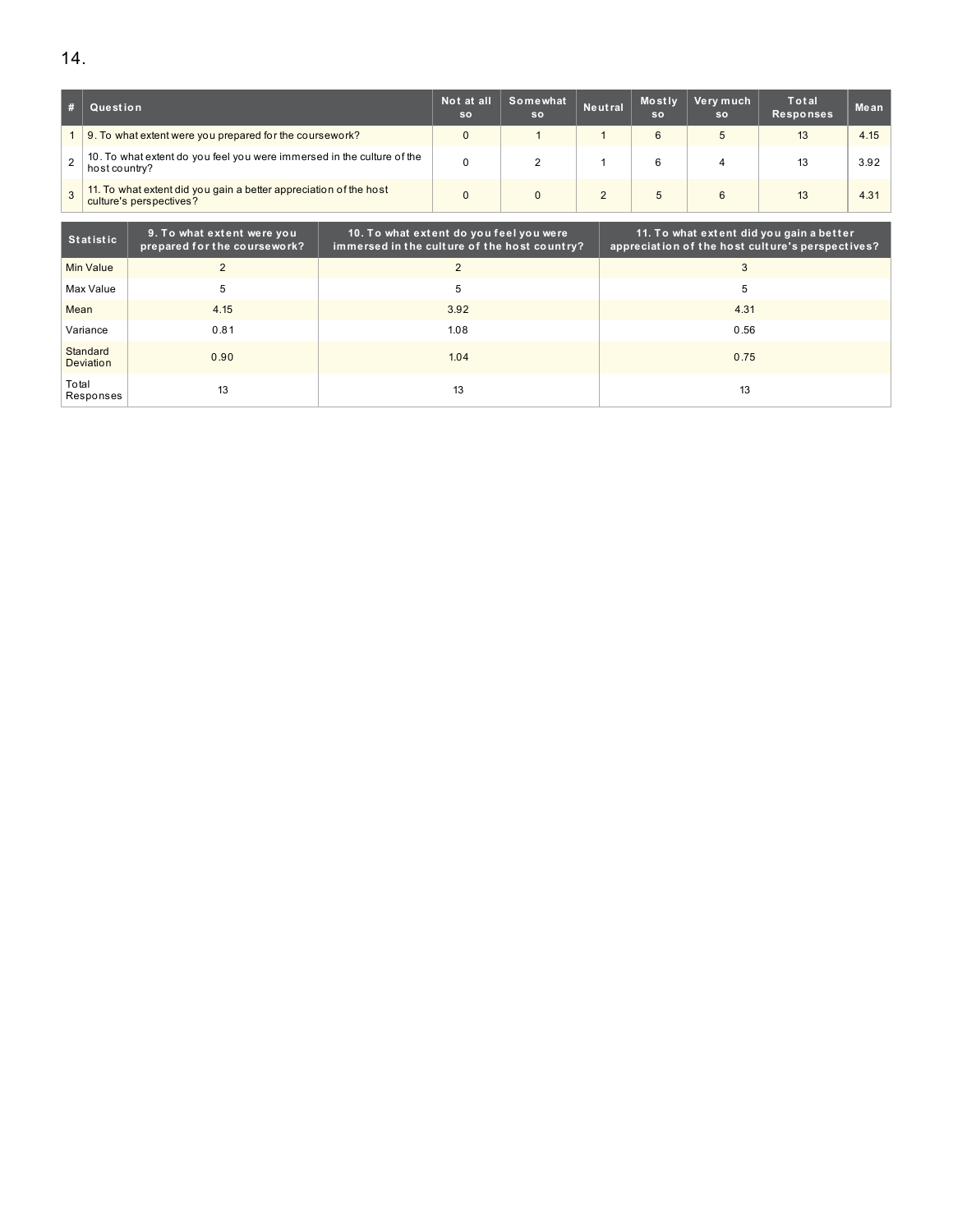|   | Question                                                                               | Verv<br>dissatisfied | Somewhat<br>dissatisfied | Neutral | Mostly<br>satisfied | Ve rv<br>Satisfied | Total<br><b>Responses</b> | Mean |
|---|----------------------------------------------------------------------------------------|----------------------|--------------------------|---------|---------------------|--------------------|---------------------------|------|
|   | 12. Please rate your overall satisfaction with the content of<br>the courses you took. |                      | 4                        | 4       |                     |                    | 13                        | 3.15 |
| 2 | 13. Please rate your overall satisfaction with the quality of<br>instruction.          |                      |                          |         |                     |                    | 13                        | 3.08 |

| Statistic             | 12. Please rate your overall satisfaction with the content of the<br>courses you took. | 13. Please rate your overall satisfaction with the quality of<br>instruction. |
|-----------------------|----------------------------------------------------------------------------------------|-------------------------------------------------------------------------------|
| Min Value             | $\mathfrak{p}$                                                                         |                                                                               |
| Max Value             | 5                                                                                      | 5                                                                             |
| Mean                  | 3.15                                                                                   | 3.08                                                                          |
| Variance              | 0.97                                                                                   | 1.24                                                                          |
| Standard<br>Deviation | 0.99                                                                                   | 1.12                                                                          |
| Total<br>Responses    | 13                                                                                     | 13                                                                            |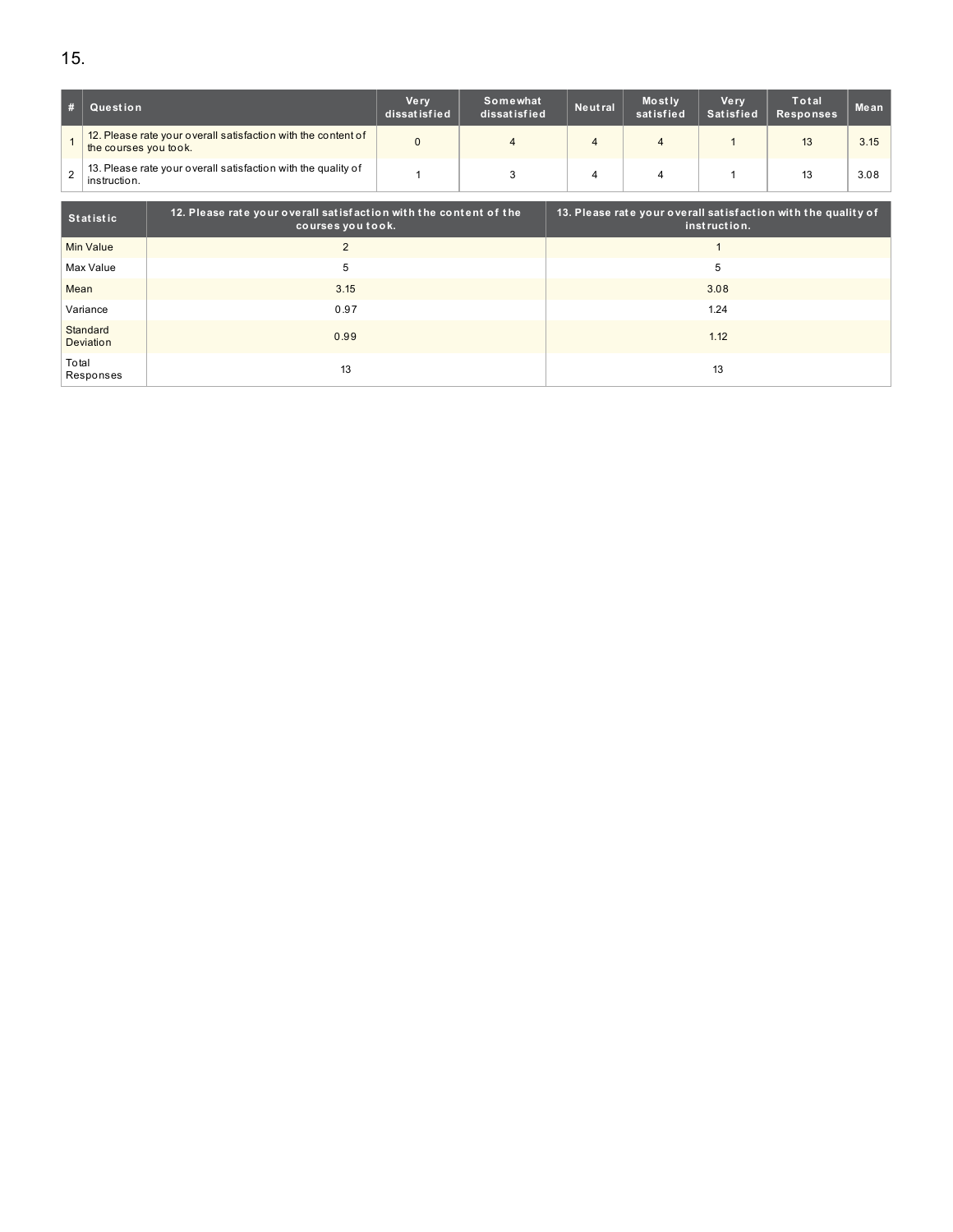# 16.

| #                         | Question                                                              |      | Very<br>low    | Somewhat<br>low | Average | <b>Higher than</b><br>average                                      | Very<br>high | <b>Total</b><br>Responses | Mean |
|---------------------------|-----------------------------------------------------------------------|------|----------------|-----------------|---------|--------------------------------------------------------------------|--------------|---------------------------|------|
|                           | 14. Please rate the overall level of faculty interest in<br>students. |      |                | 3               | 6       | 3                                                                  | $\Omega$     | 13                        | 2.85 |
|                           | <b>Statistic</b>                                                      |      |                |                 |         | 14. Please rate the overall level of faculty interest in students. |              |                           |      |
| <b>Min Value</b>          |                                                                       |      |                |                 |         |                                                                    |              |                           |      |
|                           | Max Value                                                             |      | $\overline{4}$ |                 |         |                                                                    |              |                           |      |
| Mean                      |                                                                       |      | 2.85           |                 |         |                                                                    |              |                           |      |
| Variance                  |                                                                       | 0.81 |                |                 |         |                                                                    |              |                           |      |
| <b>Standard Deviation</b> |                                                                       | 0.90 |                |                 |         |                                                                    |              |                           |      |
|                           | <b>Total Responses</b>                                                |      | 13             |                 |         |                                                                    |              |                           |      |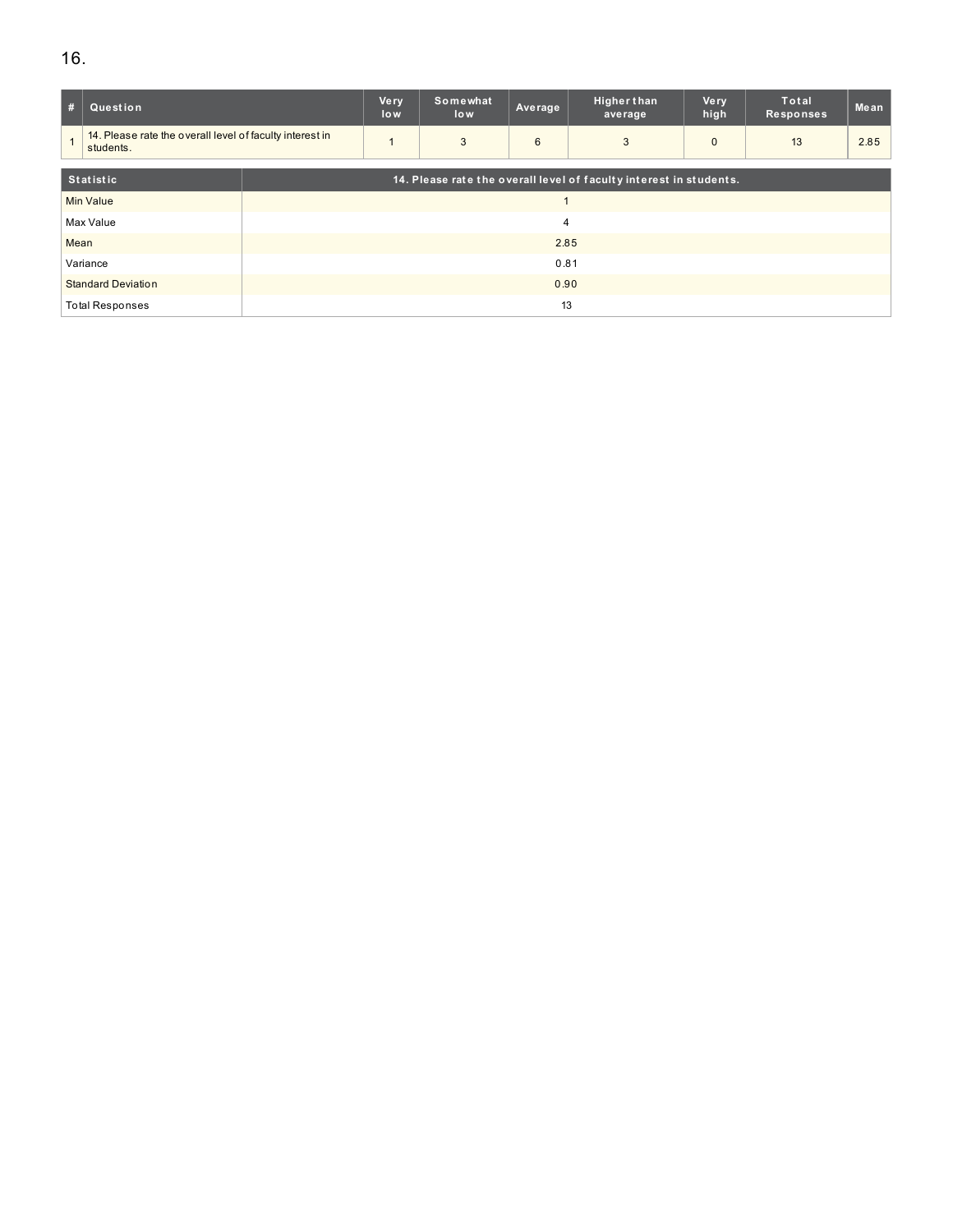| #                         | Question                                                                |      | <b>Very</b><br>dissatisfied | Somewhat<br>dissatisfied                                             | Neutral | Mostly<br>satisfied | <b>Very</b><br>satisfied | Total<br><b>Responses</b> | Mean |
|---------------------------|-------------------------------------------------------------------------|------|-----------------------------|----------------------------------------------------------------------|---------|---------------------|--------------------------|---------------------------|------|
|                           | 15. Please rate your overall satisfaction with the<br>academic program. |      | $\mathbf{0}$                | 5                                                                    | 2       | 5                   |                          | 13                        | 3.15 |
| <b>Statistic</b>          |                                                                         |      |                             | 15. Please rate your overall satisfaction with the academic program. |         |                     |                          |                           |      |
| <b>Min Value</b>          |                                                                         |      | $\overline{2}$              |                                                                      |         |                     |                          |                           |      |
|                           | Max Value                                                               |      | 5                           |                                                                      |         |                     |                          |                           |      |
| Mean                      |                                                                         |      | 3.15                        |                                                                      |         |                     |                          |                           |      |
| Variance                  |                                                                         | 1.14 |                             |                                                                      |         |                     |                          |                           |      |
| <b>Standard Deviation</b> |                                                                         | 1.07 |                             |                                                                      |         |                     |                          |                           |      |
|                           | <b>Total Responses</b>                                                  |      | 13                          |                                                                      |         |                     |                          |                           |      |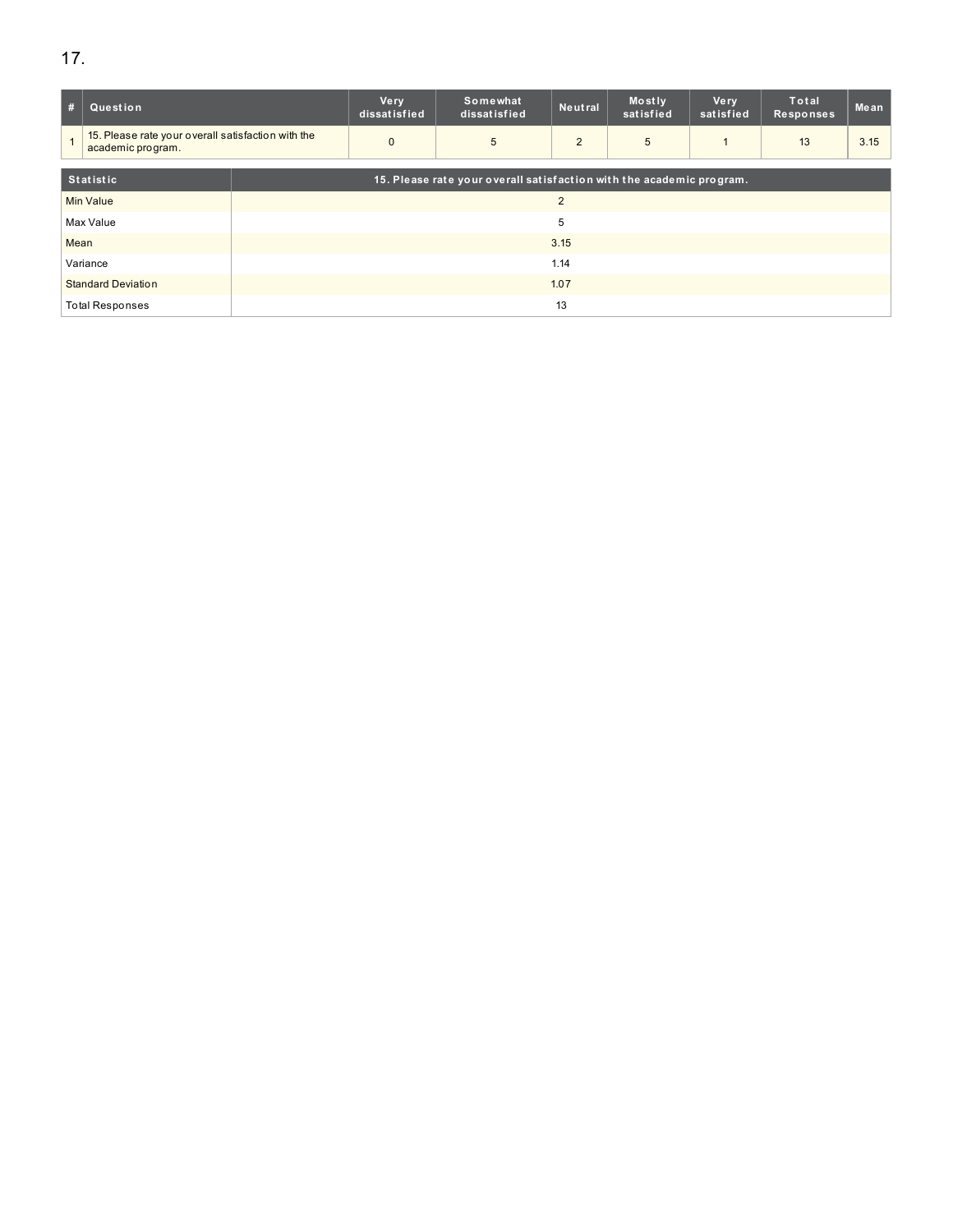# ${\bf 18}$  . III. LANGUAGE PREPARATIONIf you did not take a foreign language<br>class this semester, please choose "Not applicable" for each question.

|              | Question                                                      | <b>Not</b><br>applicable | Poor | <b>Needs</b><br>improvement | Fair | Good     | Excellent | Total<br><b>Responses</b> | Mean |
|--------------|---------------------------------------------------------------|--------------------------|------|-----------------------------|------|----------|-----------|---------------------------|------|
|              | 16. How were your language skills before the<br>program?      | 13                       |      | $\Omega$                    |      | $\Omega$ |           | 13                        | 1.00 |
| $\mathbf{2}$ | 17. How were your language skills after the program?          | 13                       |      |                             |      |          |           | 13                        | 1.00 |
|              | 18. Your living situation aided your language<br>acquisition. | 13                       |      | $\Omega$                    |      |          |           | 13                        | 1.00 |

| Statistic             | 16. How were your language skills before<br>the program? | 17. How were your language skills after<br>the program? | 18. Your living situation aided your language<br>acquisition. |
|-----------------------|----------------------------------------------------------|---------------------------------------------------------|---------------------------------------------------------------|
| Min Value             |                                                          |                                                         |                                                               |
| Max Value             |                                                          |                                                         |                                                               |
| Mean                  | 1.00                                                     | 1.00                                                    | 1.00                                                          |
| Variance              | 0.00                                                     | 0.00                                                    | 0.00                                                          |
| Standard<br>Deviation | 0.00                                                     | 0.00                                                    | 0.00                                                          |
| Total<br>Responses    | 13                                                       | 13                                                      | 13                                                            |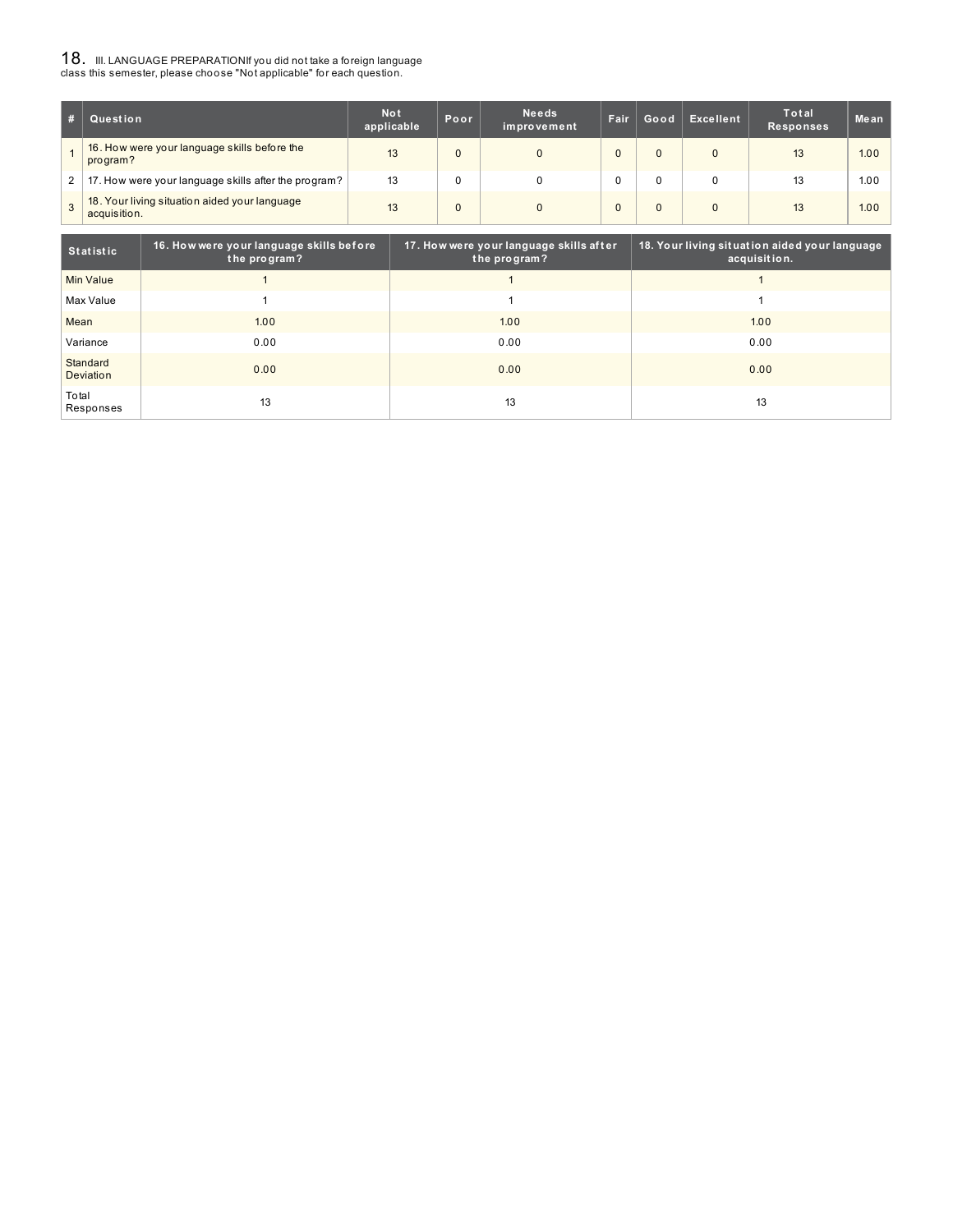| #                                                                                                                                                    | Question         |                                                                                                                                                  | <b>Very</b><br>dissatisfied | Somewhat<br>dissatisfied | Neutral | Mostly<br>satisfied | <b>Very</b><br>satisfied | Total<br><b>Responses</b> | Mean |  |
|------------------------------------------------------------------------------------------------------------------------------------------------------|------------------|--------------------------------------------------------------------------------------------------------------------------------------------------|-----------------------------|--------------------------|---------|---------------------|--------------------------|---------------------------|------|--|
|                                                                                                                                                      | the program.     | 19. If you studied a foreign language on the program, please rate your<br>overall level of satisfaction with the language education component of | 3                           | $\Omega$                 | 10      | $\mathbf{0}$        | $\Omega$                 | 13                        | 2.54 |  |
| 19. If you studied a foreign language on the program, please rate your overall level of satisfaction with the language education<br><b>Statistic</b> |                  |                                                                                                                                                  | component of the program.   |                          |         |                     |                          |                           |      |  |
|                                                                                                                                                      | <b>Min Value</b> |                                                                                                                                                  |                             |                          |         |                     |                          |                           |      |  |
|                                                                                                                                                      | Max Value        | 3                                                                                                                                                |                             |                          |         |                     |                          |                           |      |  |
| Mean                                                                                                                                                 |                  | 2.54                                                                                                                                             |                             |                          |         |                     |                          |                           |      |  |
| Variance                                                                                                                                             |                  | 0.77                                                                                                                                             |                             |                          |         |                     |                          |                           |      |  |
| Standard<br>Deviation                                                                                                                                |                  | 0.88                                                                                                                                             |                             |                          |         |                     |                          |                           |      |  |
| Total<br>Responses                                                                                                                                   |                  | 13                                                                                                                                               |                             |                          |         |                     |                          |                           |      |  |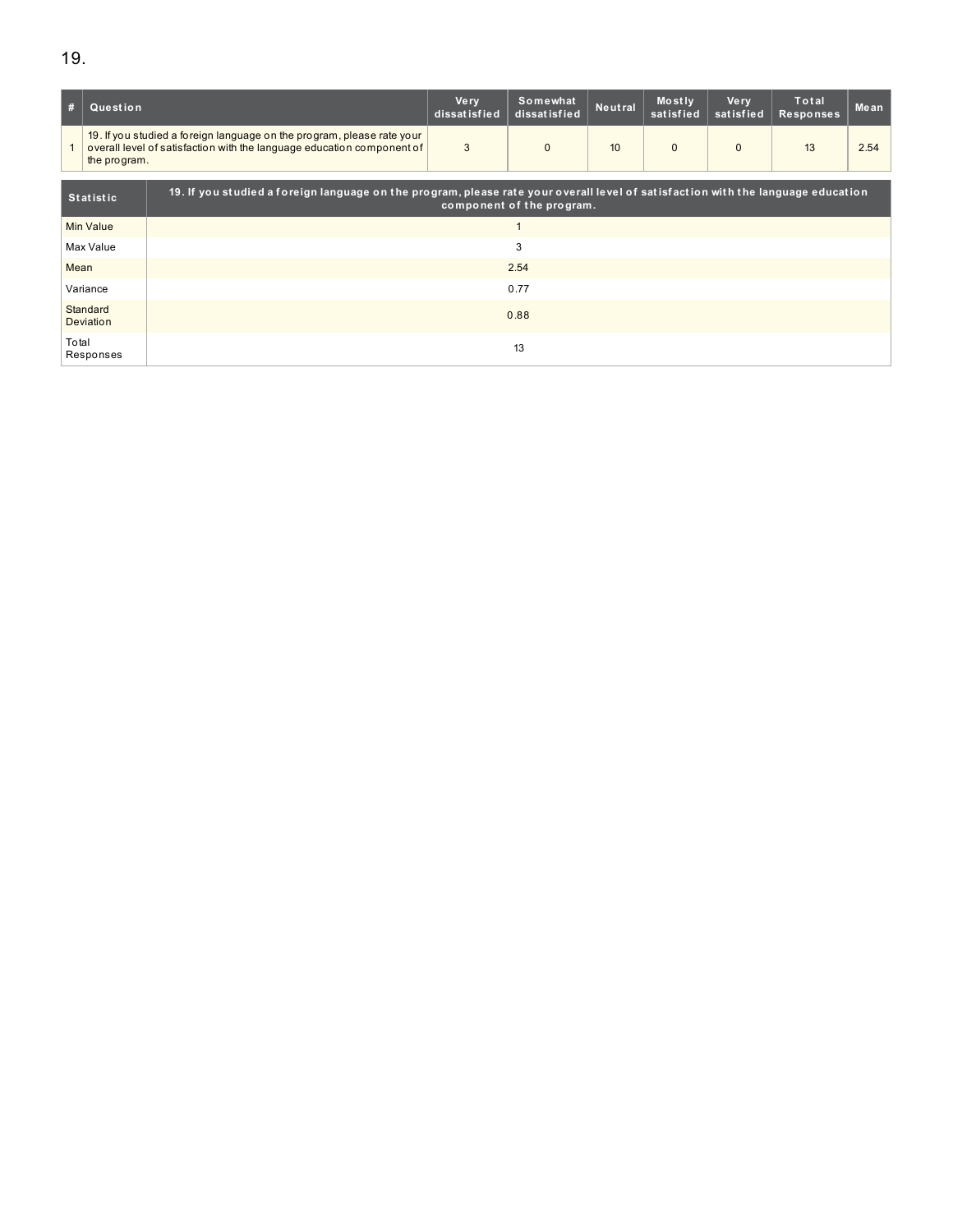# 20. IV. SUPPORT SERVICESPlease rate your level of satisfaction with the following categories:

| #             | Question                                                                                           | <b>Very</b><br>dissatisfied | Somewhat<br>dissatisfied | <b>Neutral</b> | Mostly<br>satisfied | <b>Very</b><br>satisfied | Total<br>Responses | Mean |
|---------------|----------------------------------------------------------------------------------------------------|-----------------------------|--------------------------|----------------|---------------------|--------------------------|--------------------|------|
|               | 20. On-site academic advising                                                                      |                             | $\Omega$                 |                | 3                   |                          | 13                 | 3.69 |
| 2             | 21. On-site orientation                                                                            |                             |                          | 4              | 4                   | 5                        | 13                 | 4.08 |
| $\mathcal{B}$ | 22. On-site academic facilities (e.g. classrooms, libraries,<br>computer labs), excluding housing. |                             | $\mathbf{0}$             |                |                     | 4                        | 13                 | 4.31 |
| 4             | 23. Communication with the USC Marshall office in Los Angeles                                      | 0                           | 0                        | 3              |                     | 8                        | 13                 | 4.38 |
| 5             | 24. Overall impression of on-site support services                                                 |                             | $\Omega$                 | $\overline{4}$ | 5                   | $\overline{4}$           | 13                 | 4.00 |

| <b>Statistic</b>      | 20. On-site<br>academic<br>advising | 21. On-site<br>orientation | 22. On-site academic facilities (e.g.<br>classrooms, libraries, computer labs),<br>excluding housing. | 23. Communication with the<br><b>USC Marshall office in Los</b><br>Angeles | 24. Overall impression<br>of on-site support<br>services |
|-----------------------|-------------------------------------|----------------------------|-------------------------------------------------------------------------------------------------------|----------------------------------------------------------------------------|----------------------------------------------------------|
| Min Value             | 3                                   | 3                          | 4                                                                                                     | 3                                                                          | 3                                                        |
| Max Value             | 5                                   | 5                          | 5                                                                                                     | 5                                                                          | 5                                                        |
| Mean                  | 3.69                                | 4.08                       | 4.31                                                                                                  | 4.38                                                                       | 4.00                                                     |
| Variance              | 0.73                                | 0.74                       | 0.23                                                                                                  | 0.76                                                                       | 0.67                                                     |
| Standard<br>Deviation | 0.85                                | 0.86                       | 0.48                                                                                                  | 0.87                                                                       | 0.82                                                     |
| Total<br>Responses    | 13                                  | 13                         | 13                                                                                                    | 13                                                                         | 13                                                       |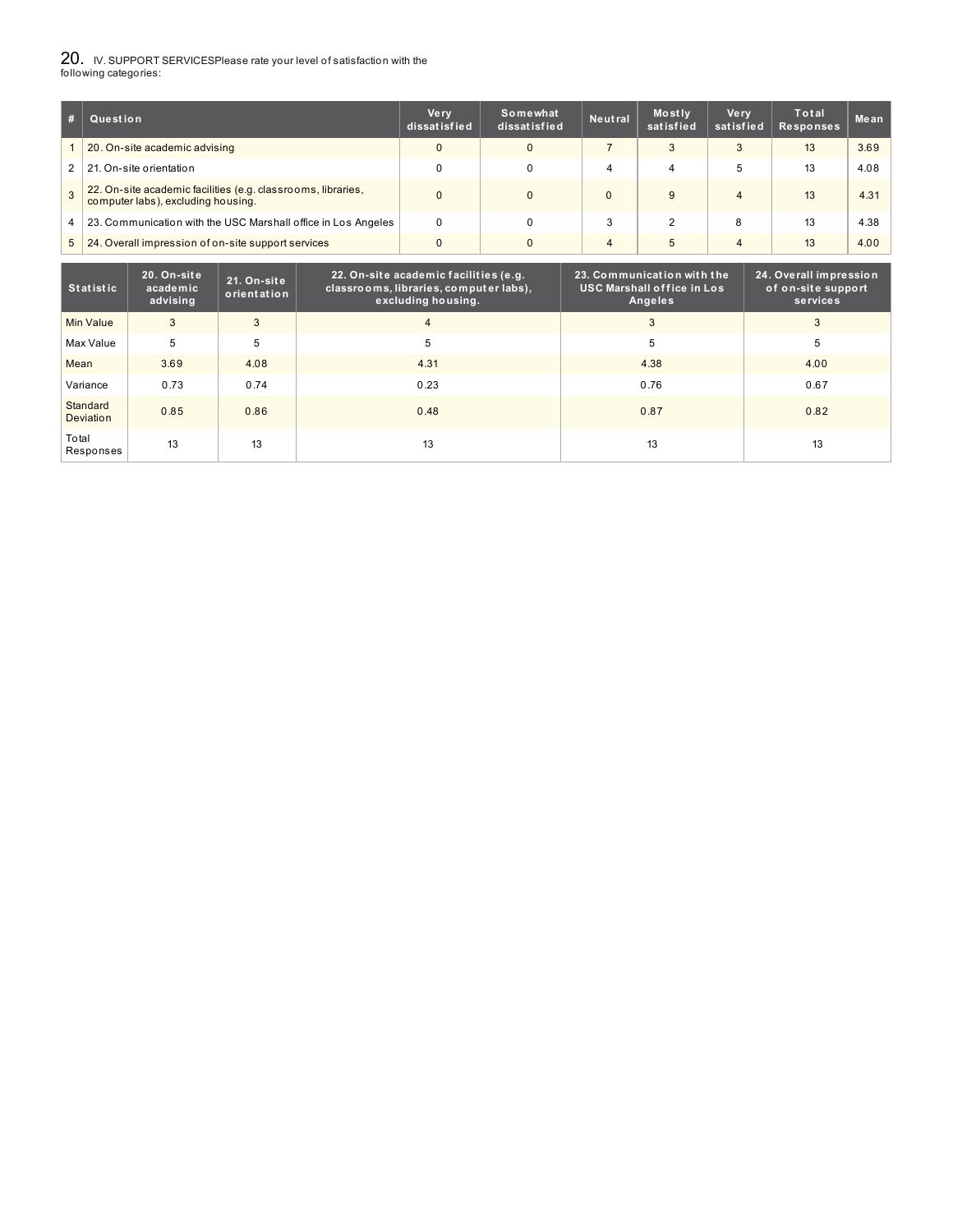21. V. HOUSINGPlease rate your level of satisfaction with the following categories:

| #              | Question                               | <b>Very</b><br>dissatisfied | Somewhat<br>dissatisfied | Neutral | Mostly<br>satisfied | Ve rv<br>satisfied | Total<br><b>Responses</b> | Me an |
|----------------|----------------------------------------|-----------------------------|--------------------------|---------|---------------------|--------------------|---------------------------|-------|
|                | 25. Housing coordination               |                             |                          |         |                     |                    | 13                        | 3.46  |
| 2 <sup>1</sup> | 26. Location of student housing        |                             |                          |         |                     |                    | 13                        | 4.54  |
| 3              | 27. Quality of housing<br>arrangements |                             |                          |         |                     |                    | 13                        | 3.69  |

| Statistic                 | 25. Housing coordination | 26. Location of student housing | 27. Quality of housing arrangements |
|---------------------------|--------------------------|---------------------------------|-------------------------------------|
| Min Value                 |                          |                                 |                                     |
| Max Value                 |                          | G                               | G                                   |
| Mean                      | 3.46                     | 4.54                            | 3.69                                |
| Variance                  | 1.94                     | 0.60                            | 1.40                                |
| <b>Standard Deviation</b> | 1.39                     | 0.78                            | 1.18                                |
| <b>Total Responses</b>    | 13                       | 13                              | 13                                  |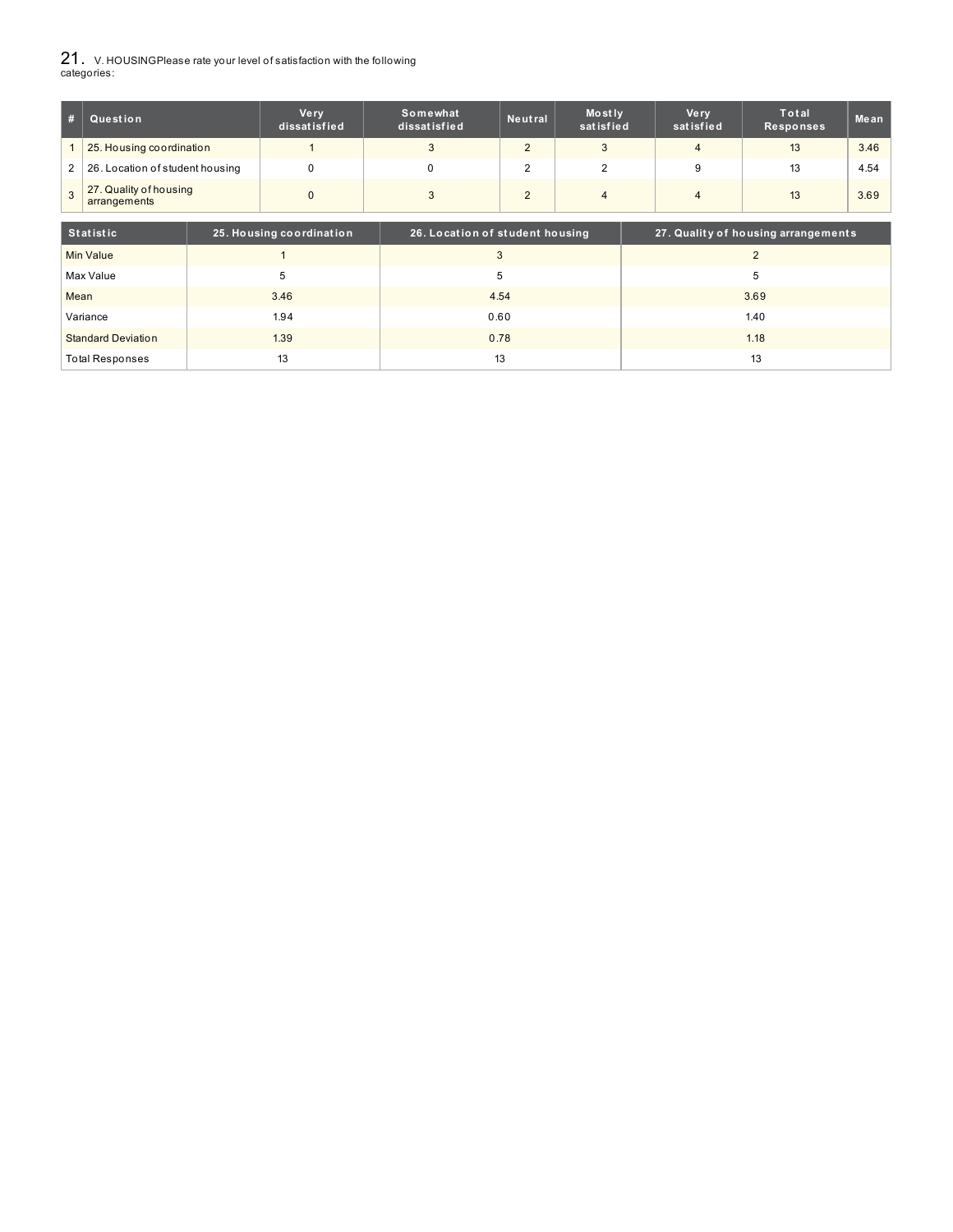I did a good amount of research on the cities available and Rotterdam seemed like the best fit. It has a central location in Europe to make traveling easy, and also has a very high standard of living.

It was my 3rd choice because I believed that I would enjoy Netherlands lifestyle.

It was my second choice, after Manchester. I chose to come to Rotterdam because I thought I would be doing a lot of travelling (which I did not end up doing) and that its relatively central location within Europe would make that easier. I also had heard that most Dutch people speak English very well, which was appealing to me since I'm not fluent in any other languages.

I had ranked it as third, and I was assigned to it. I chose to rank the location because the Netherlands seemed like an interesting and unique place to study abroad.

Being my third choice, I honestly did not give much thought to this program when selecting my options. However, now that I have travelled to many of the other locations in Europe and talked to others, I am 100% confident that this was the best location for me and would strongly recommend it to any future students.

The location of the program and the culture of the country as well as the

Rotterdam was a unique location providing a "homey" feeling with few tourists around. While traveling you got to see remarkable European countries and when you came back it really felt like home. Rotterdam provided a unique perspective into Dutch culture and was definitely different from all other choices we had for IEP.

Well-located, different culture, highly-ranked school

Very good school, amazing country

I wanted to be in Europe when I studied abroad, but more importantly, in a country that had applicable academic experiences that I could bring back to the United States.

Honestly, Rotterdam was such a random option in my opinion. It was a city that had never crossed my mind before the IEP application process, but the idea of going somewhere that I knew absolutely nothing about was too hard to pass up. It turned out to be a complete 100% learning experience from the ground up. Also, its one of the longest programs at 6 months!

Location / Most people speak English

It was my fifth or sixth choice on my list. But I liked it because of it's relatively central location and proximity to Amsterdam.

| Statistic              | Value                |
|------------------------|----------------------|
| <b>Total Responses</b> | $\overline{A}$<br>10 |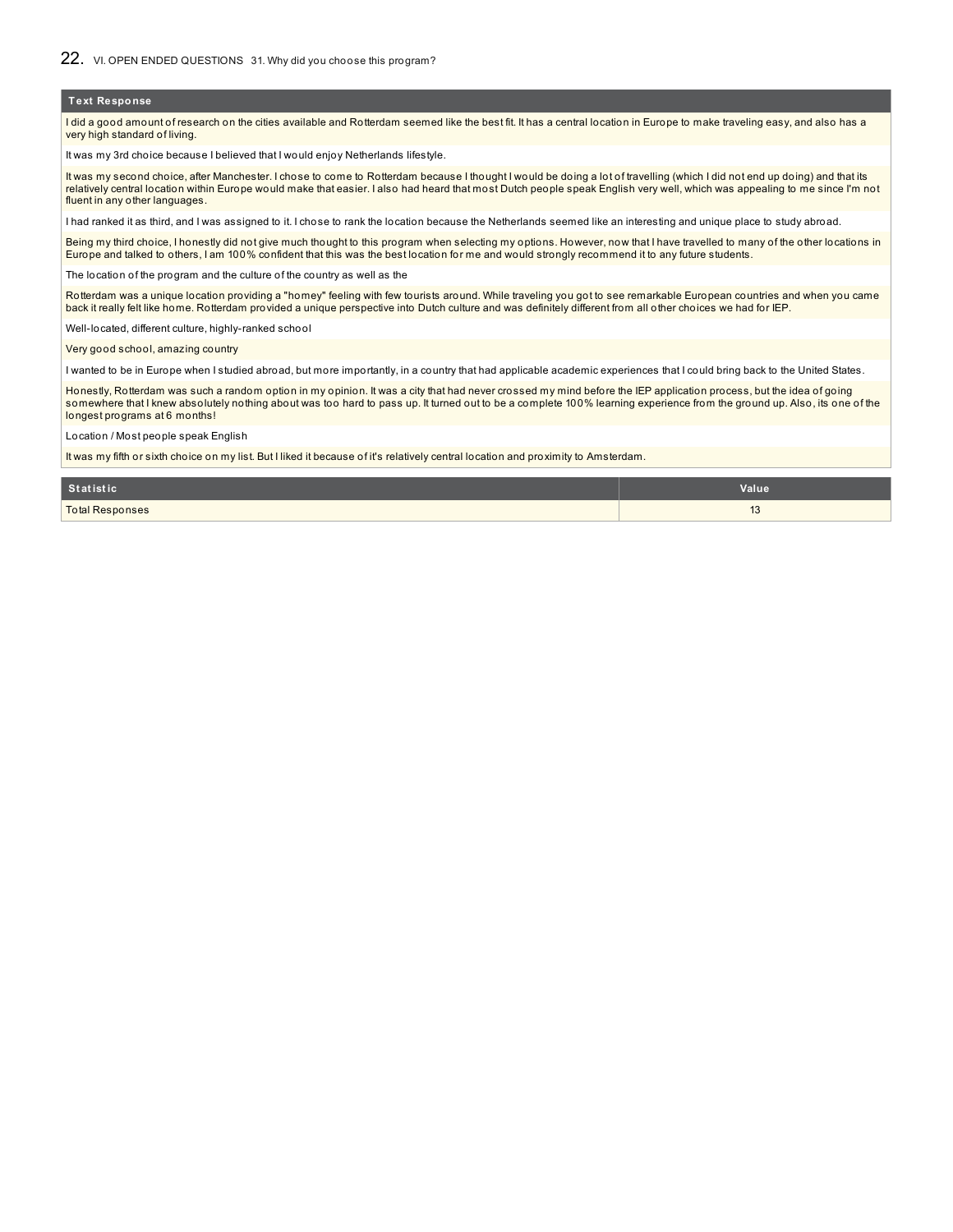# 23. 32. Please compare these aspects of your program with study at USC.

|                | Question                                   | Equivalent | <b>USC/Abroad Better</b> | <b>USC/in L.A. Better</b> | Total Responses | Mean |
|----------------|--------------------------------------------|------------|--------------------------|---------------------------|-----------------|------|
|                | 1) Quality of instruction                  |            |                          | 11                        | 13              | 2.77 |
| $\overline{2}$ | 2) Content of courses                      |            |                          | 11                        | 13              | 2.77 |
| $\overline{3}$ | 3) Intellectual challenge of courses       | 4          |                          | 8                         | 13              | 2.31 |
| 4              | 4) Faculty interest in/support of students |            |                          | 12                        | 13              | 2.85 |
| 5              | 5) Individual assistance provided          |            |                          | 10                        | 13              | 2.54 |

| <b>Statistic</b>      | 1) Quality of<br>instruction | 2) Content of<br>courses | 3) Intellectual challenge of<br>courses | 4) Faculty interest in/support of<br>students | 5) Individual assistance<br>provided |
|-----------------------|------------------------------|--------------------------|-----------------------------------------|-----------------------------------------------|--------------------------------------|
| <b>Min Value</b>      |                              |                          |                                         |                                               |                                      |
| Max Value             | 3                            | 3                        | 3                                       | 3                                             | 3                                    |
| Mean                  | 2.77                         | 2.77                     | 2.31                                    | 2.85                                          | 2.54                                 |
| Variance              | 0.36                         | 0.36                     | 0.90                                    | 0.31                                          | 0.77                                 |
| Standard<br>Deviation | 0.60                         | 0.60                     | 0.95                                    | 0.55                                          | 0.88                                 |
| Total<br>Responses    | 13                           | 13                       | 13                                      | 13                                            | 13                                   |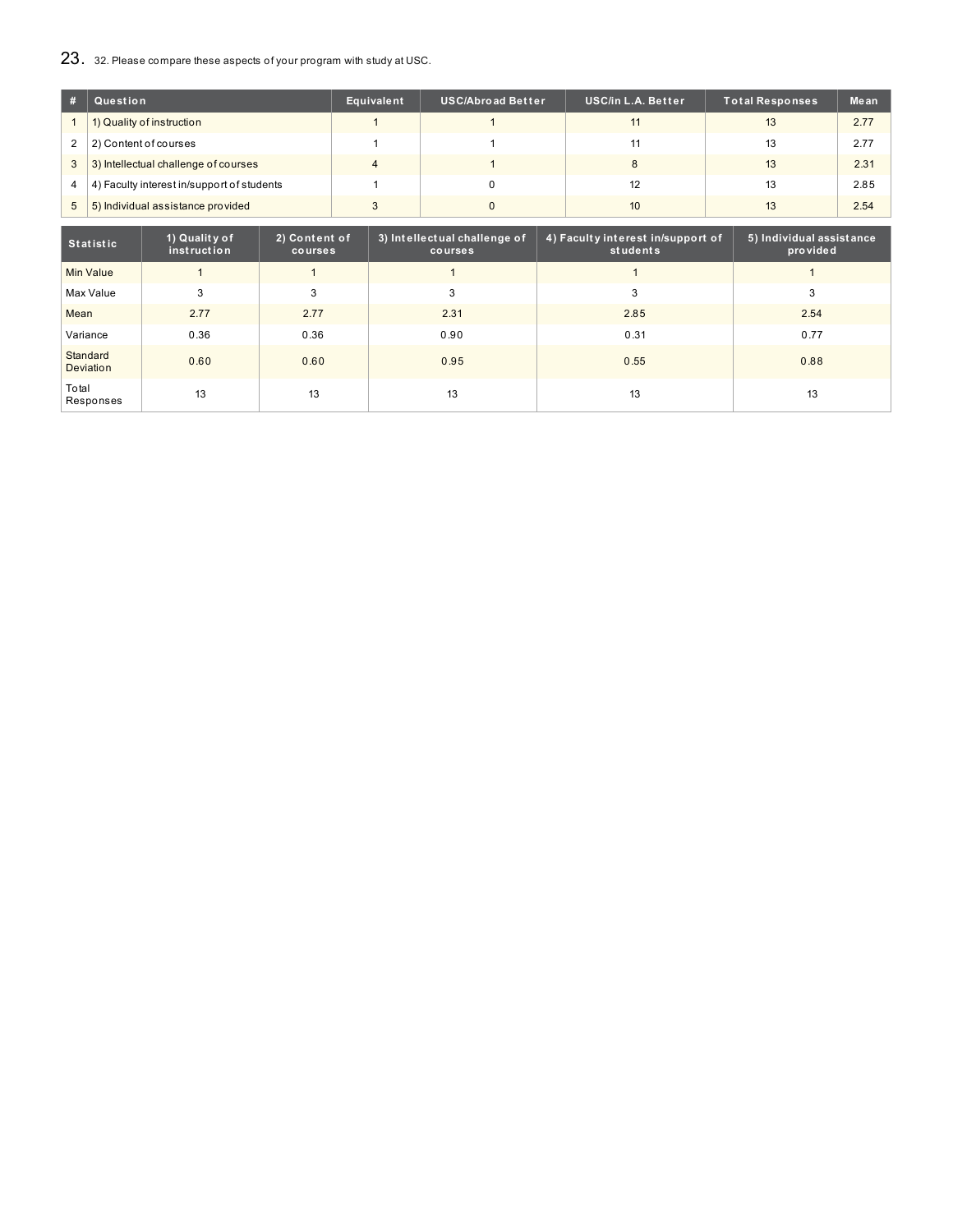24. 33. How much study time per week do you recommend in order to keep up with classes?

**Text Response**

A couple hours

just enought to turn in your assignments then cram for the finals

I couldn't put a number on it. Most people seem to get away with little to no studying prior to finals

3

It is highly dependent on how much work is assigned for the week. The teachers each outline how many hours are recommended for the course. I would say to be 100% on top of everything, one should put in around 8 hours per week. This number is much higher during finals.

2-3 hours per week, increased amount more during the 2 weeks before finals.

2-4 Hrs

None and then 24/7 the week leading up to the exam... or like 10 hours a week

4 hours

4-6 hours a week

It really comes down to how much time you actually devote to classes. There are classes where you can spend the week leading up to your exam to study and read the<br>textbook without going to a single lecture. There are other week.

6 hours

a few hours a week, more so if there are assignments due or if finals are approaching

| Statistic              | Value                       |
|------------------------|-----------------------------|
| <b>Total Responses</b> | $\overline{16}$<br>ιυ<br>__ |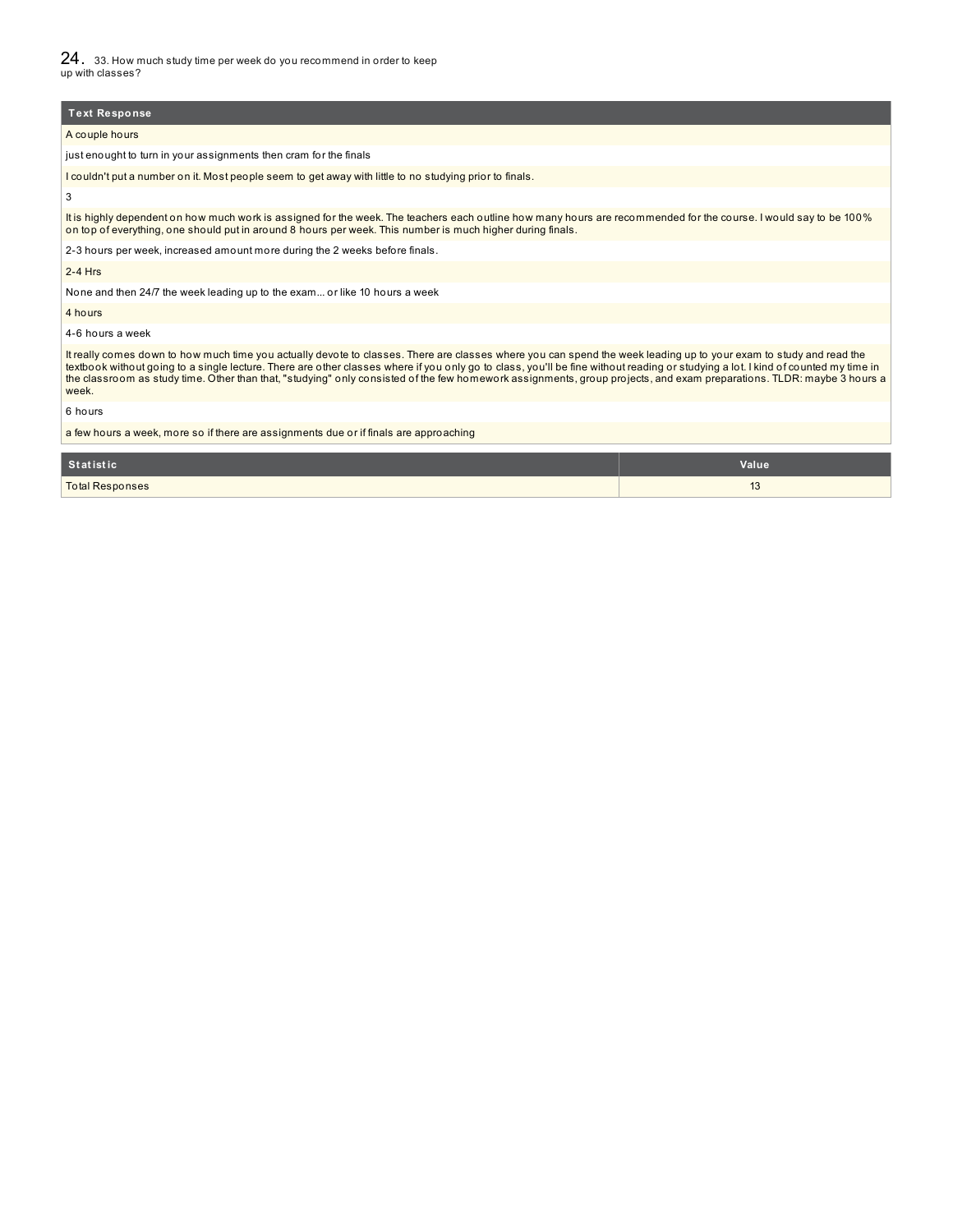The final counts for almost all of your grade, so all you really have to do is study for the final. The finals can be pretty hard though

Most finals are 80-100%. It is much harder to get excellent grades but if you are good at cramming then it is relatively easier to get mediocre grades.

The courses are structured very differently (as Sean explained prior to sending us abroad). Most classes don't have midterms or much homework, and 80% to 100% of your course grade is determined by a single, often multiple-choice final exam of less than 50 questions. I found this to be extraordinarily stressful because the lack of midterms means that you have no idea how well / poorly prepared you might be for the final until you actually sit down and take the test.

Yes. All of the weight of the courses are placed on one or two things. Little direction or insight is given as to what is expected of us.

It was extremely different from anything I was used to. Not only was having two trimesters a foreign experience, but the grading structure was unlike anything I have ever experienced. I managed to adjust to it well; however, I know many of my peers struggled with the new system. Having finals worth 90-100% of a final grade is a very intense transition. The most alarming realization was the grading scale at Erasmus. Although we are only required to get a 6 out of 10, this is a much more difficult grade to obtain than I initially thought. What makes the grade system so interesting is that many of the Dutch students here do not mind failing a course since they are not required to pay for their education. One class had a failure rate of 65%. I spoke to several MBA students who had taken the class; two, had failed the class twice while another failed it three times before succeeding. Overall, I think that transitioning to a new education system is a highly advantageous learning experience for a college student. I believe it will better prepare me for real life differences in work requirements. However, I think it would be beneficial for USC or even myself to let the future students know about how very real the failure rates are at Erasmus. This will help ensure that are better prepared to deal with the different learning style.

The courses at RSM are all structured around the final, which is usually 80-90% of your final grade. There is usually only one lecture a week, and not mandatory and well as very few, if any, regular assignments or midterms throughout the course. At USC, there is weekly assignments and lectures, especially in upper division classes, are smaller and really important to attend for the class. Although not having much school work during the semester is nice, a lot of study goes on intensely before the finals, and your grade is weighted heavily on it, which is more pressure to perform well without much security from other class work. At USC, the other class work helps monitor your progress and understanding of the material throughout the course, rather than waiting till the end to test it all.

Grade is heavily dependent on exams, almost no assignments. I didn't mind the openess, because the lack of assignments allowed for alot of free time and travel.

Final exam is 80%-100% of final grade. A LOT more reading, teachers barely teach (most of them anyway). It's much more independent. I disliked it.

Final accounts for 100% for most classes, some classes also have 2-4 assignments per semester

Only one lecture a week rather then multiple. While the lecture is also longer, there is only one professor teaching each individual subject (e.g. Business Law). The classes were much bigger (300+), but the quality of the instruction was fabulous. There was the obvious deterred intimacy between teacher and student, but I ended up adapting to being more self-reliant.

Generally, the textbook is the law. You can not go to class and just read the book and you will pass your class for sure--considering you put time in to learn that material. There is a lack of homework assignments, projects and participation. This culminates in your final grade being either 100% based on the final or some combination of a final and midterm. Also, there are sometimes multiple professors for each course, each one teaching a new block or subject--so continuity with your faculty is iffy here and there.

Finals account for most of the grade, attendance isn't mandatory. Only had presentations in one of my classes and very limited assignments. Exams are much more difficult here than at home but you're allowed to re-sit them over summer if you fail. Liked that you can travel for two months then the month before exams you have to study.

They are quite different. First of all, there are two trimesters here, and no spring break. The schedule of courses allows for a lot of time to travel and most classes are not mandatory, so that is good, but I did not like having two sets of final exams. Additionally, a lot of the classes are dependent almost entirely on the final exam, which can be stressful and they are pretty hard to pass.

| Statistic              | Value                                 |
|------------------------|---------------------------------------|
| <b>Total Responses</b> | $\overline{A}$<br>ںו<br>$\sim$ $\sim$ |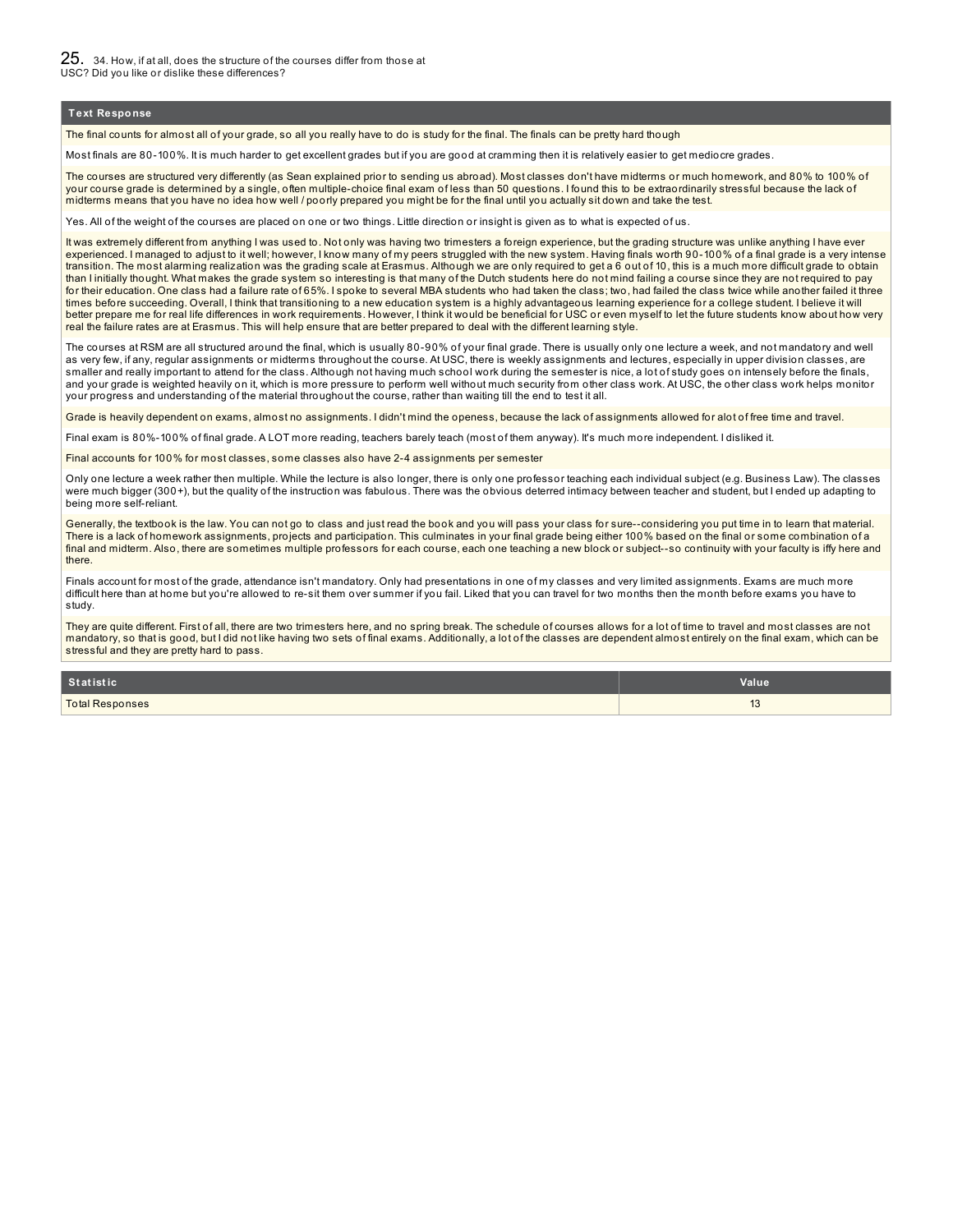#### Business Law

If you are looking for a useful class take Business Law. The finals is difficult but the classes are actually interesting and engaging. If you are looking for an easy class take Technology for managers and International Investment and Trade or International Marketing Reseach

I would recommend Professor Helen Gubby for Foundations of Business Law. She's a very engaging lecturer and the subject matter of the course is interesting and useful.

The Law class. That was the most interesting class we all took abroad, and the teacher (can't remember her name, she was British) was so engaging and interesting. I learned valuable things that I was genuinely enjoying learning.

The Foundations of Business Law taught by Barrister H. Gubby. She was without a doubt one of the best professors I have ever had (ranked only behind Crisis of a Planet Professor Lawford Anderson). Every student who comes to Erasmus MUST take this class. Her lectures are highly engrossing and the reading material was quite interesting. It is a very unique experience to get an opinion of USA law from outside the USA.

Business Law by Professor Helen Gubby-- one of the best and most interesting classes I have taken in college. really really interested and the professor is really engaging. challenging class, but well worth it, and unlike any business class you will take at USC. Also, Business Information Management professor is interesting but the course is really hard. International Investment and Trade only has a paper worth 100% of your grade due, and the course finishes before finals. Human Resource Management is also pretty easy and helpful as well.

Business Law and International Investments and Trade, Business law professor is great, very effective lecturer, Investments and Trade you get a global perspective on trade and your grade is determined by a final paper.

Business Law!

#### Foundations of Business Law

Yes: Business Law, Human Resources Management, and Business information Management.

Dr. Helen Gubby -- Foundations of Business Law: She's wicked funny, a great time and a pretty awesome professor. For her class, you can learn everything from her lectures and the slides. Definitely recommend going to her lectures--always a hoot!

Business Law: cool class with funny professor (Helen Gubby)

Professor Helen Gubby for Foundations of Business Law. She is hilarious and a great teacher, but the class is definitely not easy.

| <b>Statistic</b>       | Value                        |
|------------------------|------------------------------|
| <b>Total Responses</b> | $\overline{16}$<br><b>10</b> |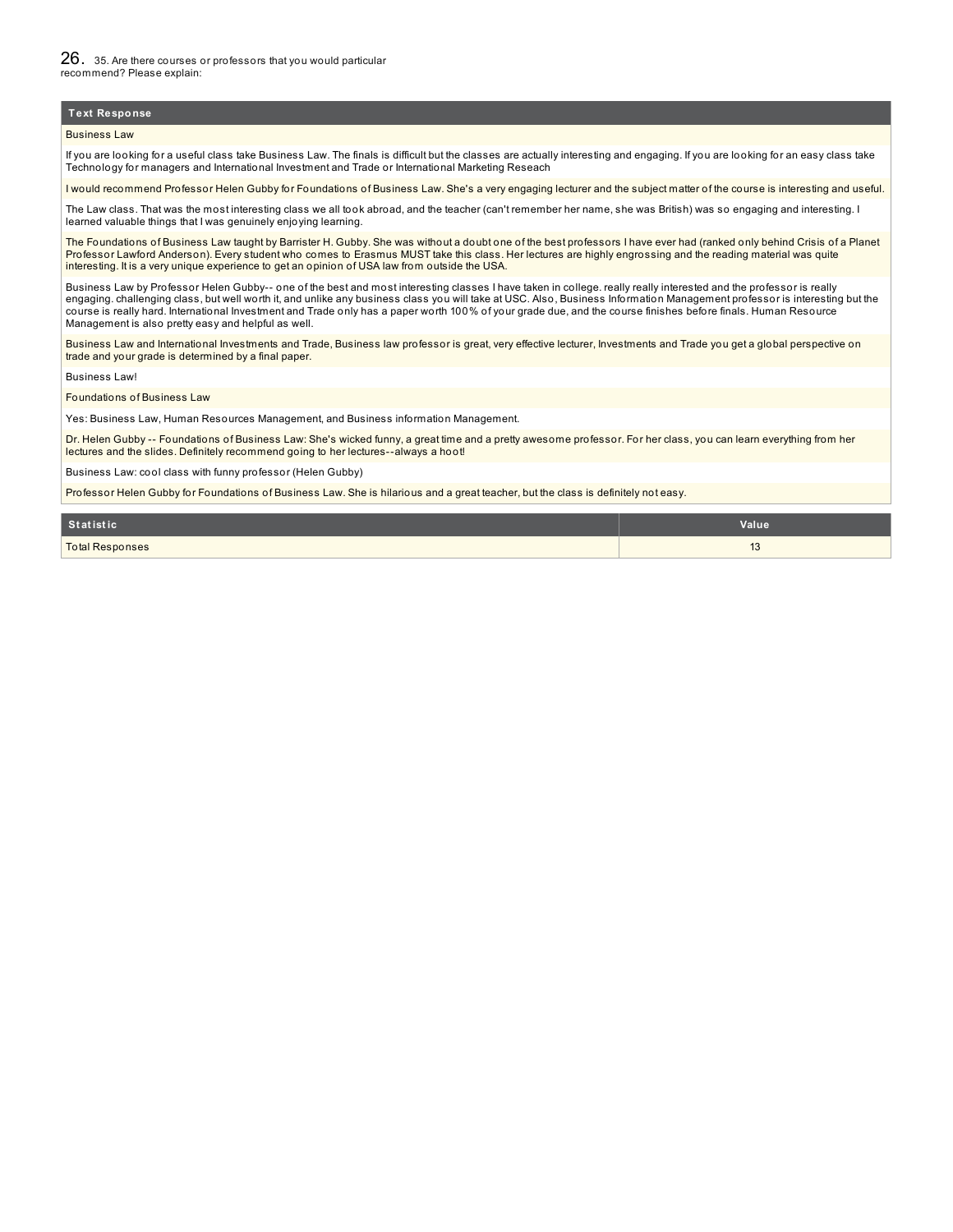27. 36. Are there courses or professors that you would advise against taking? Please explain:

#### **Text Response**

#### Business Information Management

No

I would advise against taking Business Information Management with Professor Borgman or Human Resource Management with Professor Dietz. These classes consisted mostly of rote memorization of terms from the book. Both Professors were incredibly boring and their lectures added little to no value to the course.

Business Information Management and Supply Chain Management. While interesting, they are mostly just a ton of information to digest, and most of it is not engaging or relevant to many of our lives.

No, there were no courses that I felt were a bad experience.

The accounting and finance classes are the hardest at the university. Also, Business Information Management is hard, the midterm and final are difficult and harder to pass.

Supply chain management- monotone, boring professor with just memorization needed for the class

All the other ones

#### Cross Cultural Managament

There is only one provided teacher, there are no options per class subject. Choose a course that interests you and has a strong following by other international abroad students. Coordination and team-work payed off.

Its going to be hard to NOT take these classes, since your options are very limited when it comes down to the courses that will transfer back to USC, but if at all possible avoid Human Resource Management with Dr. Bart Dietz (just a bad communicator with poor teaching and attention-grabbing skills) and Cross Cultural Management with Dr. Magala (he's very detached from the real world and speaks only in academia. His lectures are boring and his exam was extremely hard to understand because of his use of high (and wrong) diction).

#### See above

Supply chain management, it is rather boring and is quite a challenging class that requires a lot of studying and focus.

| Statistic              | Value                      |
|------------------------|----------------------------|
| <b>Total Responses</b> | $\overline{A}$<br><b>U</b> |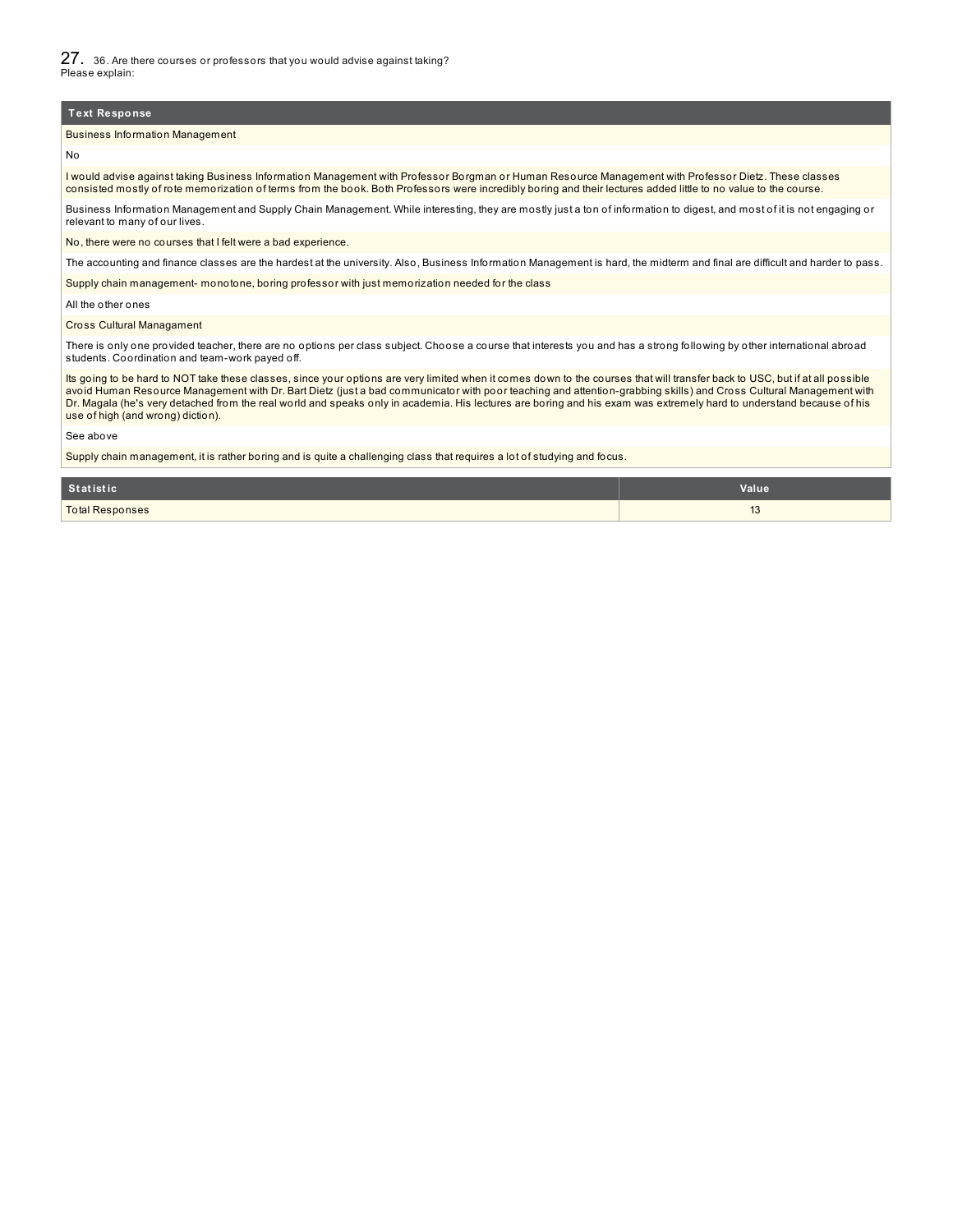28. 37. Has participation in this program influenced your academic or career goals? How?

#### **Text Response**

Just meeting people from all around the world and learning their different cultures made me want to travel even more and maybe have a career in International Business

It showed me the importance of living a well balanced life and that school is not as important as I once thought.

My goals have remained pretty much the same.

I am more open to the concept of traveling for work. I am much more independent and capable of making my own decisions.

I am not entirely sure yet. I still have two more months. Perhaps I will know in the future. I do know that I have learned an enormous amount outside of the classroom; more so than I ever thought was possible. I now have a much better understanding of global economics and the social differences of the world.

I have become interested in international affairs and practices within business. Participation in the program has made me want to work for a company in Europe after I graduate to learn more about business practices on a global level. I have also found an interest in human resources as well.

Yes, I have considered other career alternatives because I will not be working a traditional internship this summer. I used to want to be an investment banker but with this new perspective and situation I am now pursuing more personal interests such as entrepreneurship, social responsibility and sustainability.

Made me happy I chose accounting over business

Yes

I am more appreciative of a smaller classroom, but also feel an intense direction toward what I want to learn.

Studying abroad at RSM has definitely affirmed my ambitions to somehow, in some way, work abroad. But otherwise, I feel on track--just bubbling over with new experiences, knowledge, memories and connections.

No

It has not changed my academic goals, but I have loved the international perspective that this program has provided for me. I would love to get the chance to travel for work in the future or possibly work with foreign companies.

| Statistic              | <b>Value</b>                       |
|------------------------|------------------------------------|
| <b>Total Responses</b> | $\overline{\phantom{0}}$<br>$\sim$ |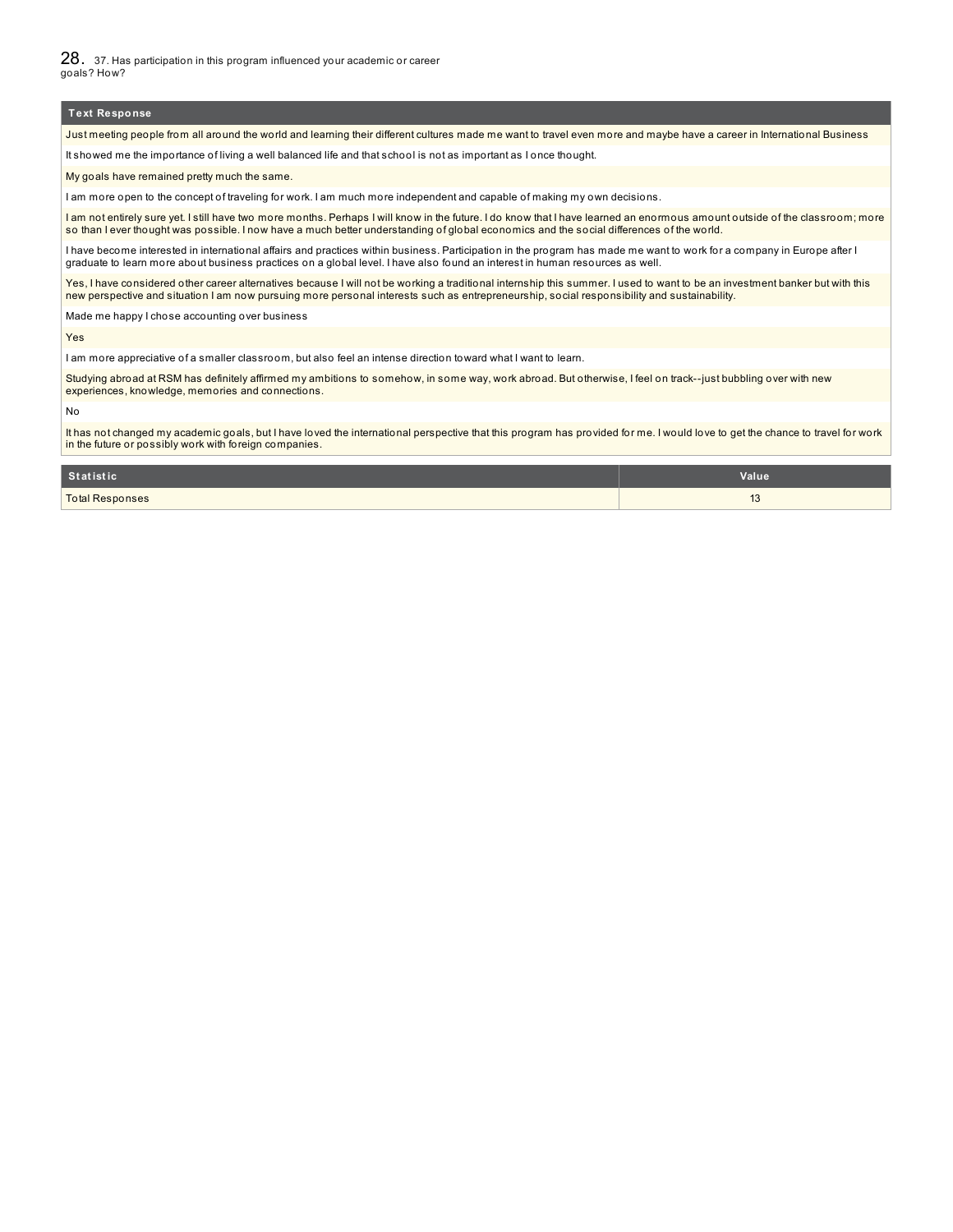29. Please tell us about your experience with the foreign language of your host country: 38. Besides English, what is (are) the language(s) most prominently spoken on the campus of the university where you studied?

| <b>Text Response</b>                                                                                                                                                                                           |       |
|----------------------------------------------------------------------------------------------------------------------------------------------------------------------------------------------------------------|-------|
| Dutch, German                                                                                                                                                                                                  |       |
| Dutch but everyoen speaks english                                                                                                                                                                              |       |
| Dutch                                                                                                                                                                                                          |       |
| Dutch                                                                                                                                                                                                          |       |
| Dutch. But literally every single person in the Netherlands speaks flawless English. Many speak better than individuals I know back home.                                                                      |       |
| Dutch                                                                                                                                                                                                          |       |
| Dutch                                                                                                                                                                                                          |       |
| Dutch                                                                                                                                                                                                          |       |
| Dutch                                                                                                                                                                                                          |       |
| German and Dutch                                                                                                                                                                                               |       |
| Dutch (but don't worry, literally every student in your program speaks English because all of the classes are taught in English. And, 90% of the Netherlands can speak<br>English as well, so its a non-issue) |       |
| Dutch                                                                                                                                                                                                          |       |
| Dutch, but almost everyone speaks english                                                                                                                                                                      |       |
|                                                                                                                                                                                                                |       |
| <b>Statistic</b>                                                                                                                                                                                               | Value |

Total Responses 13 and 200 million and 200 million and 200 million and 200 million and 200 million and 200 million and 200 million and 200 million and 200 million and 200 million and 200 million and 200 million and 200 mi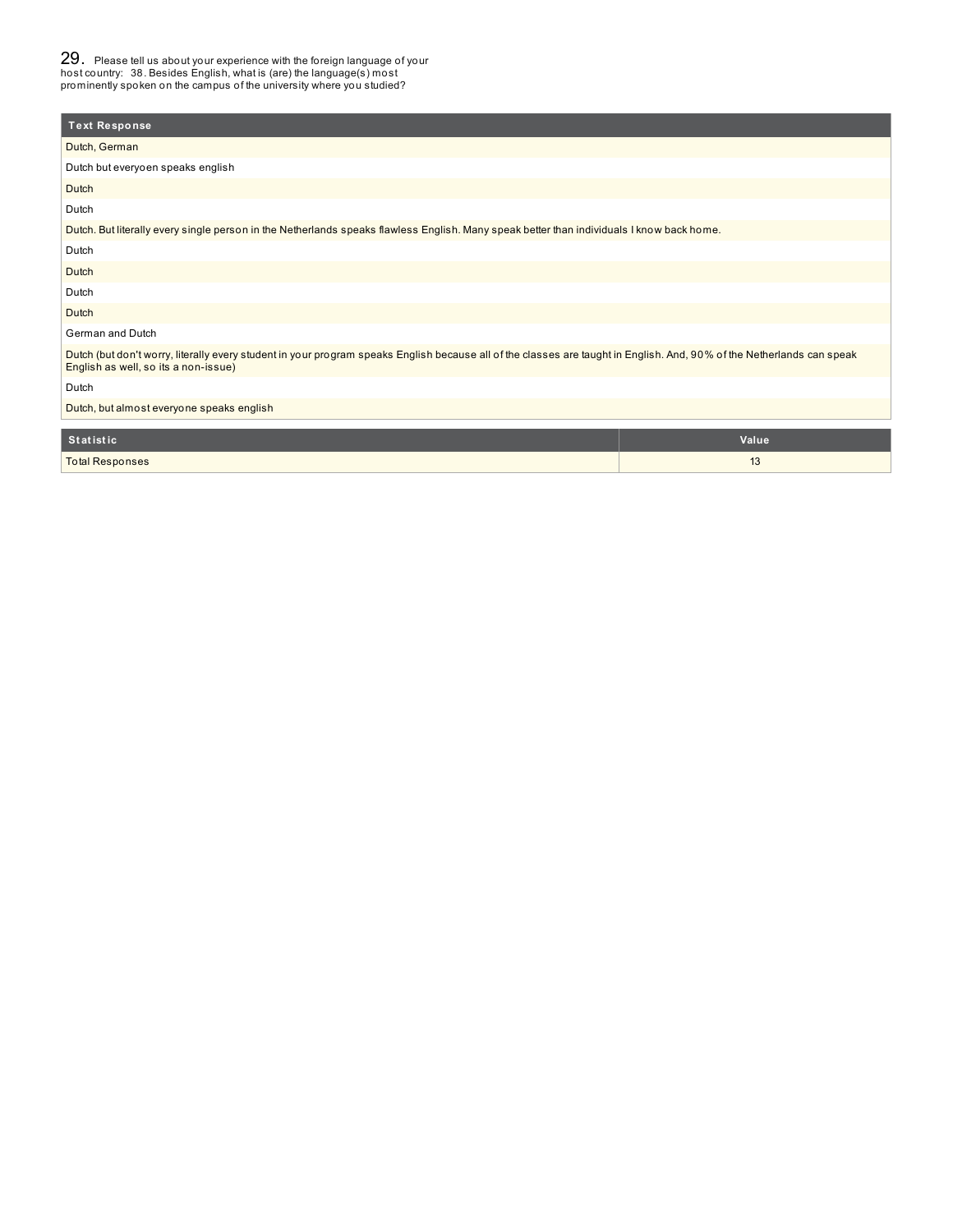30. 39. Did you speak the host language, or receive any language training in the host language prior to, or during your semester abroad? If yes, please explain:

| <b>Text Response</b>                                                                                                                                                                                                                                                                                   |  |  |  |
|--------------------------------------------------------------------------------------------------------------------------------------------------------------------------------------------------------------------------------------------------------------------------------------------------------|--|--|--|
| <b>No</b>                                                                                                                                                                                                                                                                                              |  |  |  |
| No                                                                                                                                                                                                                                                                                                     |  |  |  |
| <b>No</b>                                                                                                                                                                                                                                                                                              |  |  |  |
| Almost everyone spoke English, though they spoke Dutch primarily. We had to learn some of it just to navigate the grocery store, but did not receive any training during or<br>before. We made Dutch friends to help us.                                                                               |  |  |  |
| <b>No</b>                                                                                                                                                                                                                                                                                              |  |  |  |
| No I don't know Dutch. There is a language program that is offered each trimester that is helpful to understand it better and pick it up a little, although it is a very hard<br>language to learn. If you can find out about it, its helpful to take and helps with immersion into the Dutch culture. |  |  |  |
| No I did not receive any language training but it was not necessary. If you chose to you could attend language courses here for a fee and if you passed they would refund<br>you your expenses.                                                                                                        |  |  |  |
| No                                                                                                                                                                                                                                                                                                     |  |  |  |
| No, was not necessary as everyone spoke English                                                                                                                                                                                                                                                        |  |  |  |
| No, and received very crude/no training                                                                                                                                                                                                                                                                |  |  |  |
| Can't speak a sentence of Dutch. They offer a course in Dutch, but I believe you have to pay for it in addition to what you're already paying.                                                                                                                                                         |  |  |  |
| No, mostly everyone here speaks English. Download the Google translator app to use when needed (eg, at the grocery store).                                                                                                                                                                             |  |  |  |
| <b>No</b>                                                                                                                                                                                                                                                                                              |  |  |  |
| <b>Statistic</b><br>Value                                                                                                                                                                                                                                                                              |  |  |  |

Total Responses 13 and 2012 13 and 2013 13 and 2013 13 and 2013 13 and 2013 13 and 2013 13 and 2013 13 and 2013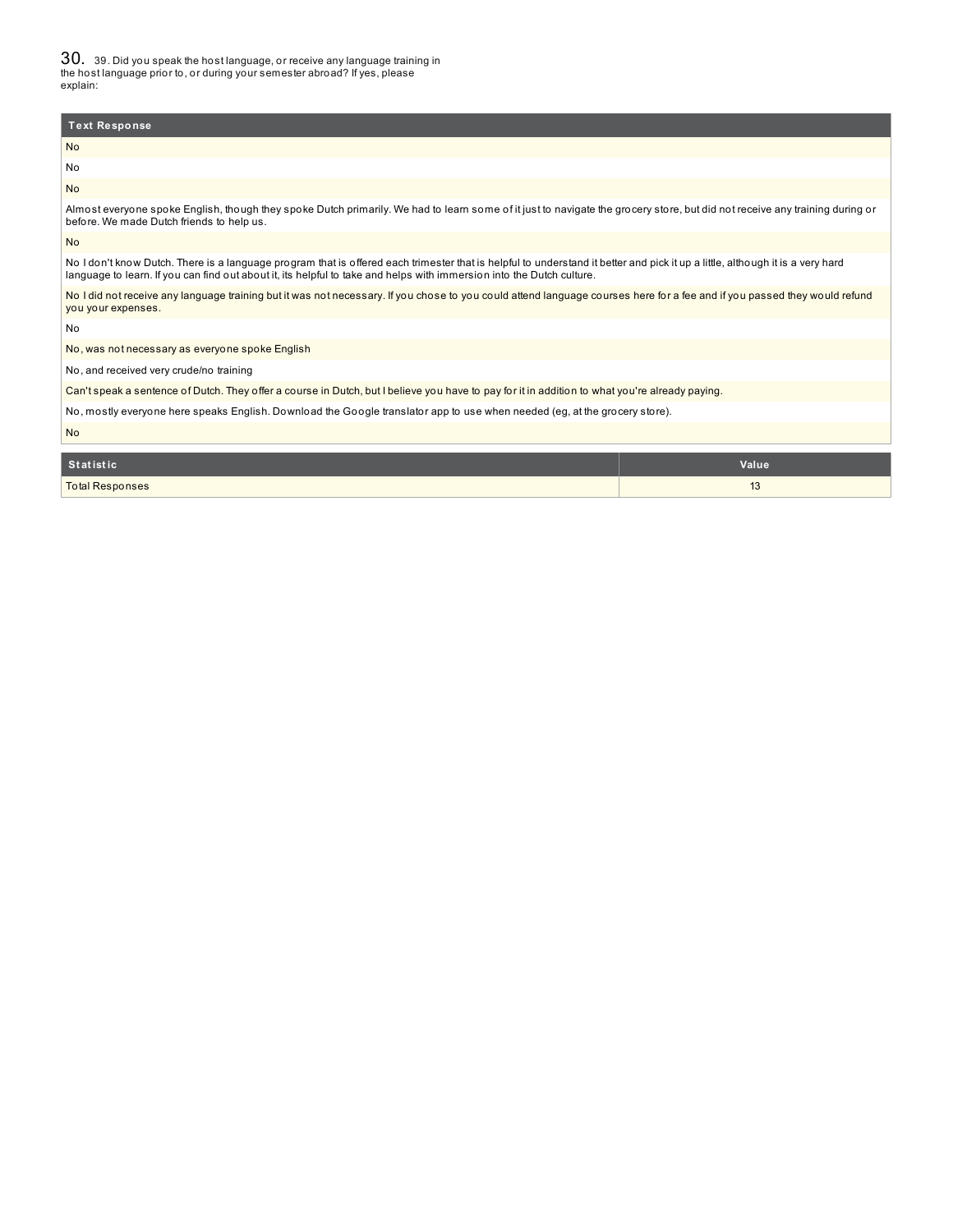# 31. Then rate:

| #                                                               | Question                                    |                | <b>Excellent</b>                     | Fair<br>Good<br>Poor             |              | <b>Total Responses</b>                 | Mean |      |  |
|-----------------------------------------------------------------|---------------------------------------------|----------------|--------------------------------------|----------------------------------|--------------|----------------------------------------|------|------|--|
|                                                                 | 1) Your language skills before the program: |                | $\Omega$                             | $\Omega$<br>13<br>$\mathbf{0}$   |              | 13<br>4.00                             |      |      |  |
| $\overline{2}$                                                  | 2) Language training on the program:        |                | $\mathbf 0$                          | 13<br>$\mathbf 0$<br>$\mathbf 0$ |              |                                        | 13   | 4.00 |  |
| 3                                                               | 3) Your proficiency after the program:      |                | $\mathbf{0}$                         | $\mathbf{0}$                     | $\mathbf{0}$ | 13                                     | 13   | 4.00 |  |
|                                                                 |                                             |                |                                      |                                  |              |                                        |      |      |  |
| <b>Statistic</b><br>1) Your language skills before the program: |                                             |                | 2) Language training on the program: |                                  |              | 3) Your proficiency after the program: |      |      |  |
| Min Value                                                       |                                             | $\overline{4}$ |                                      | $\overline{4}$                   |              | $\overline{4}$                         |      |      |  |
|                                                                 | Max Value                                   | 4              |                                      | $\overline{4}$                   |              | 4                                      |      |      |  |
| Mean                                                            |                                             | 4.00           |                                      | 4.00                             |              |                                        |      | 4.00 |  |
| Variance                                                        |                                             | 0.00           |                                      | 0.00                             |              |                                        |      | 0.00 |  |
| <b>Standard Deviation</b><br>0.00                               |                                             |                | 0.00                                 |                                  |              | 0.00                                   |      |      |  |
| 13<br><b>Total Responses</b>                                    |                                             |                | 13                                   |                                  |              | 13                                     |      |      |  |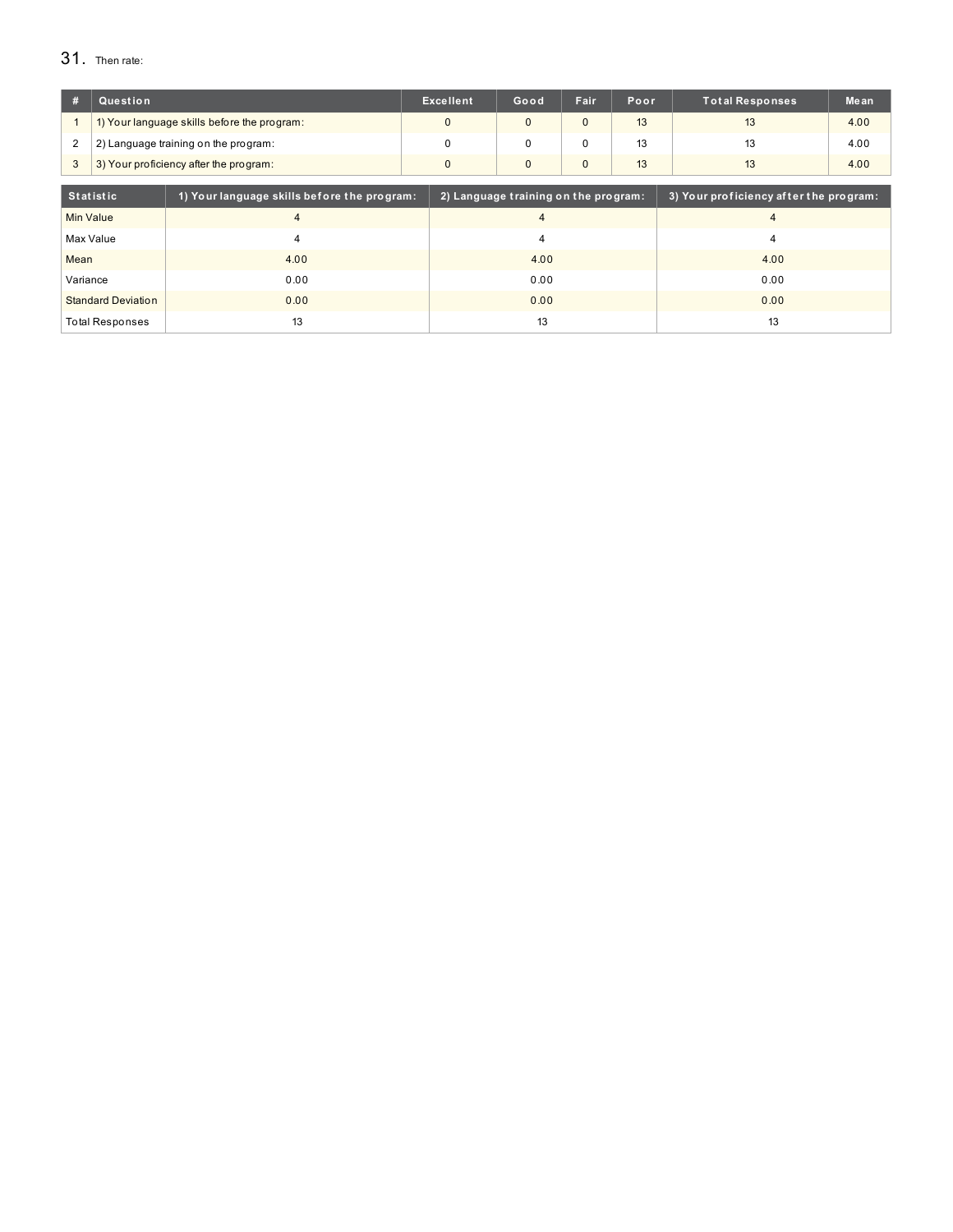$32\;\;$  40. Did cultural/social activities sponsored by the program assist you in<br>language acquisition?

| <b>Text Response</b>                                                                                                                                                                            |       |  |  |  |
|-------------------------------------------------------------------------------------------------------------------------------------------------------------------------------------------------|-------|--|--|--|
| <b>NO</b>                                                                                                                                                                                       |       |  |  |  |
| no                                                                                                                                                                                              |       |  |  |  |
| I made no serious attempt to learn the local language                                                                                                                                           |       |  |  |  |
| No, because everyone already spoke English so learning Dutch wasn't necessary.                                                                                                                  |       |  |  |  |
| Somewhat. Dutch is incredibly hard to learn though, which made things quite difficult. The Dutch would usually just talk to us in English only. I would only learn Dutch words<br>when I asked. |       |  |  |  |
| No, although there was a Dutch language program offered, it was not advertised or sponsored well by our program.                                                                                |       |  |  |  |
| <b>No</b>                                                                                                                                                                                       |       |  |  |  |
| No                                                                                                                                                                                              |       |  |  |  |
| <b>No</b>                                                                                                                                                                                       |       |  |  |  |
| No                                                                                                                                                                                              |       |  |  |  |
| Not really since everyone in the program, no matter where they are from, speaks fluent English.                                                                                                 |       |  |  |  |
| No                                                                                                                                                                                              |       |  |  |  |
| <b>No</b>                                                                                                                                                                                       |       |  |  |  |
| <b>Statistic</b>                                                                                                                                                                                | Value |  |  |  |
| <b>Total Responses</b>                                                                                                                                                                          | 13    |  |  |  |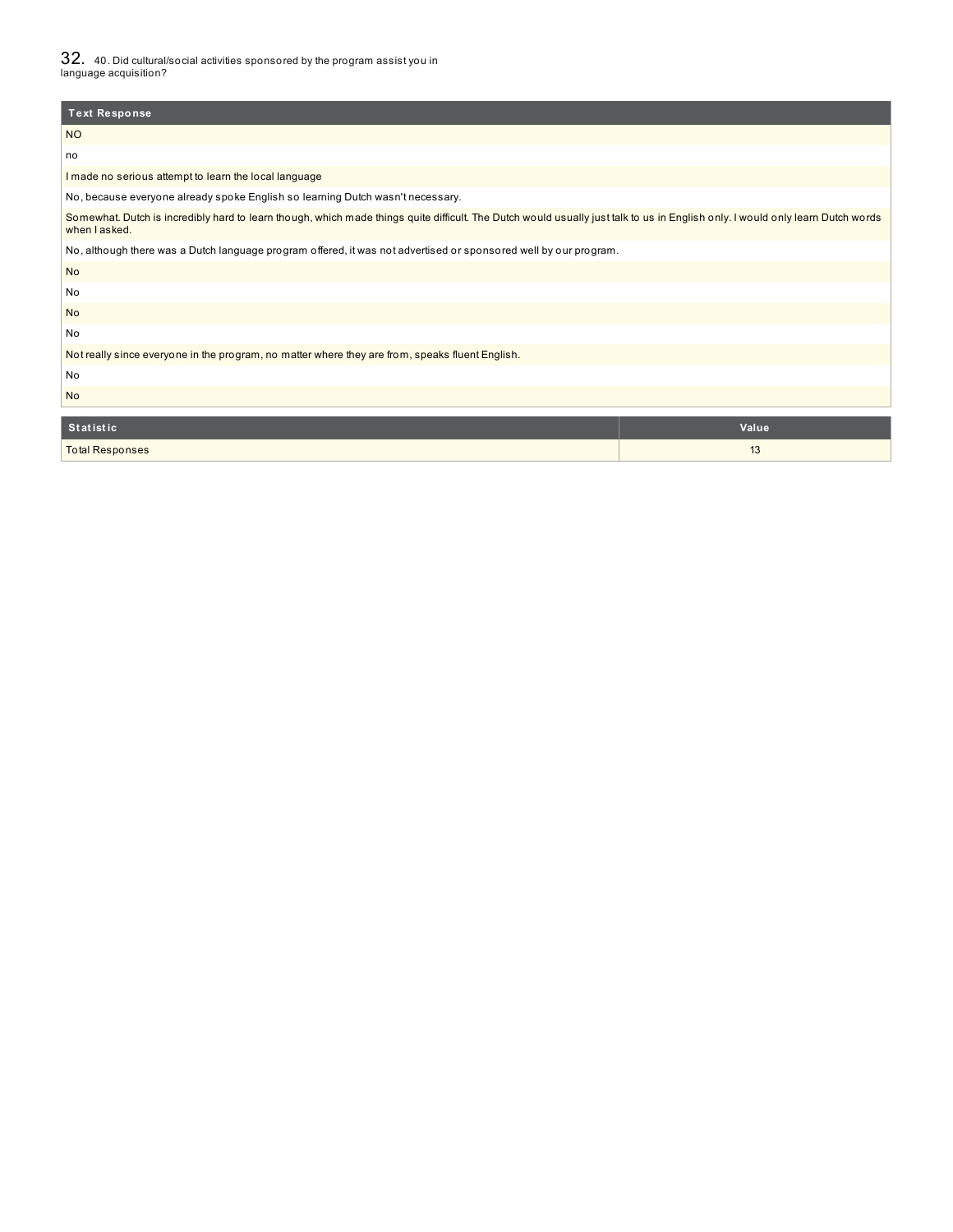# 33. 41. Did outside/other activities help? Please explain.

| <b>Text Response</b>                                                                                                                                                                                            |
|-----------------------------------------------------------------------------------------------------------------------------------------------------------------------------------------------------------------|
| <b>NO</b>                                                                                                                                                                                                       |
| no                                                                                                                                                                                                              |
| I made no serious attempt to learn the local language                                                                                                                                                           |
| No, see #40.                                                                                                                                                                                                    |
| Reading signs while walking around Rotterdam and elsewhere in the Netherlands allowed me to pick up a little bit more. It is hard to pronounce though since Dutch has<br>different pronunciations than English. |
| Going to stores, grocery shopping and reading signs helped pick up a few words and phrases.                                                                                                                     |
| <b>No</b>                                                                                                                                                                                                       |
| No                                                                                                                                                                                                              |
| <b>No</b>                                                                                                                                                                                                       |
| No                                                                                                                                                                                                              |
| Not really.                                                                                                                                                                                                     |
| No                                                                                                                                                                                                              |
| No, everyone speaks English so there was no need to learn Dutch.                                                                                                                                                |
| <b>Statistic</b><br>Value                                                                                                                                                                                       |

| statistic              | value <sup>.</sup>     |
|------------------------|------------------------|
| <b>Total Responses</b> | $\overline{A}$<br>- 19 |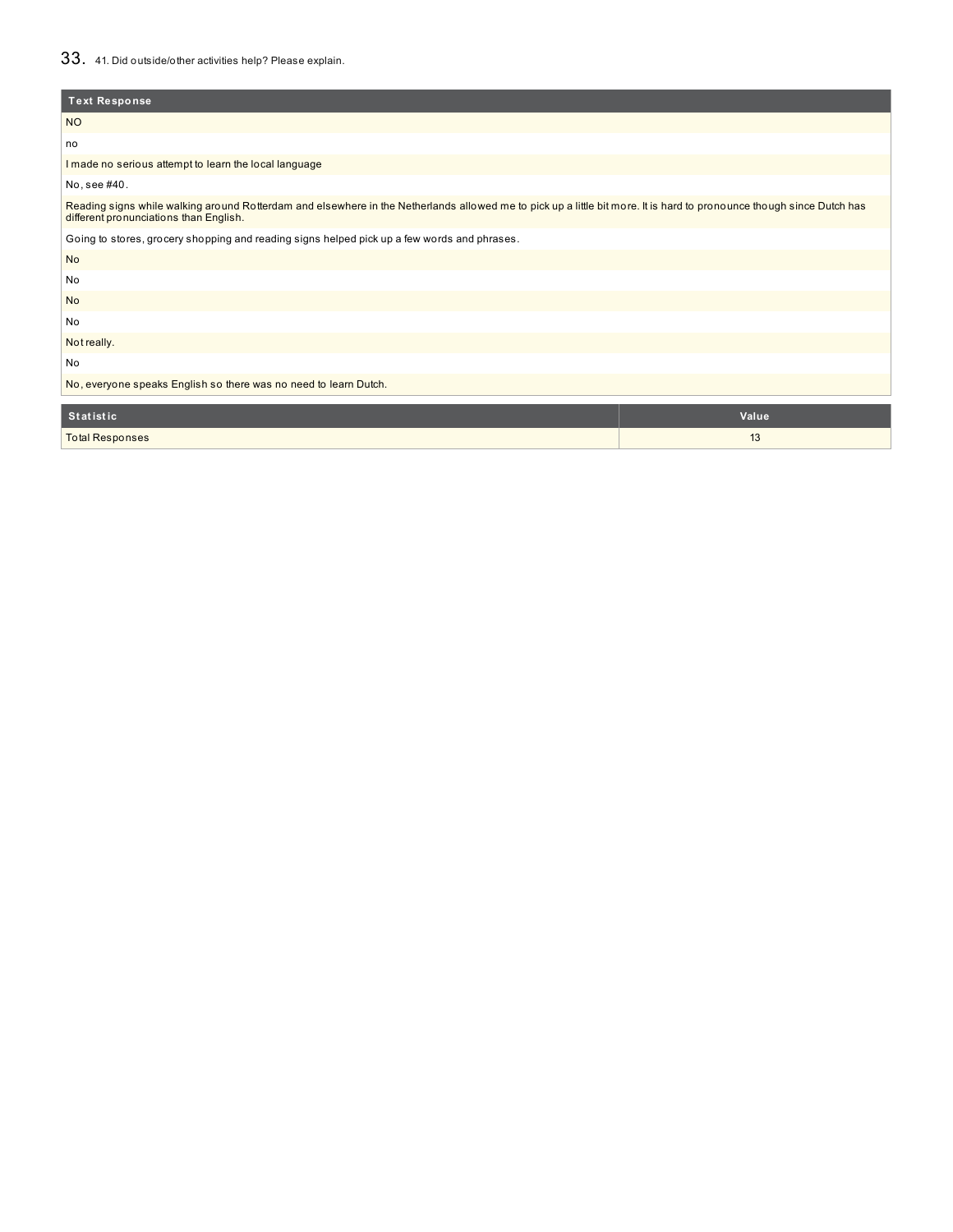# ${\bf 34}$  .  $\,$  42. What percentage of students on the campus of your host country<br>(would you estimate) actively speak English?

| <b>Text Response</b>  |       |
|-----------------------|-------|
| 99%                   |       |
| 100                   |       |
| 95%                   |       |
| 100%                  |       |
| 100%                  |       |
| probably almost 100%. |       |
| 100%                  |       |
| 100                   |       |
| 100%                  |       |
| 85-90%                |       |
| 100%                  |       |
| 90                    |       |
| 90%                   |       |
| Statistic             | Value |

Total Responses 23 and 23 and 23 and 23 and 24 and 25 and 25 and 25 and 25 and 25 and 26 and 26 and 26 and 26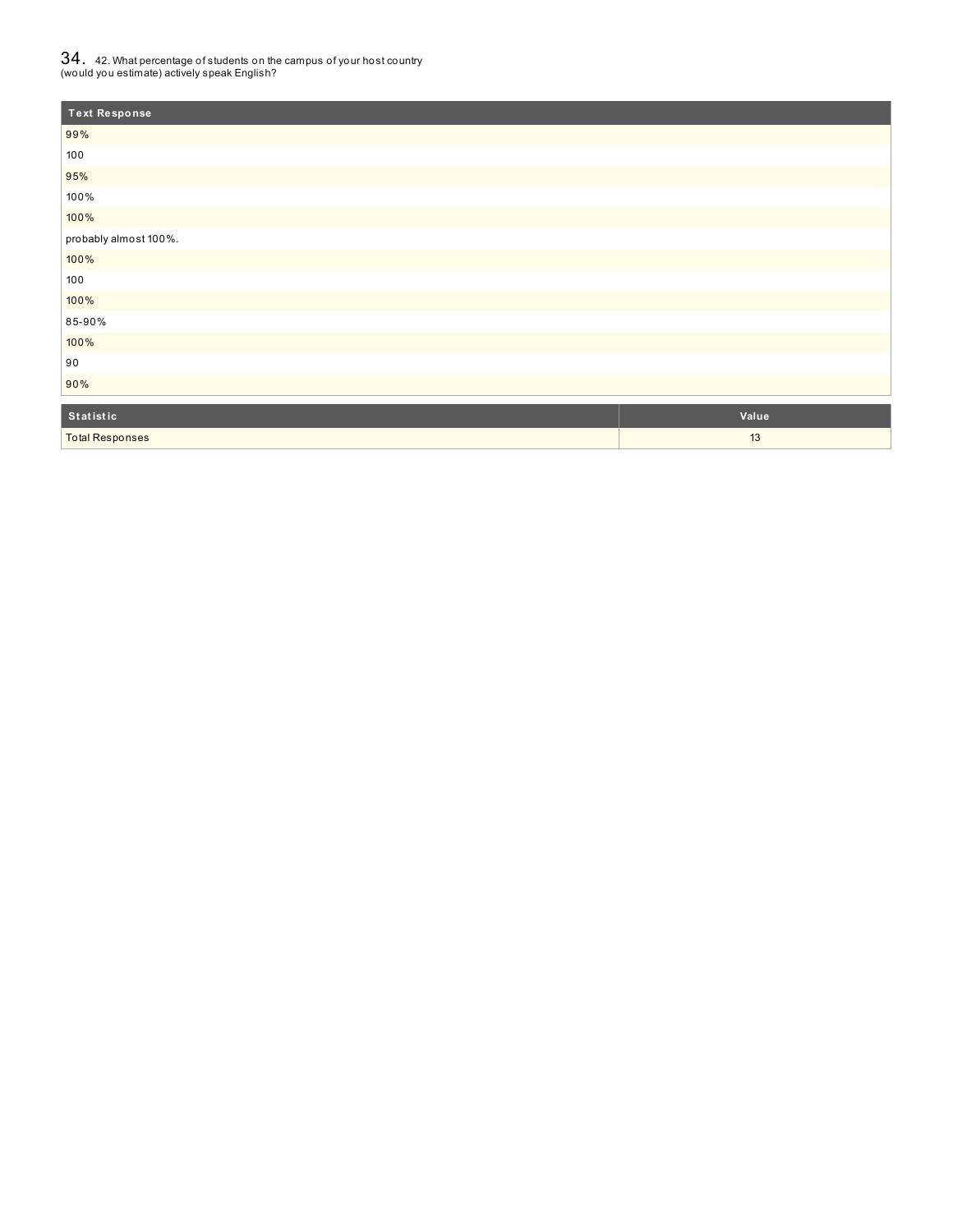35. 43. How would you recommend that students prepare for language differences abroad?

#### **Text Response**

If you go to the Netherlands you don't need to. Everyone here speaks fluent english.

dont worry at all.

No preparation is necessary if they're going to the Netherlands. Almost everyone here can speak at least some English, the IBA exchange students and faculty / administration are all fluent.

Learn certain words, especially food items. Some things are easy to pick up, but most of it is not. You rely a lot on pictures, but learning basic words would have been helpful.

Maybe learn 20 basic phrases. But honestly the Dutch are so fluent in English that they view trying to speak to someone who barely understands their language, a waste of time. Knowing basic words on signs and greetings is a good idea. Just pick up a Lets Go Europe or a Frommer's Guide.

look up Dutch phrases and important words, especially ones helpful to getting around and cooking. Buy a Dutch language book.

No need to.

Just avoid really old people and you'll be fine. Or learn dutch

No need at all.

Learning Dutch is useless (in the utility sense), but improve your ability to be patient, understanding and self-reliant.

It would be nice to brush up on some basic Dutch before you get here. It makes ordering at smaller restaurants and speaking with people who aren't from the cities a lot easier. But, if you can't find time for that, its not a problem!

Most Dutch people are willing and able to speak English

In the Netherlands, most people speak Dutch so it is not too difficult to get around. Just be patient and don't be afraid to ask for help if needed. I would suggest learning a<br>few basic words before travelling to other cou

| Statistic              | Value                 |
|------------------------|-----------------------|
| <b>Total Responses</b> | $\overline{A}$<br>ں ا |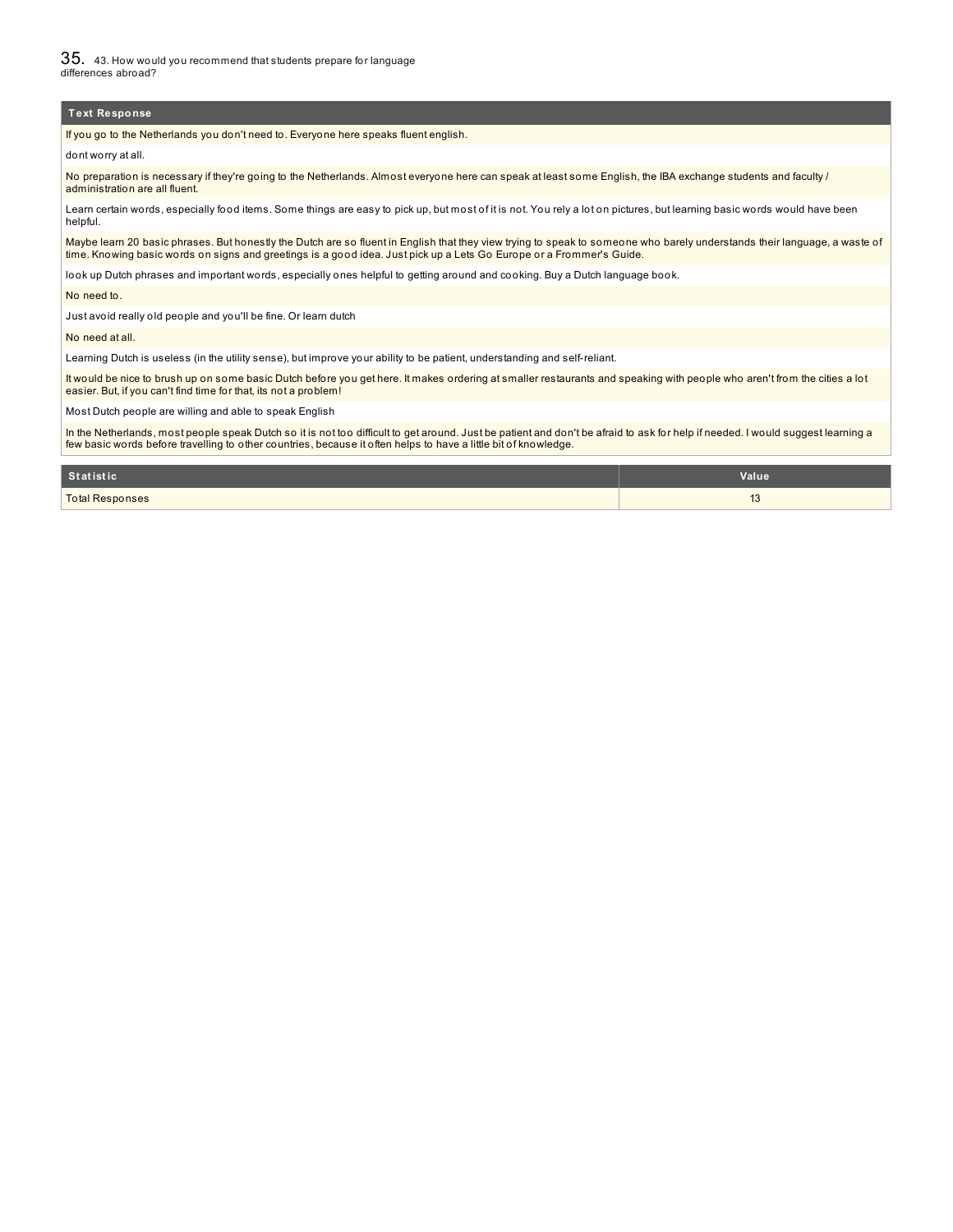# 36. Click to write Column <sup>2</sup>

| #              | Question                                       | <b>Not Available</b> | <b>Available But Not Used</b> | <b>Available And Used</b> | Total Responses | Mean |
|----------------|------------------------------------------------|----------------------|-------------------------------|---------------------------|-----------------|------|
|                | Housing coordination                           | $\Omega$             |                               | 12                        | 13              | 2.92 |
| $\mathbf{2}$   | On-site personal advising and informal support | $\Omega$             |                               | 9                         | 13              | 2.69 |
| 3              | <b>Orientation in Los Angeles</b>              | $\mathcal{D}$        |                               | 10                        | 13              | 2.62 |
| 4              | Instructional facilities                       | $\Omega$             |                               | 10                        | 13              | 2.77 |
| 5 <sup>5</sup> | Medical/dental facilities                      |                      | 10 <sup>1</sup>               |                           | 13              | 1.92 |
| 6              | Recreational facilities                        | $\Omega$             |                               |                           | 13              | 2.69 |
|                | <b>USC Financial Aid</b>                       |                      | 6                             | 5                         | 13              | 2.23 |
| 8              | Communication with office in Los Angeles       |                      |                               | 10                        | 13              | 2.77 |

| <b>Statistic</b>             | Housing<br>coordination | On-site personal<br>advising and informal<br>support | Orientation<br>in Los<br><b>Angeles</b> | Instructional<br>facilities | Medical/dental<br>facilities | Recreational<br>facilities | <b>USC</b><br><b>Financial</b><br>Aid | Communication <sup>"</sup><br>with office in<br>Los Angeles |
|------------------------------|-------------------------|------------------------------------------------------|-----------------------------------------|-----------------------------|------------------------------|----------------------------|---------------------------------------|-------------------------------------------------------------|
| <b>Min Value</b>             | 2                       | $\overline{2}$                                       |                                         | 2                           |                              | $\overline{2}$             |                                       | 2                                                           |
| Max Value                    | 3                       | 3                                                    | 3                                       | 3                           | 3                            | 3                          | 3                                     | 3                                                           |
| Mean                         | 2.92                    | 2.69                                                 | 2.62                                    | 2.77                        | 1.92                         | 2.69                       | 2.23                                  | 2.77                                                        |
| Variance                     | 0.08                    | 0.23                                                 | 0.59                                    | 0.19                        | 0.24                         | 0.23                       | 0.53                                  | 0.19                                                        |
| Standard<br><b>Deviation</b> | 0.28                    | 0.48                                                 | 0.77                                    | 0.44                        | 0.49                         | 0.48                       | 0.73                                  | 0.44                                                        |
| Total<br>Responses           | 13                      | 13                                                   | 13                                      | 13                          | 13                           | 13                         | 13                                    | 13                                                          |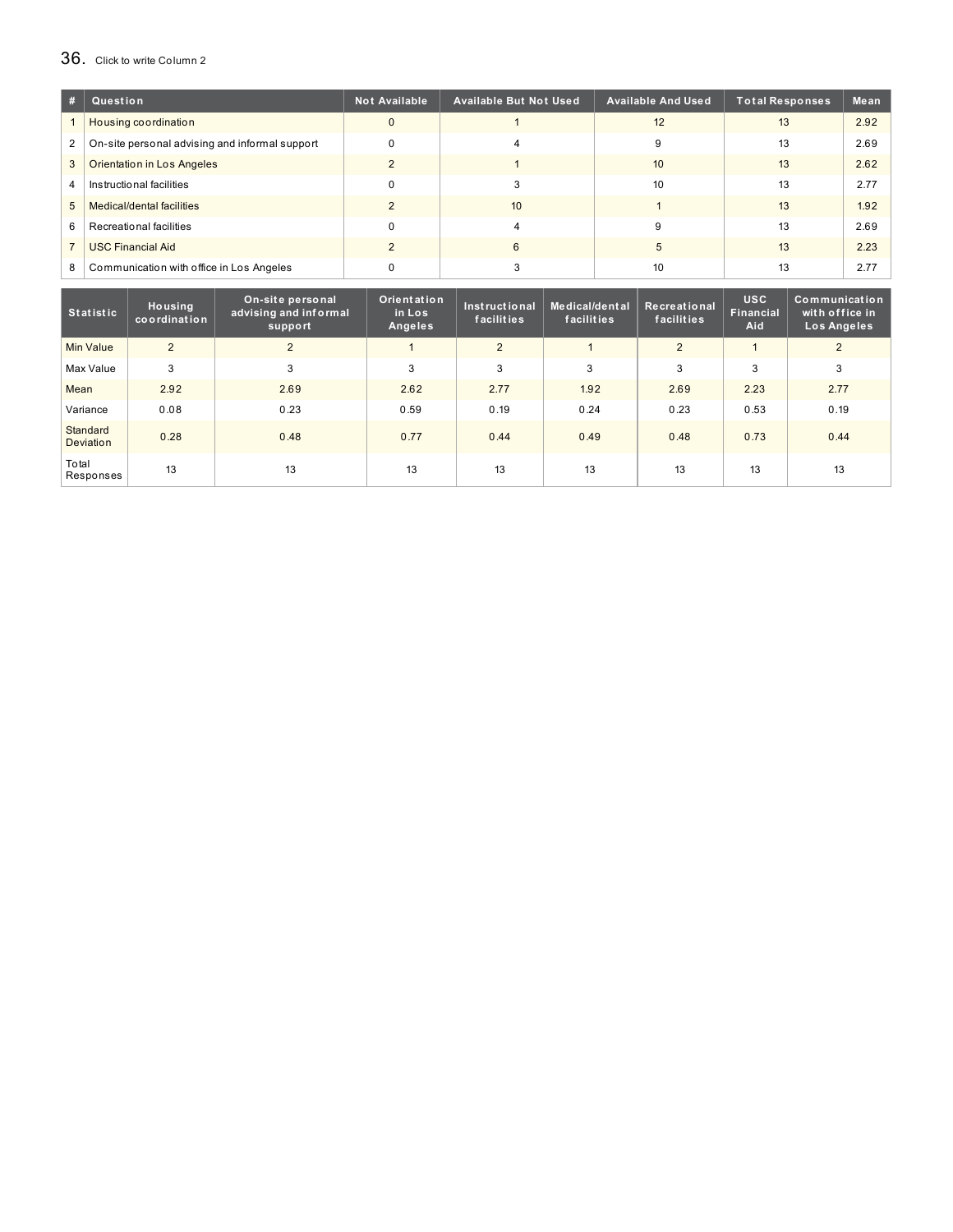# 37. Click to write Column <sup>2</sup>

| #              | Question                                          | Unacceptable | <b>Below</b><br>Average | Average        | Above<br>Average | Acceptable             | <b>Total Responses</b> | Mean |
|----------------|---------------------------------------------------|--------------|-------------------------|----------------|------------------|------------------------|------------------------|------|
|                | Housing coordination                              |              | 2                       | 3              | 6                |                        | 13                     | 3.31 |
| $\mathcal{P}$  | On-site personal advising and informal<br>support | $\Omega$     |                         | 5              | 5                | 2                      | 13                     | 3.62 |
| 3              | <b>Orientation in Los Angeles</b>                 | $\Omega$     | $\Omega$                | 8              |                  | $\boldsymbol{\Lambda}$ | 13                     | 3.69 |
| $\overline{4}$ | Instructional facilities                          | $\Omega$     | $\Omega$                | $\overline{4}$ | 4                | 5                      | 13                     | 4.08 |
| 5              | Medical/dental facilities                         | $\Omega$     | $\Omega$                | 6              | 3                | $\Delta$               | 13                     | 3.85 |
| 6              | Recreational facilities                           |              |                         | $\overline{4}$ |                  | 6                      | 13                     | 3.77 |
|                | <b>USC Financial Aid</b>                          |              |                         | 6              | 3                | $\mathcal{P}$          | 13                     | 3.31 |
| 8              | Communication with office in Los Angeles          | $\Omega$     | $\Omega$                | 5              |                  | 6                      | 13                     | 4.08 |

| <b>Statistic</b>      | Housing<br>coordination | On-site personal<br>advising and informal<br>support | Orientation<br>in Los<br>Angeles | Instructional<br>facilities | Medical/dental<br>facilities | Recreational<br>facilities | <b>USC</b><br>Financial<br>Aid | Communication<br>with office in<br>Los Angeles |
|-----------------------|-------------------------|------------------------------------------------------|----------------------------------|-----------------------------|------------------------------|----------------------------|--------------------------------|------------------------------------------------|
| <b>Min Value</b>      |                         | $\overline{2}$                                       | 3                                | 3                           | 3                            |                            |                                | 3                                              |
| Max Value             | 5                       | 5                                                    | 5                                | 5                           | 5                            | 5                          | 5                              | 5                                              |
| Mean                  | 3.31                    | 3.62                                                 | 3.69                             | 4.08                        | 3.85                         | 3.77                       | 3.31                           | 4.08                                           |
| Variance              | 1.23                    | 0.76                                                 | 0.90                             | 0.74                        | 0.81                         | 1.86                       | 1.23                           | 0.91                                           |
| Standard<br>Deviation | 1.11                    | 0.87                                                 | 0.95                             | 0.86                        | 0.90                         | 1.36                       | 1.11                           | 0.95                                           |
| Total<br>Responses    | 13                      | 13                                                   | 13                               | 13                          | 13                           | 13                         | 13                             | 13                                             |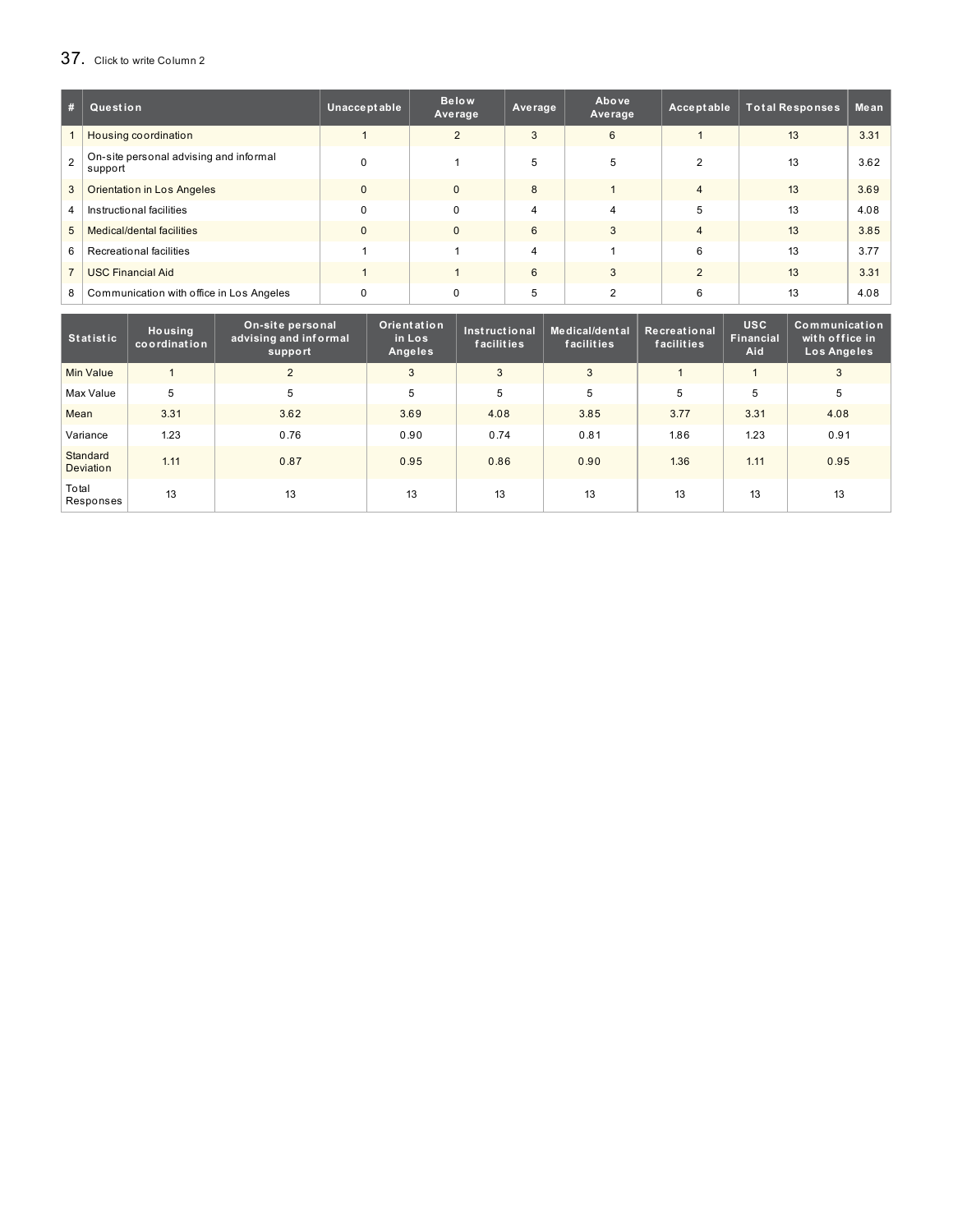### $38.$  44. Did you live in...

| #                         | Answer    | <b>Bar</b> | Response       |                | %   |
|---------------------------|-----------|------------|----------------|----------------|-----|
| 1                         | Dorm      |            |                | $\overline{5}$ | 38% |
| $\overline{2}$            | Apartment |            |                | 8              | 62% |
| 3                         | Other     |            | $\mathbf 0$    |                | 0%  |
|                           | Total     |            |                | 13             |     |
| Statistic                 |           |            | Value          |                |     |
| <b>Min Value</b>          |           |            | $\overline{1}$ |                |     |
| Max Value                 |           |            |                | $\overline{2}$ |     |
| Mean                      |           |            | 1.62           |                |     |
| Variance                  |           |            |                | 0.26           |     |
| <b>Standard Deviation</b> |           | 0.51       |                |                |     |
| <b>Total Responses</b>    |           |            |                | 13             |     |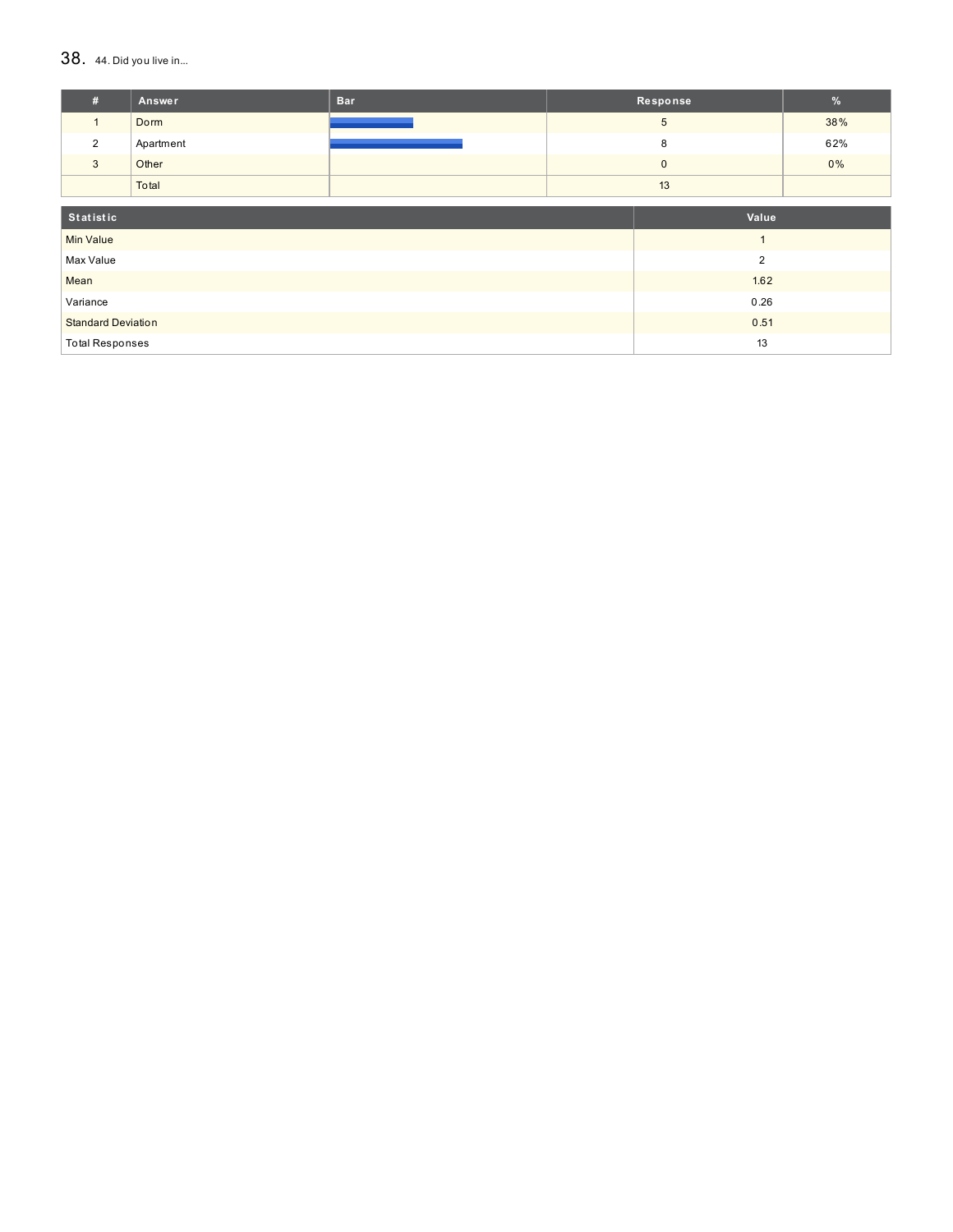$39_\cdot$  45. If you used STA Travel for transportation arrangements, were you<br>satisfied? Please explain.

| <b>Text Response</b>                                                                                                               |       |  |  |  |  |
|------------------------------------------------------------------------------------------------------------------------------------|-------|--|--|--|--|
| N/A                                                                                                                                |       |  |  |  |  |
| <b>NA</b>                                                                                                                          |       |  |  |  |  |
| I don't know what STA Travel is                                                                                                    |       |  |  |  |  |
| N/A                                                                                                                                |       |  |  |  |  |
| Did not use STA.                                                                                                                   |       |  |  |  |  |
| yes I did, and they were helpful in booking a cheap(ish), student flight. also, i received a student international card from them. |       |  |  |  |  |
| Yes                                                                                                                                |       |  |  |  |  |
| The price and company were good, but the travel agent was difficult. I'd book online to avoid that.                                |       |  |  |  |  |
| N/A                                                                                                                                |       |  |  |  |  |
| N/A                                                                                                                                |       |  |  |  |  |
| N/A                                                                                                                                |       |  |  |  |  |
| N/A                                                                                                                                |       |  |  |  |  |
| Did not use.                                                                                                                       |       |  |  |  |  |
| Statistic                                                                                                                          | Value |  |  |  |  |
|                                                                                                                                    |       |  |  |  |  |
| <b>Total Responses</b>                                                                                                             | 13    |  |  |  |  |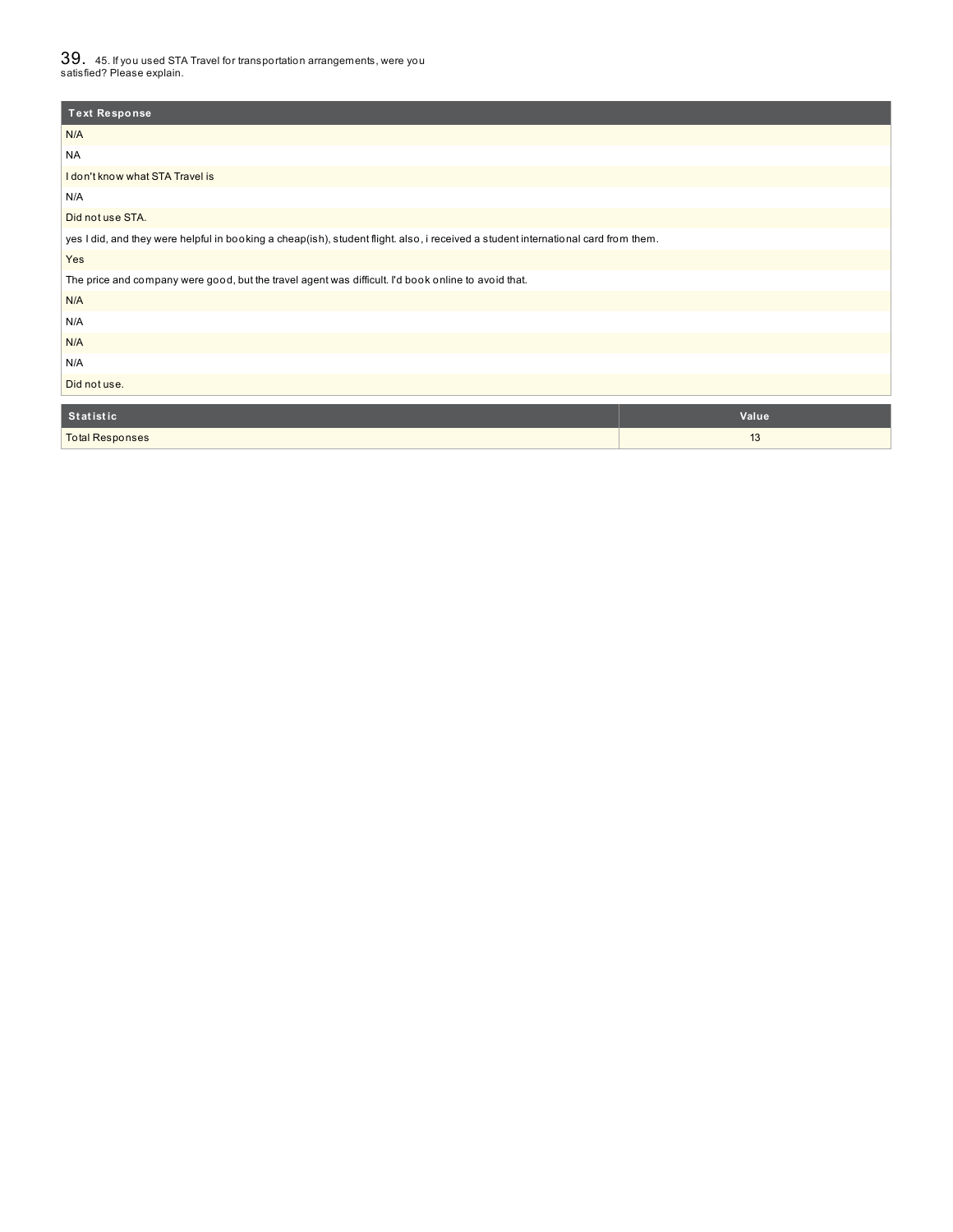40. 46. Is there any aspect of the program that you would like to see changed or different? (VERY IMPORTANT!)

#### **Text Response**

If Erasmus had more of a welcome week. There was just a one day orientation in a classroom and we had to figure out a lot of stuff on our own.

Ensure that all students stay at the International House. Every other housing opportunity is awful.

I would have liked a better selection of classes. I also would have liked better housing. The apartment that I got through Stadswonen (the University-recommended housing provider) was sub-standard, especially for it's price.

More courses need to be offered. We were so limited in classes that out of the 6 classes I took, I only enjoyed one (Law class). Another important thing is that because there is so much down time, something needs to be done to engage the students more (whether that be to allow us to take more classes or sponsor day trips or even weekend trips). The Annenberg program (though I know that is totally different) took students on day trips around London, and I would have really appreciated that. We are spending \$50,000+ per year to attend USC, and I feel as though the spproximate \$25,000 my family spent on abroad was a waste. We didn't even get free access to their gym, while it is my understanding that Dutch students can access ours even though their tuition is chump change compared to ours. It may sound greedy, but I expected a little more from USC to enhance the experience. Although it may be part of the program that we don't get our hands held, there are certain expectations my family and I had including assisting us more in getting housing. There should have been more information given to us, especially since there is information on this since kids have gone there before. I paid an astronomical amount of money for crappy housing (albeit in a good location), but there was another dorm right across the street that I could have lived in for much cheaper. I just didn't choose it because I didn't know they were right next to each other. We received no information before actually getting there; there should be customized information for each location included in the orientation sessions. Or, even better, there should be location-based orientation sessions instead of the mass sessions. I know this requires more of the USC Abroad Office, but I would definitely help out for that so kids don't feel as lost and overwhelmed as we did when we got there. Even basic things like grocery stores and where credit cards will and won't work and where Target-like stores are would have been immensely helpful. Public transit information is available. I would have no problem helping out the Abroad office in compiling a cheat sheet for future students.

Not about the program necessarily, but the housing process while still at USC was a huge hassle. We all had extreme trouble getting accommodations through Stadswoden because it took too long for us to get approved at Erasmus and registered in Stadswoden's system. Also the accommodations are kind of a rip off. We have a friend staying at a penthouse apartment for less money than we are paying. I am also currently being hassled to pay for damage that was done in a previous year. Hopefully, everything words out.

Better orientation activities that helped you meet other exchange students. There was one dinner this first week, but no real activities arranged when we first got there to help us get used to the university and city and other exchange students. Although we made friends within the first few days, we still didn't know everyone going to RSM. Also, there was a introduction weekend provided, but it happened in the end of January, almost a month since students in RSM arrived and was mainly for the other exchange students. By that time, it was fun and you met a few people, but not super helpful. Also, dealing with the housing company and understanding the different accommodations and how to apply and get them could be better explained and run.

I would consider the possibility of opening up more class variety for exchange students.

Nothing that USC can control.

I think everything is perfect as it is.

Yes, my academic passing requirements. The courses were difficult, and the passing grade at my host-university was well above what would be the acceptable standards for passing at USC.

Using the housing company that they provide is a total rip off. It would be better if students checked housinganywhere.com for cheaper student housing that is in the heart of student neighborhoods. From what I've gathered, as an international student living in a property managed by Vestia (the housing company), I paid 1.5 to 2 times the amount of money that the 4-year RSM students paid.

Offer a wider variety of courses.

I would encourage students to look elsewhere for housing. A lot of people found nicer apartments for much cheaper than the International house. Vestia takes advantage of international students by charging a lot of money for dorm style apartments that are not that nice, although they are in a good location. Additionally, I would like to see the Rotterdam international faculty be more helpful and responsive to students. Some people were more helpful than others, but sometimes it would take weeks (if ever) for people to get back to us.

| Statistic              | Value                 |
|------------------------|-----------------------|
| <b>Total Responses</b> | $\overline{10}$<br>⊥∪ |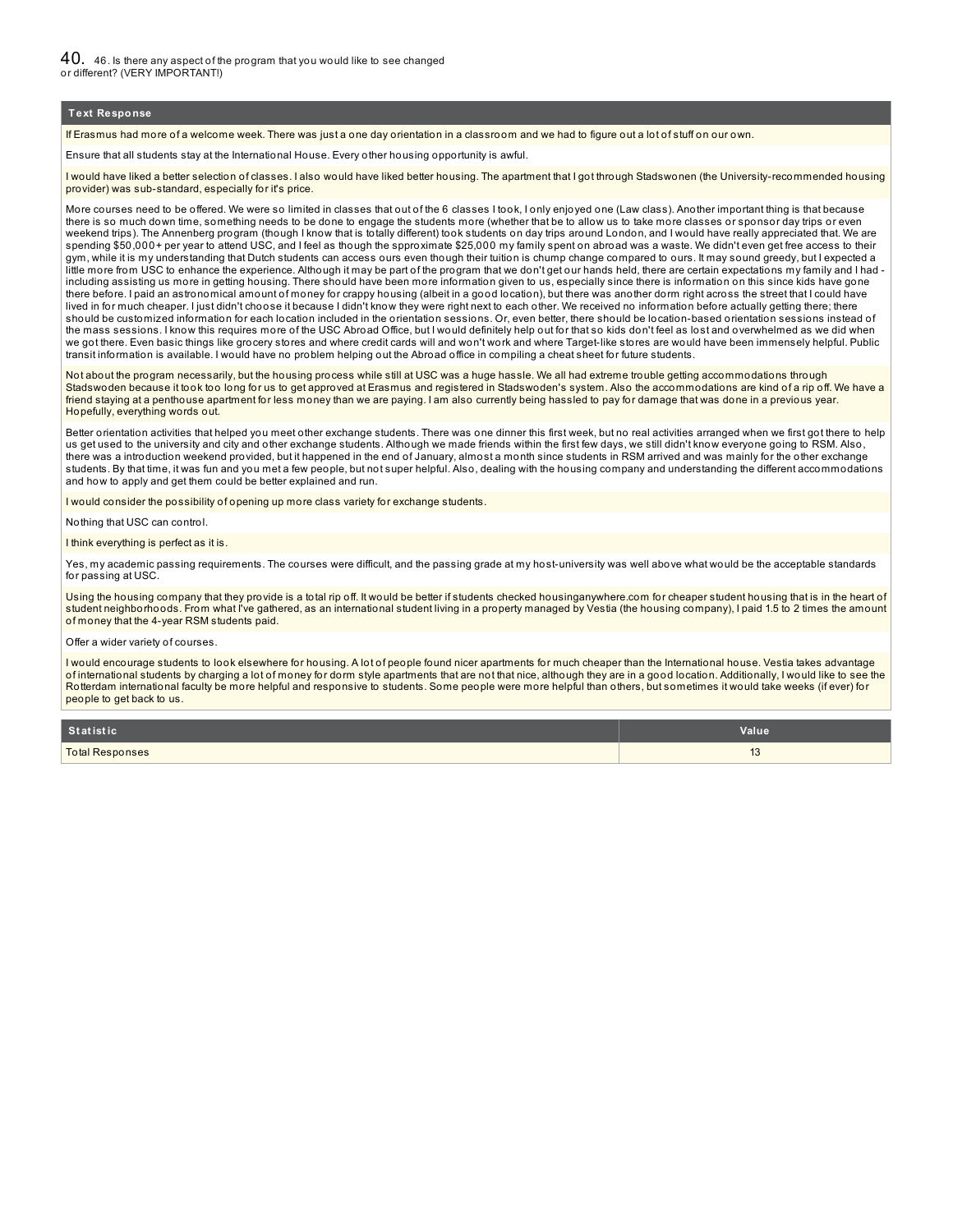## 41. 47. Additional comments on services and coordination.

### **Text Response**

#### N/A

Tell all the students going to Rotterdam to buy bikes as soon as possible!!! I know the Communication students in Amsterdam are assisted in getting bikes. We only got bikes half way through and it has opened up an entire new world to us! There are entire parts of the city we had no idea about which are absolutely amazing.

Sometimes it was difficult to get in touch with the International Office because of hours and work schedules.

I personally would recommend finding your own apartment. Student housing is easier, but its tough not having a full kitchen/fridge (you only get a stove and mini-fridge). Also, you get paired with random people, which can be good or bad. And the location is close to school but further from the city center. So, if you want to live with USC<br>friends and be close to the city with a bigger kitch

N/A

None

Don't delay with your residency permit app. I had a little snafu and couldn't leave the Netherlands for about a month without it!

| Statistic       | Value |
|-----------------|-------|
| Total Responses |       |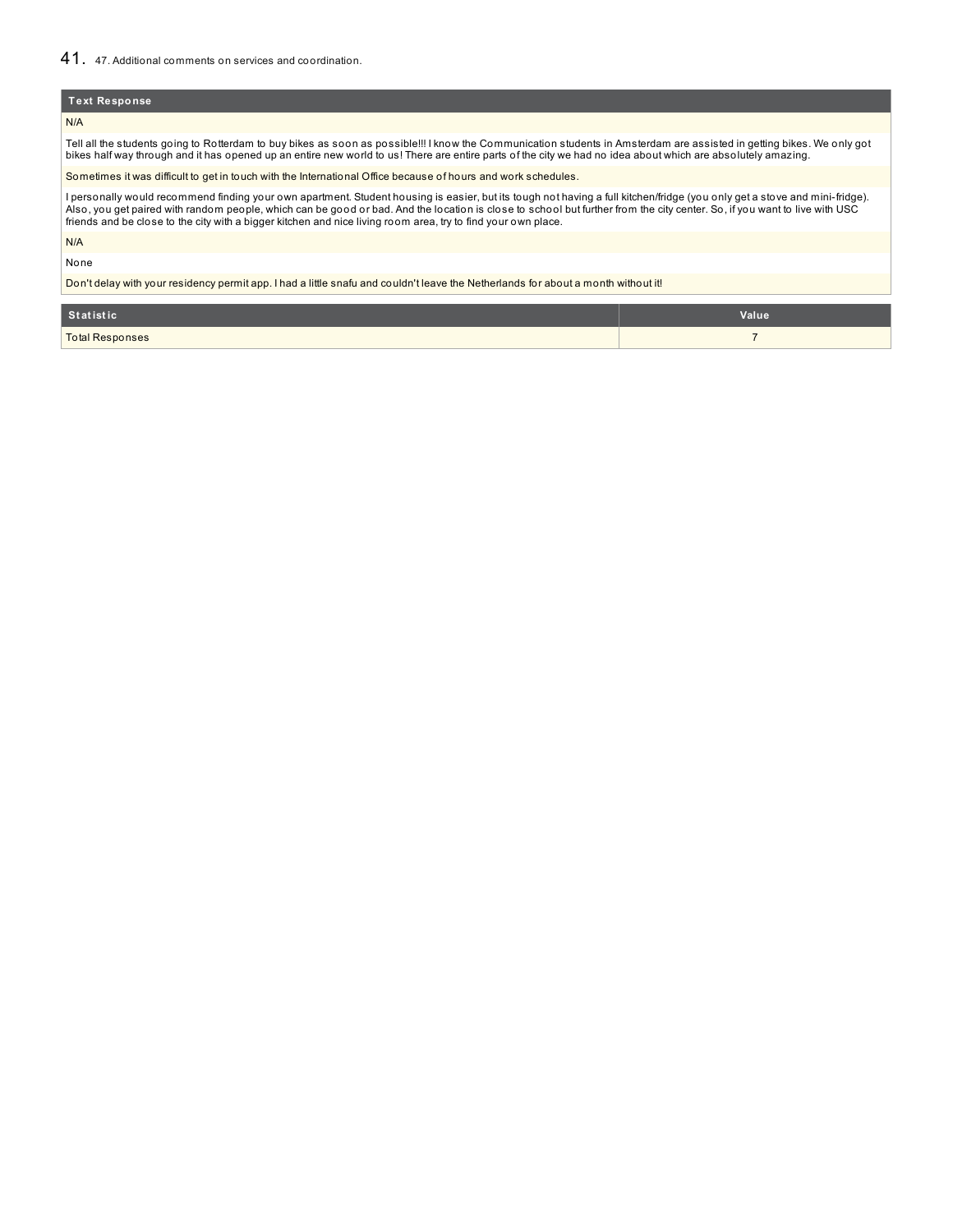# $42_\cdot\,$  Please tell us about your travel experiences.  $\,$  48. How did you find your  $\,$  arrangements to the host institution?

|   | Answer              | <b>Bar</b> | Response | $\%$ |
|---|---------------------|------------|----------|------|
|   | <b>Travel Agent</b> |            |          | 15%  |
|   | Online              |            |          | 69%  |
| ು | Other:              |            |          | 15%  |
|   | Total               |            | 13       |      |

**Ot her:**

## university provided them

Institution Recommendation

| Statistic                 | Value |
|---------------------------|-------|
| <b>Min Value</b>          |       |
| Max Value                 | 3     |
| Mean                      | 2.00  |
| Variance                  | 0.33  |
| <b>Standard Deviation</b> | 0.58  |
| <b>Total Responses</b>    | 13    |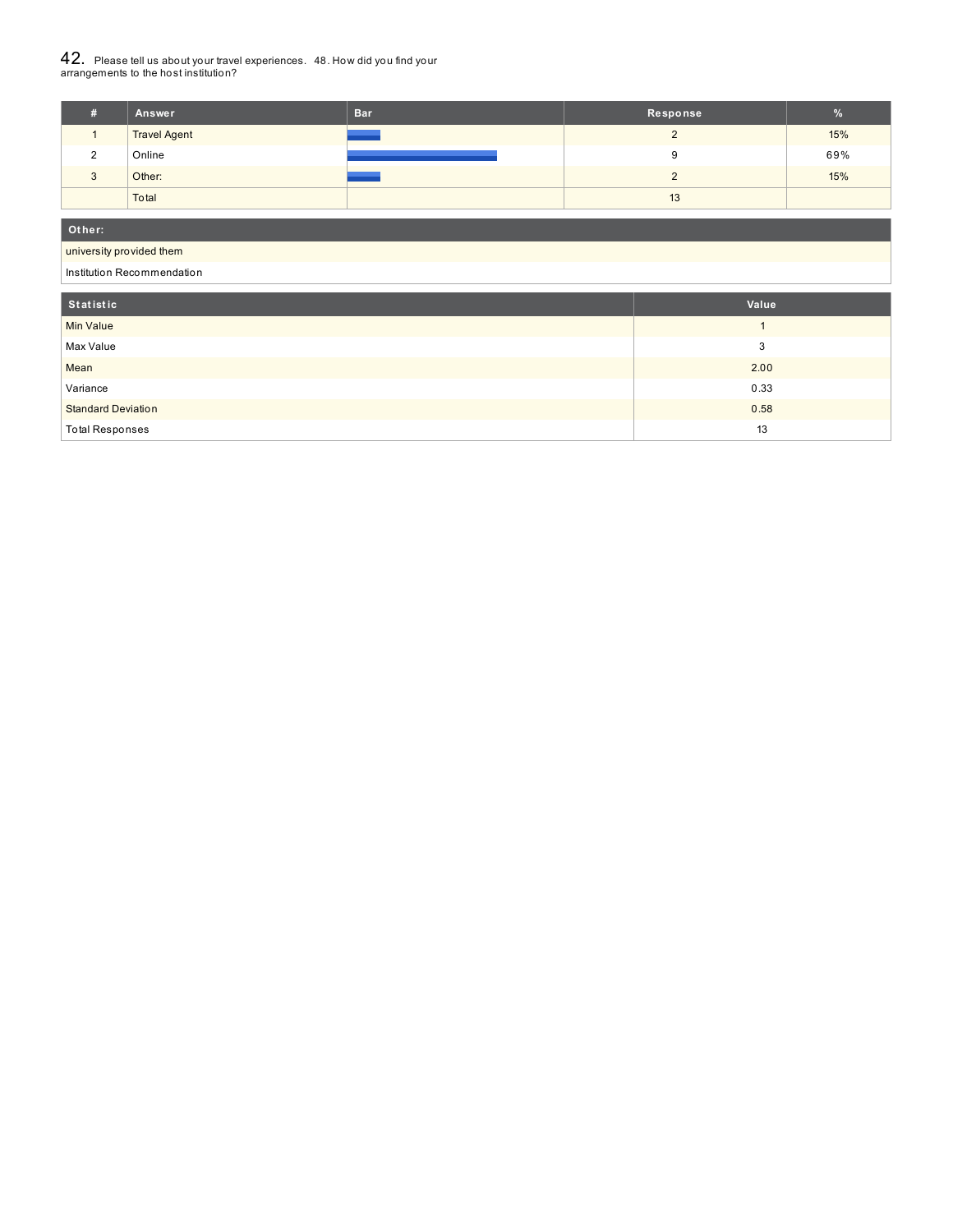## 43. Would you recommend this method?

| <b>Text Response</b>                                                                                                                                                                              |
|---------------------------------------------------------------------------------------------------------------------------------------------------------------------------------------------------|
| <b>Yes</b>                                                                                                                                                                                        |
| Yes but book early.                                                                                                                                                                               |
| Yes                                                                                                                                                                                               |
| Yes. Use kayak.com. Often buying a round trip is cheaper because paying the change fee is often cheaper than one-way purchases.                                                                   |
| Yes!                                                                                                                                                                                              |
| yeah, they offered a free shuttle service that picked you up at the airport and dropped you off at your accommodations by campus.                                                                 |
| Yes                                                                                                                                                                                               |
| No, book online                                                                                                                                                                                   |
| Yes                                                                                                                                                                                               |
| Yes, follow the school's instructions                                                                                                                                                             |
| Yeah. If you check studentuniverse.com in advance, they generally can find some good deals. Otherwise, just be smart and start looking for flights RIGHT when you find out<br>where you're going. |
| Yes                                                                                                                                                                                               |

Yes, but I would definitely encourage people to look at all options online and not just the international house.

| Statistic              | Value |
|------------------------|-------|
| <b>Total Responses</b> | ື     |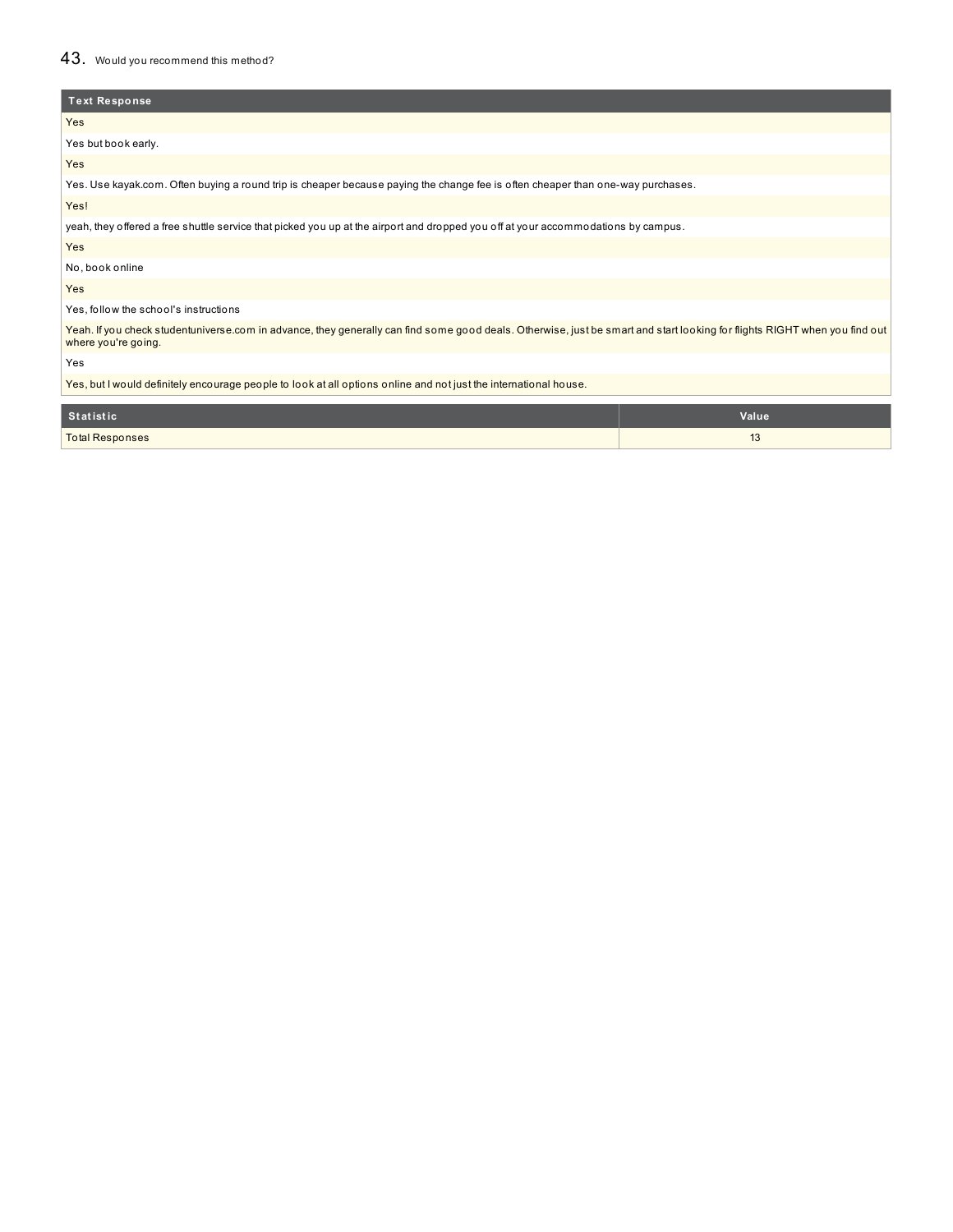## 44. 49. What was the average cost for round-trip tickets to your host country?

| <b>Text Response</b>                                                                                                          |       |
|-------------------------------------------------------------------------------------------------------------------------------|-------|
| \$1000                                                                                                                        |       |
| 2000                                                                                                                          |       |
| I don't know, my one-way ticket home on Iceland Air Saga Class cost \$900~                                                    |       |
| I paid about \$1100 with a \$250 change fee included.                                                                         |       |
| I am not sure. I used frequent flier miles which was actually the same amount as cashing in for a domestic flight. Good deal! |       |
| approximately \$1200                                                                                                          |       |
| 950                                                                                                                           |       |
| \$700ish                                                                                                                      |       |
| \$1200                                                                                                                        |       |
| $\sim$ 3500 dollars or less                                                                                                   |       |
| \$500                                                                                                                         |       |
| \$1,600                                                                                                                       |       |
| \$1,100                                                                                                                       |       |
|                                                                                                                               |       |
| Statistic                                                                                                                     | Value |
| <b>Total Responses</b>                                                                                                        | 13    |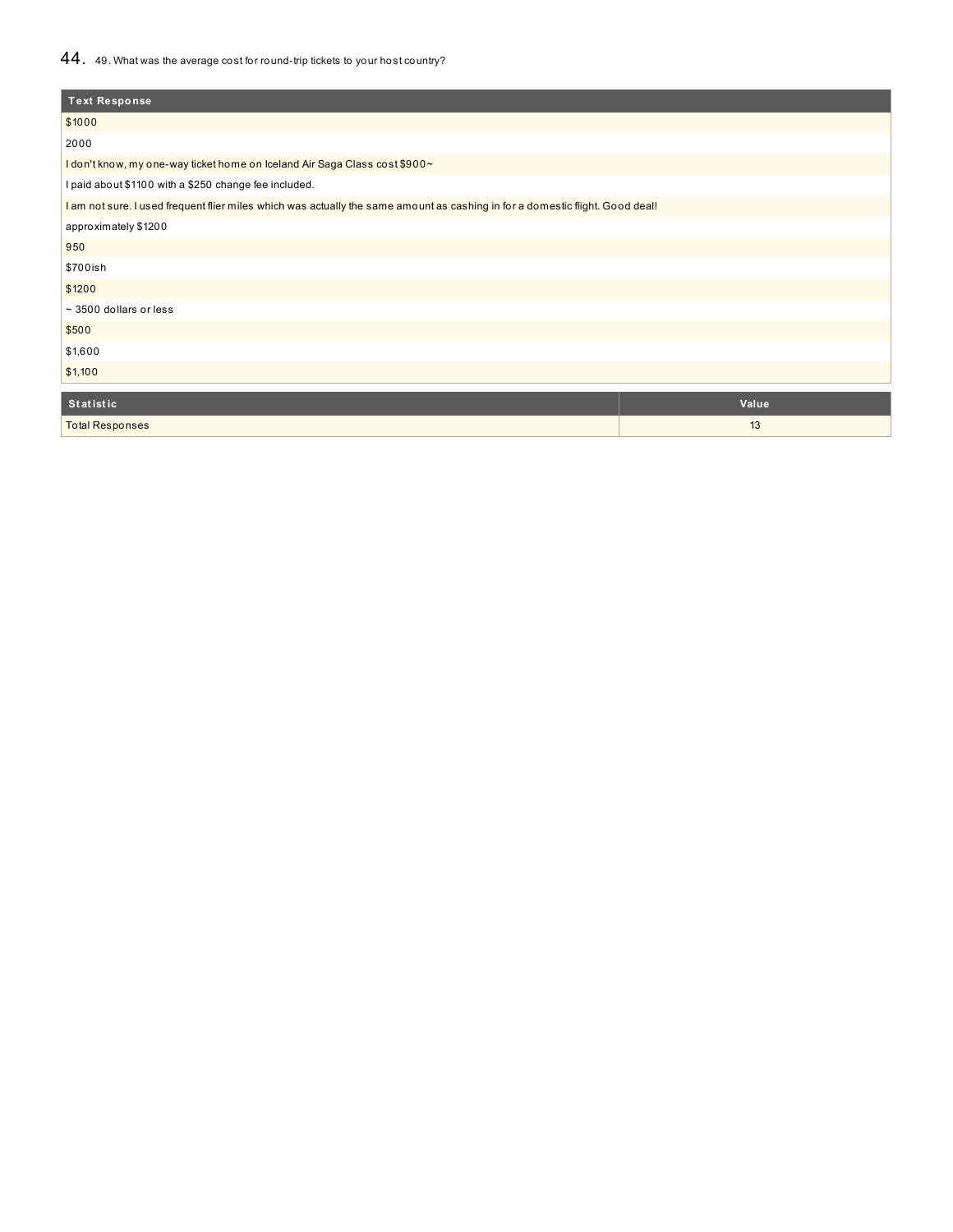Because our program was 6 months we traveled about every two weeks. I went to Frankfurt, Florence, Cinque Terre, Milan, Venice, Paris, Marrakesh, Barcelona, Madrid, Stockholm, Copenhagen, Interlaken, Geneva, Dublin, and Croatia

every other weekend. Went to France, Italy, Croatia, Greece, Morocco, Spain, England

With the exception of short day-trips around the Netherlands, I've only traveled twice in the last five months. I took one week-long trip to visit family in London, and another week-long trip to Athens and Santorini in Greece. I also plan to attend the 24 Hour of Le Mans auto race in Le Mans, France next week, but that will be a short trip.

I traveled relatively often... London, Berlin, Prague, Paris, Amsterdam, Den Haag, Italy, Greece, Belgium, Austria

I traveled outside of the Netherlands to Ireland (Dublin, Galway), London, Prague, Budapest, Berlin, Munich, Vienna, and Brussels. I also did a lot of traveling in the Netherlands. I would say I travelled an appropriate amount. I was able to enjoy traveling, but also able to concentrate on school.

Approximately once a month for almost a week. There were people who traveled way more than me. For an exchange I traveled one of the least amounts, all by choice as I liked living in Rotterdam and spending time with friends. I went to Belgium, Budapest, Vienna, Prague, Berlin, Barcelona, Seville and Munich. Also, a lot of cities around the Netherlands like Amsterdam etc.

I travel extensively, I did a three week trip to Croatia, Montenegro, Albania and Greece. Also Barcelona and Madrid, Bruges, Brussels, Antwerp, Amsterdam, Rome, London, Paris, Florence, Milan, Tolous, Valencia. I traveled basically in blocks, about once a month I took a weeklong trip.

Every 2 weeks or so

Twice a month - Czech Republic, Belgium (3 times), Austria, Portugal, Istanbul, Croatia, Sweden, Germany, travelled within the Netherlands

I traveled on average 35-50% of the month. Flights and trains are readily and cheaply available. I spent 24 out of 30 days traveling in the month of April.

I travelled at least 2 times a month--either internationally or domestically in The Netherlands. I went to the Austrian Alps, Basil in Switzerland, Frankfurt in Germany, London, and Barcelona in Spain. In The Netherlands, its really easy to get to all the big locations: Amsterdam, The Hague, Utrecht, Dodrecht, Leiden, Eindhoven, etc.

Local and international trips every other week. All over Holland, Italy, Spain, UK, France, Germany, Austria, Hungary, Belgium, Czech Republic, Portugal

I travelled every other weekend, sometimes every two weeks. I went to London, Paris, Amsterdam, Brussels, Berlin, Prague, Budapest, Rome, Lisbon, Dublin, Mallorca, Barcelona, and the South of France (Nice, Marseille, etc.) As well as other day trips in the Netherlands.

| <b>Statistic</b>       | Value        |
|------------------------|--------------|
| <b>Total Responses</b> | $\sim$<br>∪ו |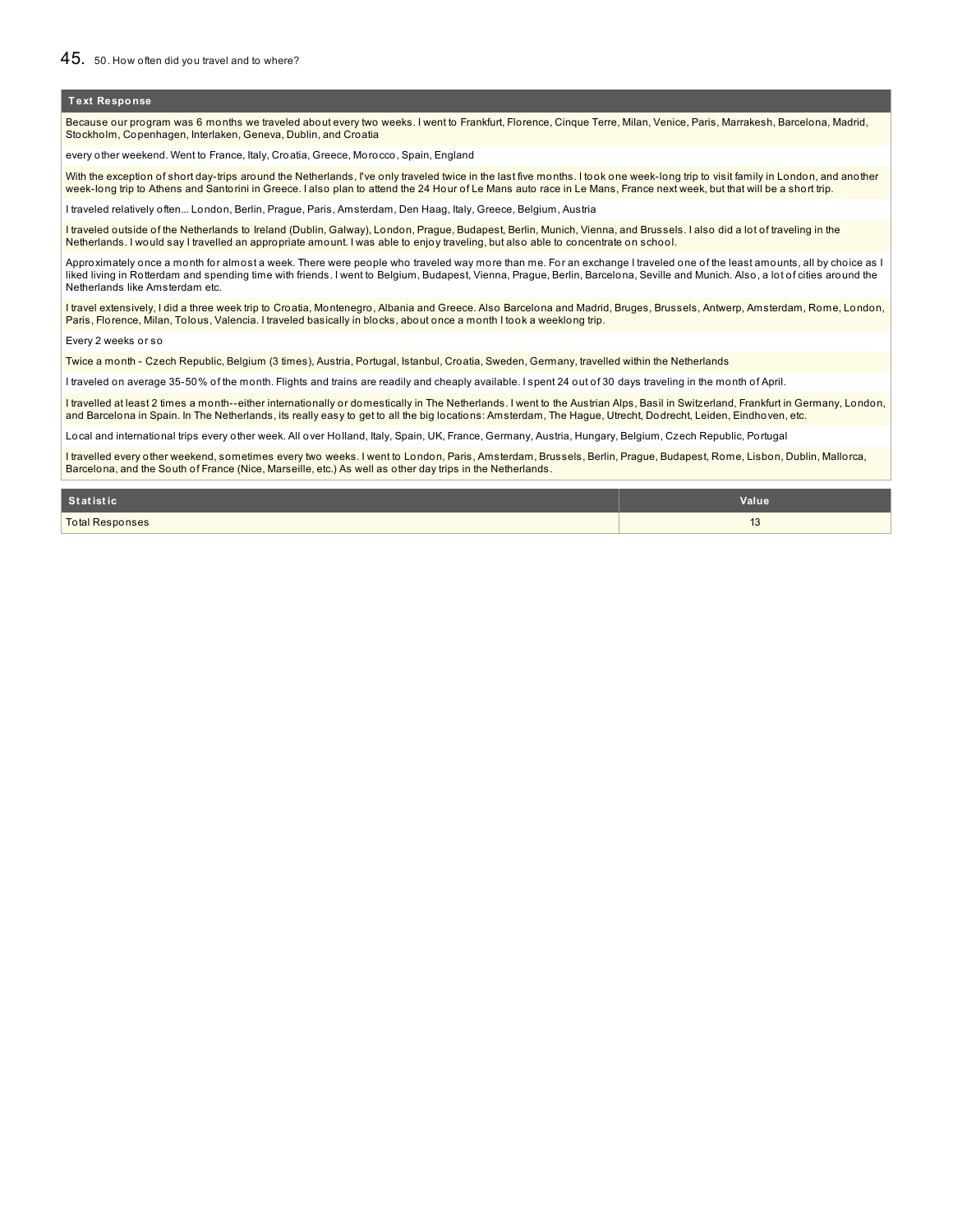$46.$  51. Did the structure of the host institution's course schedule foster travel opportunity or prevent it? Why?

#### **Text Response**

It helped it because it was a 6 month program. Also if you miss class it isn't a big deal, so you can schedule a trip anytime.

Fostered, because going to class does not really help do well in the class so you have a lot of down time

I would say that it fostered travel opportunities because there were usually only two days of lectures per week, the lectures were generally not mandatory, and the material from the lectures was almost always posted online anyway.

Definitely fostered it - even though we were taking "full" course loads, that entailed a maximum of approximately 6 hours a week, and 95% of classes could be missed without feeling as though you were behind.

The first trimester was highly advantageous for traveling since we only had class on Monday and Tuesdays.

It fostered travel opportunities because lectures/classes were not mandatory and it was up to you to do independent study. Also, classes usually met once a week for a few hours, so there were many free days and long weekends to travel.

Yes, you have very extensive weekends, first trisemester we had 5 day weekends and second we had 3 day. The class structure stacks classes so you can travel pretty much whenever you want

Foster since there was almost no homework and class only met once a week... Had 5 day weekends first quarter and 4 days off second quarter

Definitely, class attendance is not mandatory and all the lecture material including slides are put on blackboard

YES! I only had 1 class meeting a week per subject and they were centered around M-Wednesday. I typically had 4-5 day weekends.

Definitely fostered. If you're in Cross Cultural Management, you will have mandatory classes in the last trimester, but otherwise, lectures are optional and you can travel whenever you want! Also, the people you'll meet who are also studying internationally are there to travel as well, so the entire atmosphere is basically egging you on to travel as much as possible.

Fostered, attendance isn't mandatory and I usually only had class 3 days a week. The big party days were Tuesday and Thursday so most people were able to travel every weekend without missing out on much at home.

Yes, the class schedule was light (I only had class 2-3 days a week most of the time) and classes were not mandatory, so it allowed for lots of travelling.

| <b>Statistic</b>       | Value                    |
|------------------------|--------------------------|
| <b>Total Responses</b> | $\sqrt{2}$<br><u>ں ا</u> |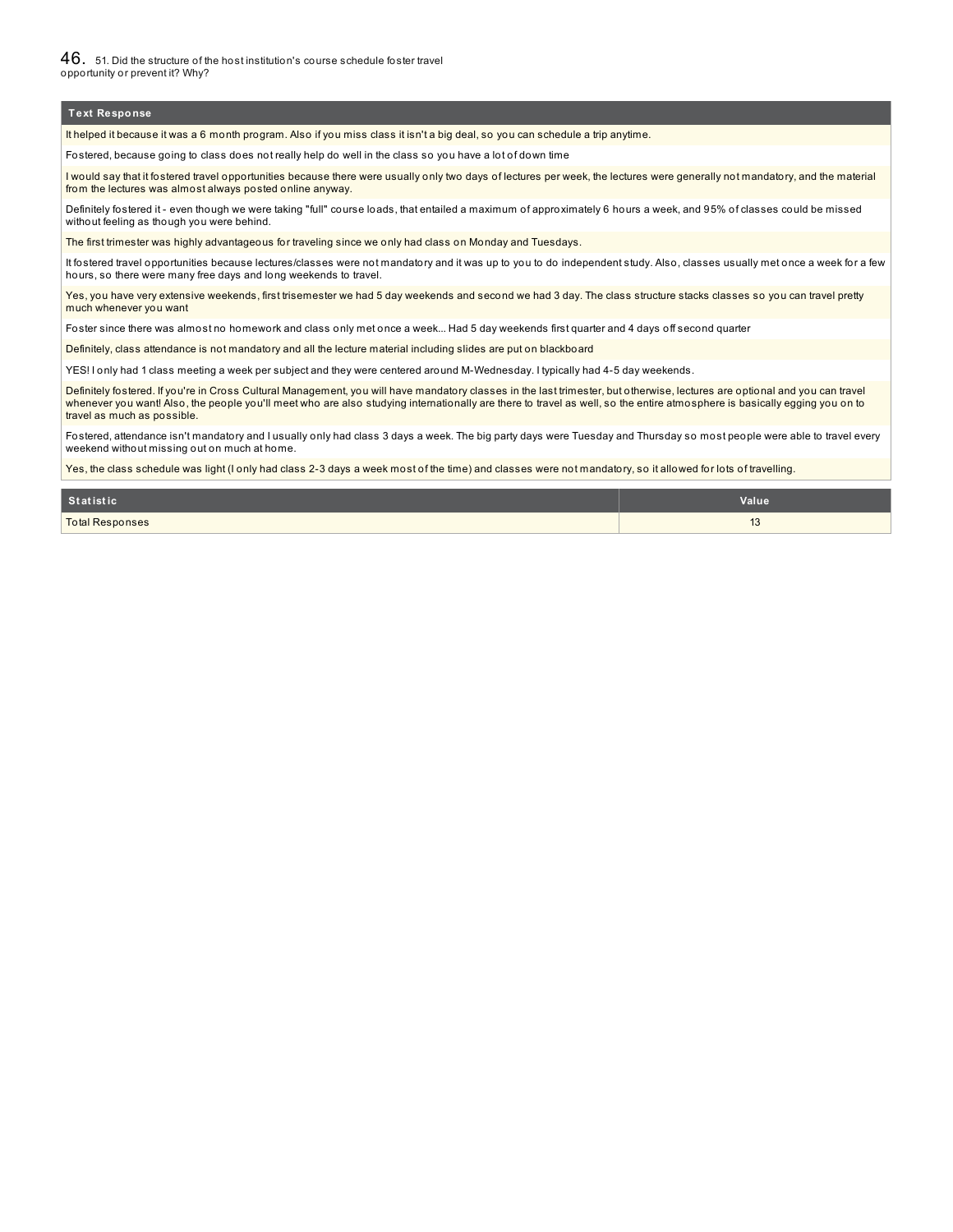If you are going to a city that has another USC abroad program, make sure you contact the people there. We did that when we were in Milan, and the guys there showed us around the city

Be careful with connecting flights using cheap airlines such as RyanAir and Easy Jet. They will not reimburse you for delayed flights that make you miss later flights. Also bring a backpack that is carry on size.

If you stay in the Schengen area more than 90 days you need to get a residence permit which costs over 400 euros. The school will reimburse you for half of it, but it's still a major headache. As far as tips, I would say that trains are much more expensive than you might think (often more expensive than flying) and that RyanAir isn't as great as it might sound at first (the fares are cheap but they nickel and dime you with baggage charges and the cost of transportation to / from the tiny airports that they operate out of can make them more expensive than simply flying EasyJet out of Schipol.

1. Don't assume Ryanair is the cheapest option. For Rotterdam, both Ryanair and Wizzair (two discount airlines) fly out of Eindhoven, which is an hour away by train, and costs about 30 euro round trip, which you need to factor into the total cost. Also be aware of this on the other end. The cost and hassle is sometimes not worth it! I used Austrian air a TON and it was really easy and often cheaper!! Kayak.com is an awesome resource for finding the cheapest fares. 2. Sometimes look for different day departures...I found flights that gave me a few days in a location before flying to another place (i.e. I flew to Austria, then I had a flight out the next day to Italy, so I got a day in Vienna). Sometimes this is cheaper than taking separate flights. 3. Don't be afraid to travel alone! Just be aware of where you are and know that not everyone is as trustworthy as you would like to think they are. 4. Don't be afraid of sleeping in airports. I spent the night in London Stansted airport because the airport was an hour out of<br>the city and my flight was early in the morni sometimes airports are not located in the city itself (This is the case with Milan, London, and Spain). Especially be aware of this when you are flying on a discount airline.

Find the budget airlines. Trains are insanely overpriced (except in Hungary, Vienna). Make sure you talk to your friends studying abroad to stay at their places. If you are staying in a hostel, get ready for an experience!!! Most importantly go on the New Europe Tours in every city. Without a doubt the best way to see any city no matter how long your stay is. Also Munich is awesome!!!!

Look for accommodations in the best locations where you can meet young travelers. Some of the best parts are meeting people from all over the world and the stories you all can share about your travels in Europe. Also, go to places you never thought you would go, or would only go when you were young, and try new things and experiences. Some of the most different places and things you do may surprise you. Also, pack light, cause you have to lug your bag around everywhere you go and airlines like Ryanair have a weight agreement. Also, be aware of how much it costs to get to the airport and/or train station. Sometimes the most budget airlines fly out of random cities to save costs but can sometimes bee more expensive or too much of a hassle to get to. Use skyscanner.com to help find the cheapest flights as well as the budget airlines.

I would say go into it with an open mind. Its not as cold as you think so don't worry about freezing. Also prepare some cooking skills because you wont be eating out alot here, there isn't too many places to go.

Use wikitravel to plan, small groups, don't worry about hostels, be efficient, see museums and historical stuff but also plan some relaxing stuff.

Use cheap websites such as ryanair.com, transavia.com, wizair.com.. Consider taking a train to near by cities like Brussels to book cheaper flights. Stay at hostels. There is a 40% discount train card to use within the Netherlands. Get it IMMEDIATELY it will save you hundreds of dollars considering all your flights will be departing from Amsterdam, to which you have to take a train.

Skyscanner.com for finding cheap flights and comparative deals. Also invest time and energy into finding discounts for traveling abroad students in your host country. We found out in the last week that our rent could of been subsidized by 50%. I would of saved 275 euros per month!

Definitely use Ryan Air, Transavia, Vueling and all the cheap airlines. Traveling by bus is also an incredibly cheap option to get to London or Paris if you have 10 hours or so to spare for traveling (night time mostly). Always think ahead though. Prices get high really quickly. Also, most hostels I've stayed in were great, but couch surfing and AirBNB are also phenomenal alternatives to finding accommodations.

Trains aren't always cheaper than planes and they're a lot slower. If you're crossing over more than one country, it's probably better to fly. Rotterdam's location is great bc you have 2 airports really close by (Schipol and Rotterdam).

Use momondo, kayak, or skyscanner for booking flights. RyanAir often has the cheapest flights but Eindhoven is a bit far so make sure to factor that into your decision to book there. Transavia is also a great budget airline. If its not too expensive I would recommend booking flights to and from Schipol, because it is more convenient.

| Statistic              | <b>Value</b> |
|------------------------|--------------|
| <b>Total Responses</b> | ю            |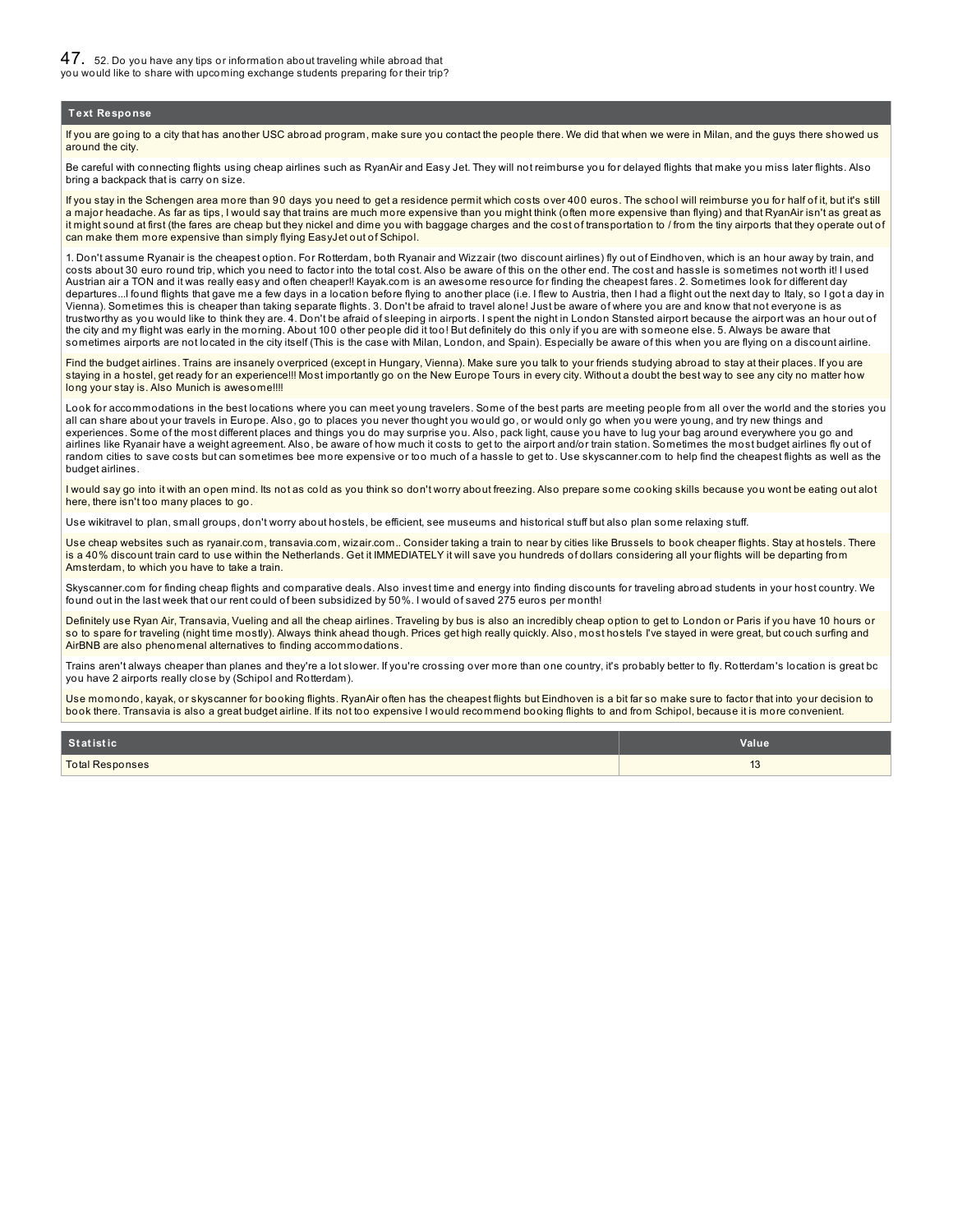$48_{\cdot}$  53. EXPENSES: How much spending money FOR THE ENTIRE<br>SEMESTER would you recommend that the next participants budget for this program?

| #                      | Answer                                                        | <b>Min Value</b> | <b>Max Value</b> | <b>Average Value</b> | <b>Standard Deviation</b> |
|------------------------|---------------------------------------------------------------|------------------|------------------|----------------------|---------------------------|
|                        | General (including food, entertainment, local transportation) | 0.00             | 4.500.00         | 2.338.46             | 1.261.97                  |
| $\overline{2}$         | Housing/rent                                                  | 0.00             | 5.000.00         | 3.776.92             | 1.366.96                  |
|                        | General travel during semester                                | 0.00             | 5.000.00         | 2.788.46             | 1.343.53                  |
| $\boldsymbol{\Lambda}$ | Books & miscellaneous supplies                                | 0.00             | 800.00           | 307.69               | 232.60                    |
|                        | Other expenditures (please explain)                           | 0.00             | 750.00           | 126.92               | 242.05                    |

### **Ot her expendit ures (please explain)**

Coffee Shops

I really haven't kept track of my expenses at all. Any numbers I could provide would be wildly inaccurate.

I have a whole excel spreadsheet if you are interested in using this as an example for future students

Emergency travel situations

Misc

Government Fees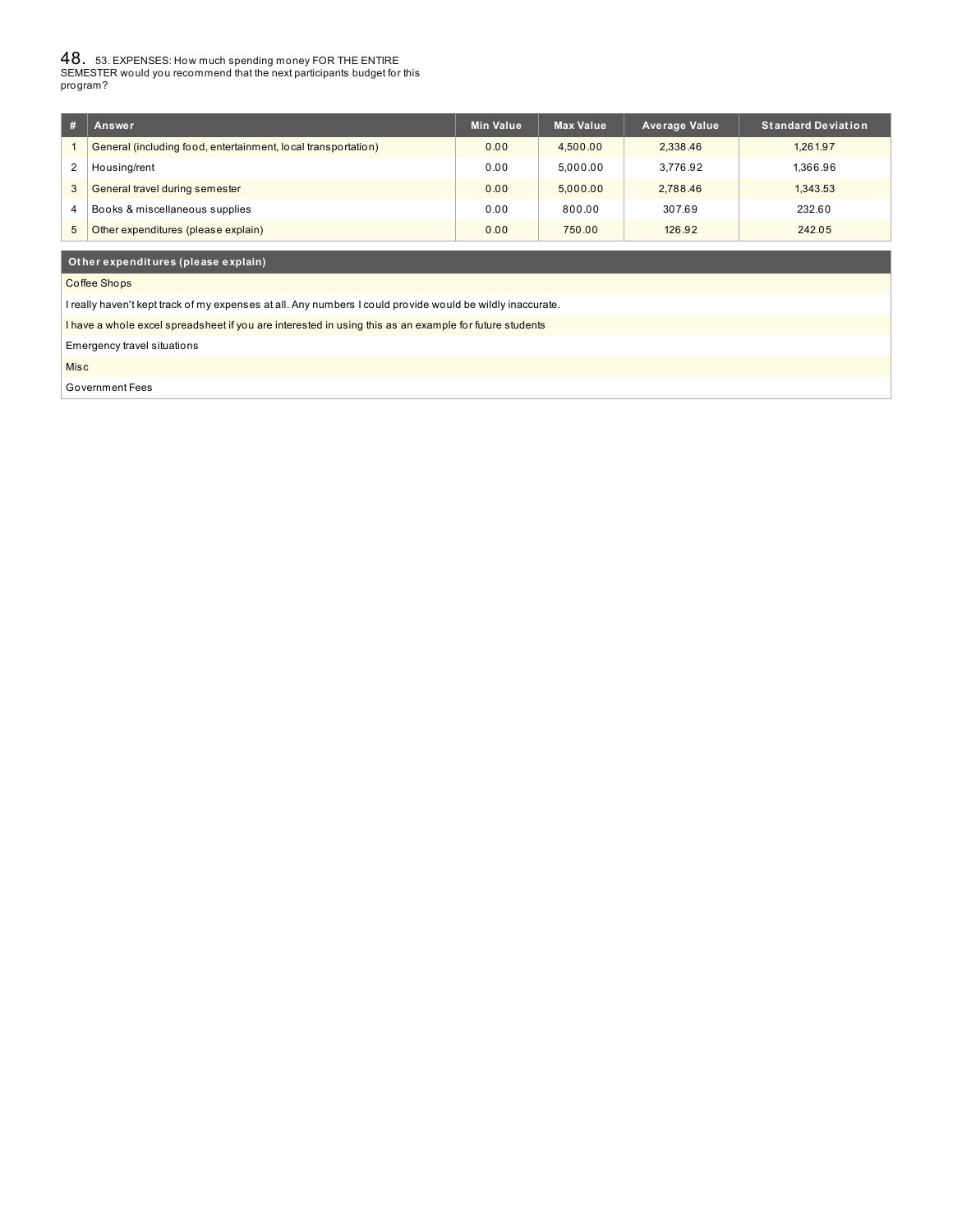49. 54. Did you experience any form of crime, or were you in danger at any time (such as the victim or witness of assault, robbery, etc.)? If yes, please explain:

#### **Text Response**

No

No, safest place on earth. The only crack heads you see are trying to sell you bikes.

Witnessed a mugging outside of out hostel in Athens.

No.

No none. Except for super shady people asking to talk to you about some random thing. But you would have to be really stupid to stop and talk to them.

The area we live in Rotterdam is very safe. I never felt in danger at anytime, even at night. Just as in any situation, do not walk alone at night, but I never saw any crime, except maybe bikes getting stolen, but hey, its Holland!

No

No, except once a cop grabbed me and "threw" me for trying to help my black out friend get home. No one got hurt though, just realize that you can't stand up to cops like you can in America. And also, once a guy tried to pickpocket me. We met him on the street and he was helping us with directions and i felt his hand reach into my back pocket (so maybe he was just coming on to me?). Anyway, i swatted his hand away and walked away

I lost my iPhone three times and my camera got stolen.

I felt safer than I have ever felt in my entire life.

Rotterdam is one of the safest cities in The Netherlands. I've known people who had their bikes stolen, but if you lock them properly that should never be an issue. I never personally experienced or witnessed anything.

No, I feel very safe. The school/city center are north of the river in the nice area. South of the river is quite seedy, though.

| Statistic              | Value                           |
|------------------------|---------------------------------|
| <b>Total Responses</b> | $\overline{10}$<br>$\mathbf{Z}$ |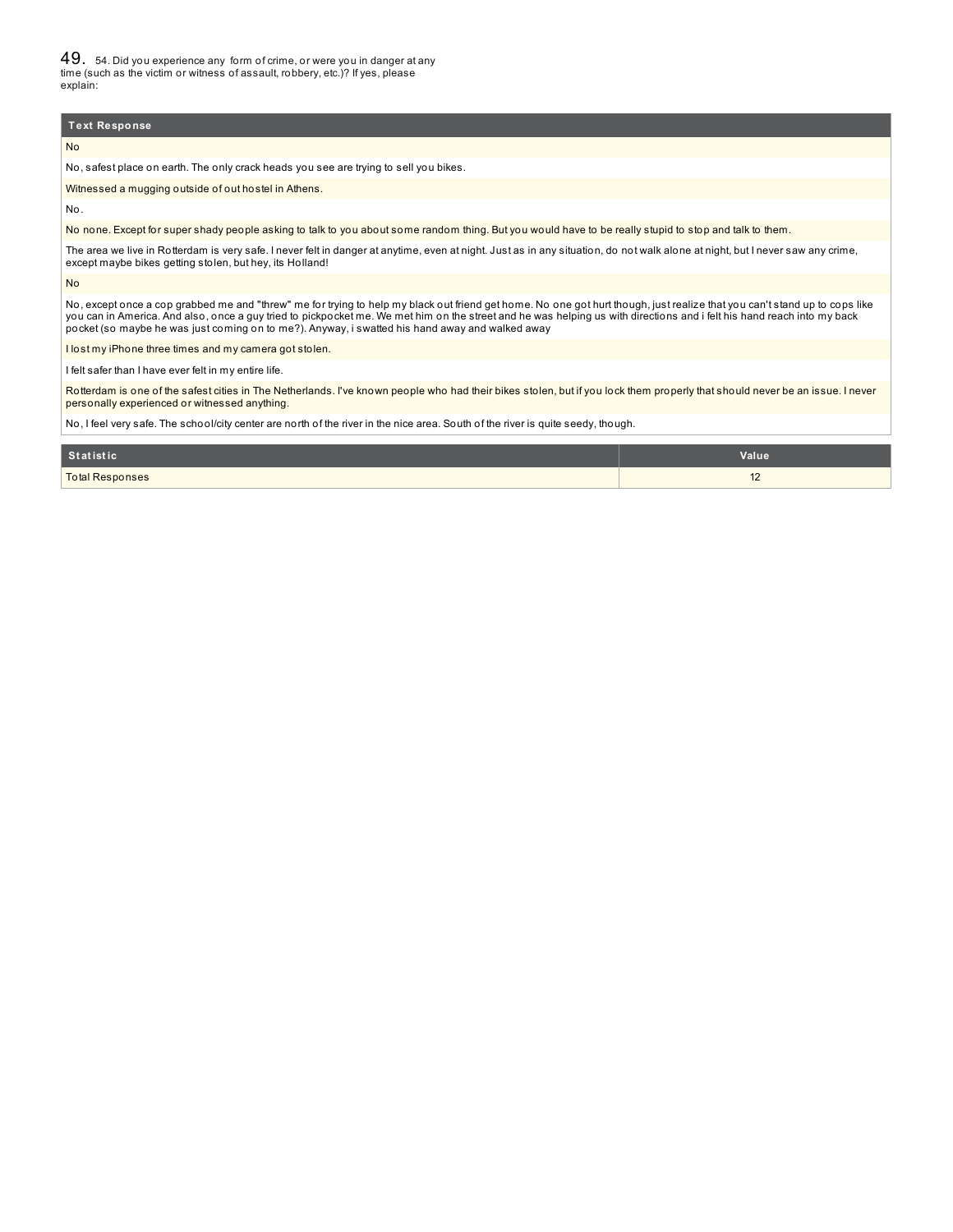$50_\cdot$  55. Before departure from USC, or upon immediate arrival to your host<br>country, do you think you were adequately warned and/or prepared to deal with<br>most incidents mentioned in the Health and Safety section of this e

| <b>Text Response</b>                                                                                                         |       |  |
|------------------------------------------------------------------------------------------------------------------------------|-------|--|
| Yes                                                                                                                          |       |  |
| Yes                                                                                                                          |       |  |
| I don't understand the question                                                                                              |       |  |
| This may have been my own fault, but I didn't even know the international "911" emergency number.                            |       |  |
| Yes.                                                                                                                         |       |  |
| yes I believe so. Was not sure where the hospitals were but our program gave us a directory with most necessary information. |       |  |
| Yes                                                                                                                          |       |  |
| Yes                                                                                                                          |       |  |
| Yes                                                                                                                          |       |  |
| Well prepared!                                                                                                               |       |  |
| Yes.                                                                                                                         |       |  |
| Yes                                                                                                                          |       |  |
|                                                                                                                              |       |  |
| <b>Statistic</b>                                                                                                             | Value |  |
| <b>Total Responses</b>                                                                                                       | 12    |  |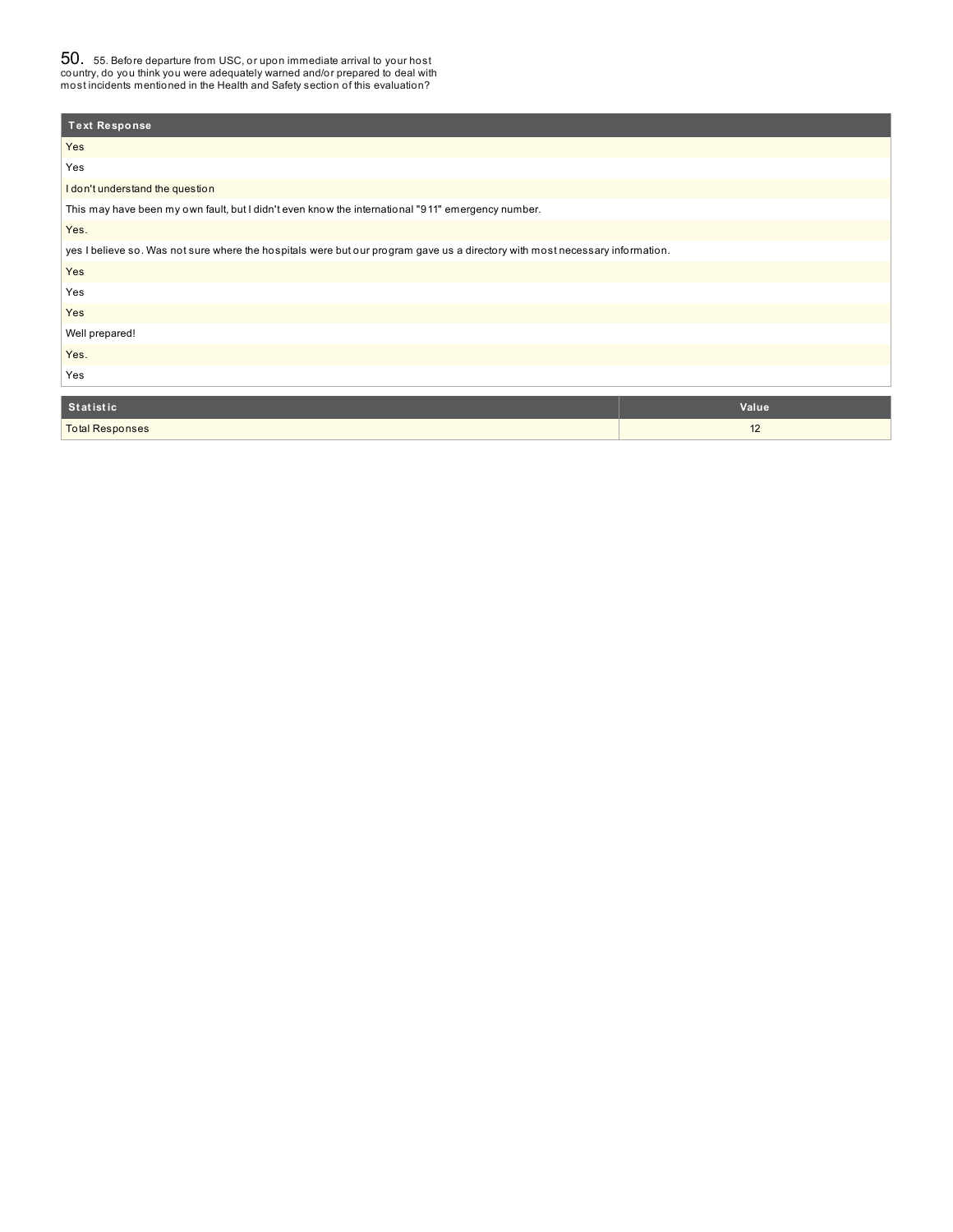51. 56. If you did not feel adequately prepared (response to question #55), what do you think you needed to know or hear in advance? How could you have been better informed and/or prepared?

## N/A Rotterdam seems fairly safe, I feel like I was well prepared. Cheat sheet could have been helpful, including information about local hospitals and doctors offices. I also knew I had SOS insurance, but didn't know what that covered and where I was covered - a list of doctors and services would have been helpful. N/A n/a N/A Definitely sign up for an independent insurance such as collegestudentinsurance.com or nssi.com to cover for all the stolen items. You will be surprised how much you can lose while travelling for 6 months, it will save you a lot of money! N/A Just know that in The Netherlands, if you injure yourself, you have to go to a doctor's office first. They will decide if you need to go to a hospital. That's something they ingrained in our minds during orientation. N/A **Text Response St at ist ic Value**

| platistic              | value |
|------------------------|-------|
| <b>Total Responses</b> | U     |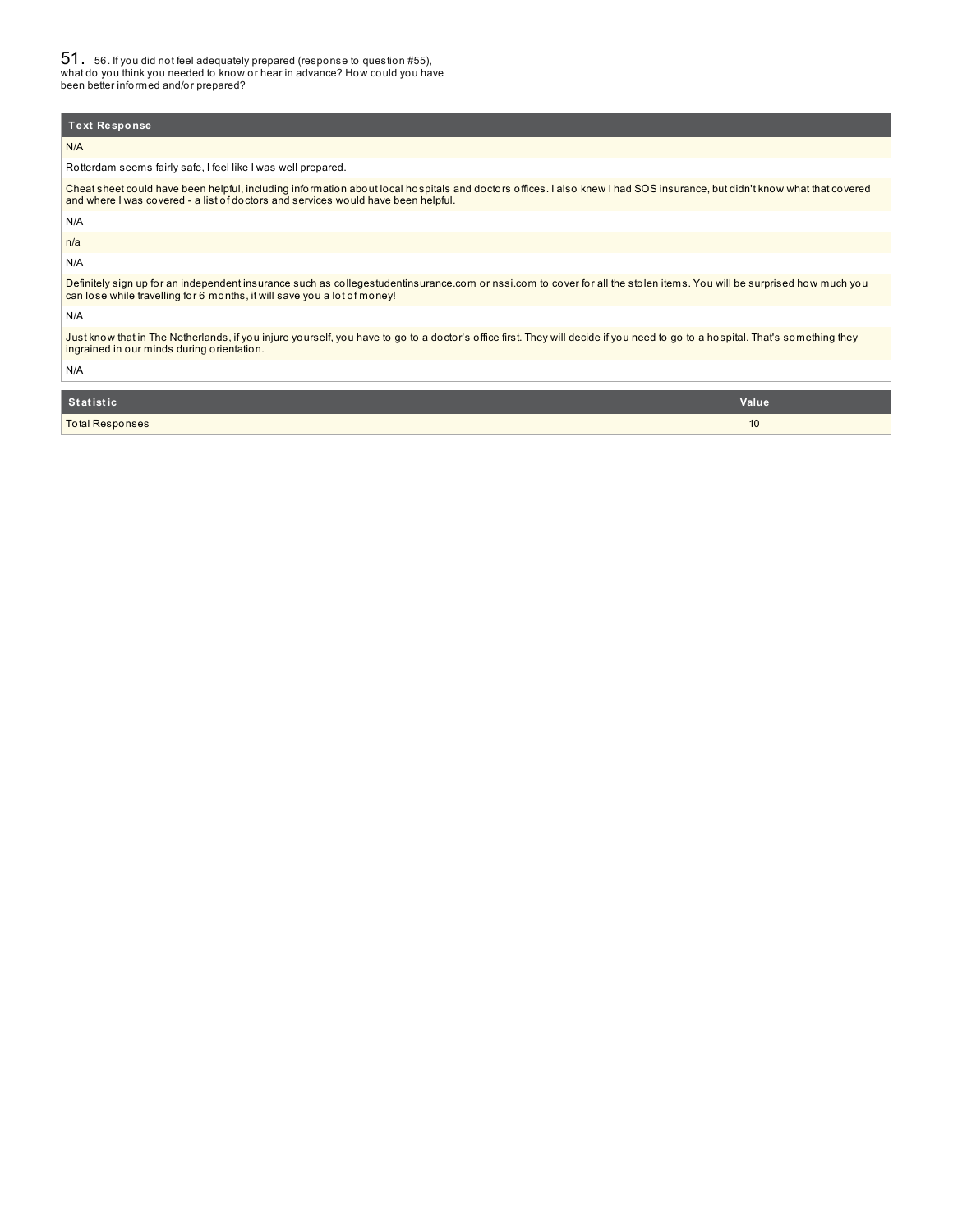$52_\cdot$  57. Were you knowledgeable about your USC overseas insurance<br>coverage policy?

| <b>Text Response</b>                                                                                                                                                      |       |  |  |
|---------------------------------------------------------------------------------------------------------------------------------------------------------------------------|-------|--|--|
| I was confused at first, but then understood.                                                                                                                             |       |  |  |
| yes                                                                                                                                                                       |       |  |  |
| No, but I didn't get sick or hurt so it didn't end up making a difference. If I was ignorant of my insurance coverage it was my own fault for not reading the literature. |       |  |  |
| See #56. I needed to know more about what I was covered for, and where I was covered.                                                                                     |       |  |  |
| Kinda.                                                                                                                                                                    |       |  |  |
| yes, pretty much.                                                                                                                                                         |       |  |  |
| Yes                                                                                                                                                                       |       |  |  |
| No, but that was my fault for not listening. It's pretty easy to understand                                                                                               |       |  |  |
| Health insurance? Yes. If there is some kind of property insurance, I had no idea.                                                                                        |       |  |  |
| Yes                                                                                                                                                                       |       |  |  |
| Yes.                                                                                                                                                                      |       |  |  |
| Yes                                                                                                                                                                       |       |  |  |
|                                                                                                                                                                           |       |  |  |
| <b>Statistic</b>                                                                                                                                                          | Value |  |  |
| <b>Total Responses</b>                                                                                                                                                    | 12    |  |  |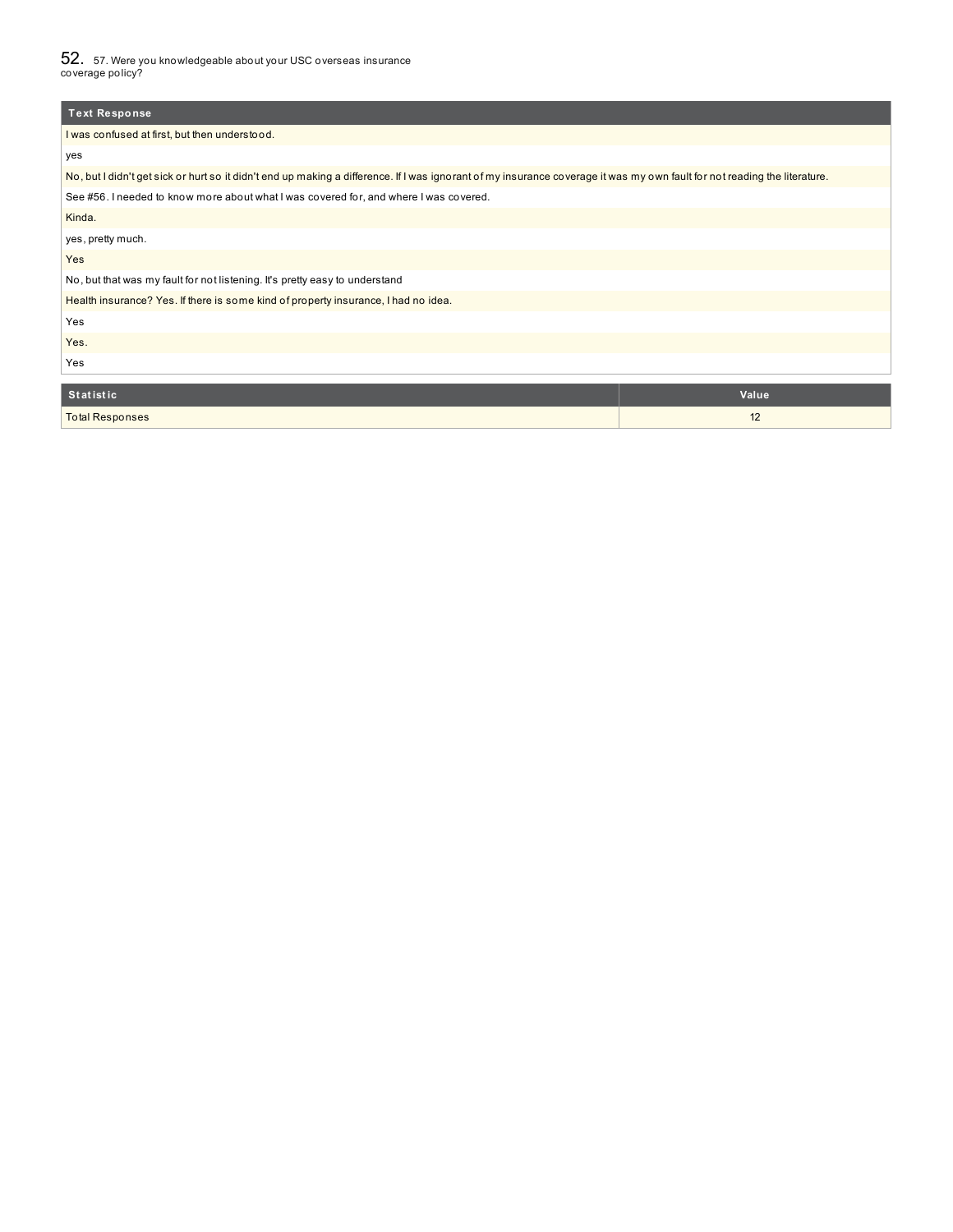53. 58. Did you experience any negative treatment that you feel was related to your ethnicity, race, national origin, gender, sexual orientation, or religion? If yes, please explain:

#### **Text Response**

#### No

Yes Dutch girls don't give American guys any play.

Some people seemed to think of Americans as loud, ignorant, etc. These sentiments only really became apparent, however, when they were drunk or if they were already comfortable enough with us to express these feelings openly, so it wasn't a big deal. It's not very serious, it's not like anyone was getting heckled in the street for being American.

No.

I avoided anti-semitism by avoiding the skin-heads. I also avoided going back to Poland which I felt a lot of anti-Semitism in 2006,

No, the Dutch are very opened minded people. Yes, you are American so you might get some comments but nothing really at all, no negative treatment experienced.

Yes but mainly in countries where there is a extreme asian minority such as in Albania or Spain. Nothing terrible though, just stares and people attempting to speak Chinese to me or people in awe that I was asian and spoke English.

No

Not really, I mean no one's a huge fan of Americans but thats no flash news. I just went with Canadian.

No

No. In fact, most people are really excited to hear about Los Angeles and whatever city you are from in the US.

No

| <b>Statistic</b>       | Value      |
|------------------------|------------|
| <b>Total Responses</b> | $\epsilon$ |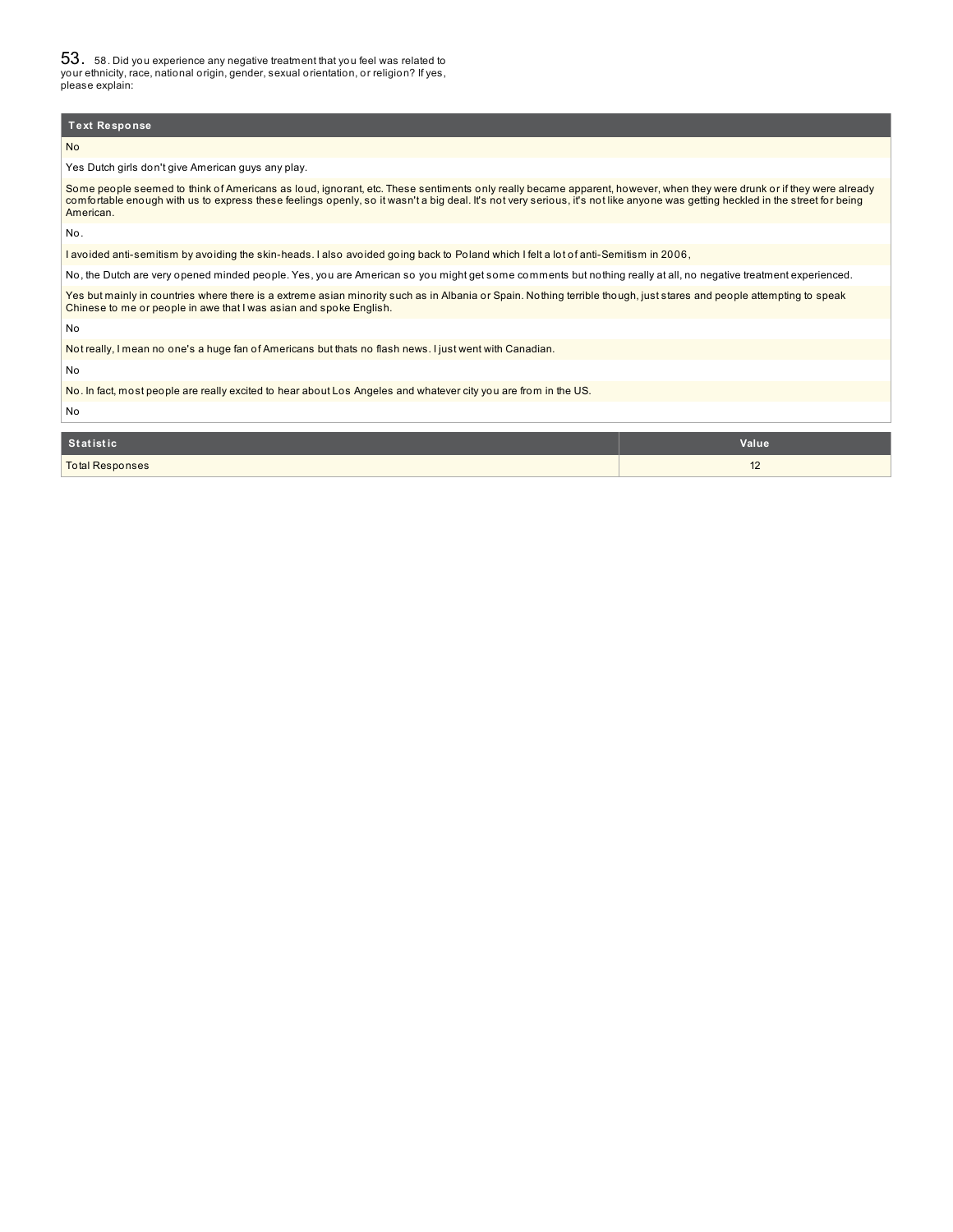The people that you meet. We lived in an international dorm, so everyone in the building was a student from different parts of the world.

Meeting an eclectic group of people in the International House and enjoying the benefits of the relaxed Dutch policies

Meeting and spending time with students from all over the world, getting to hear their opinions, aspirations and life stories. The other students that I made friends with in this program were really its saving grace. The academics were sub-par in my opinion, but the people were great.

The amazing people I met.

Meeting extremely intelligent people from all over the world and sharing our opinions on economic and social issues of the world. Being thrown into a foreign environment and having to deal with it alone is the best way to grow. If I was to pinpoint a single event, it would definitely be Queen's Day in Amsterdam on April 30th. Coolest thing I have ever witnessed in my life.

All the amazing people and friends I have made from all over the world. Everyone is so interesting and unique and we became close to fast. My friends here made my time in Rotterdam unbeatable.

The people you meet and the time you have to really explore differences in cultures from around the world.

**Travelling** 

Bonding with people from around the world. This experience made everyone really close.

The living arrangement that my University provided.

The people you meet. You are going to meet the most incredible people of your life so far. Its actually amazing--the people who go abroad are generally all open-minded, sociable, intelligent and awesome people. They help you learn a lot about yourself and open your mind to new experiences, ideas and ways of thinking about the world.

Meeting amazing people from all over the world and traveling everywhere with them.

| Statistic              | <b>Value</b>                     |
|------------------------|----------------------------------|
| <b>Total Responses</b> | $\overline{1}$<br>$\overline{2}$ |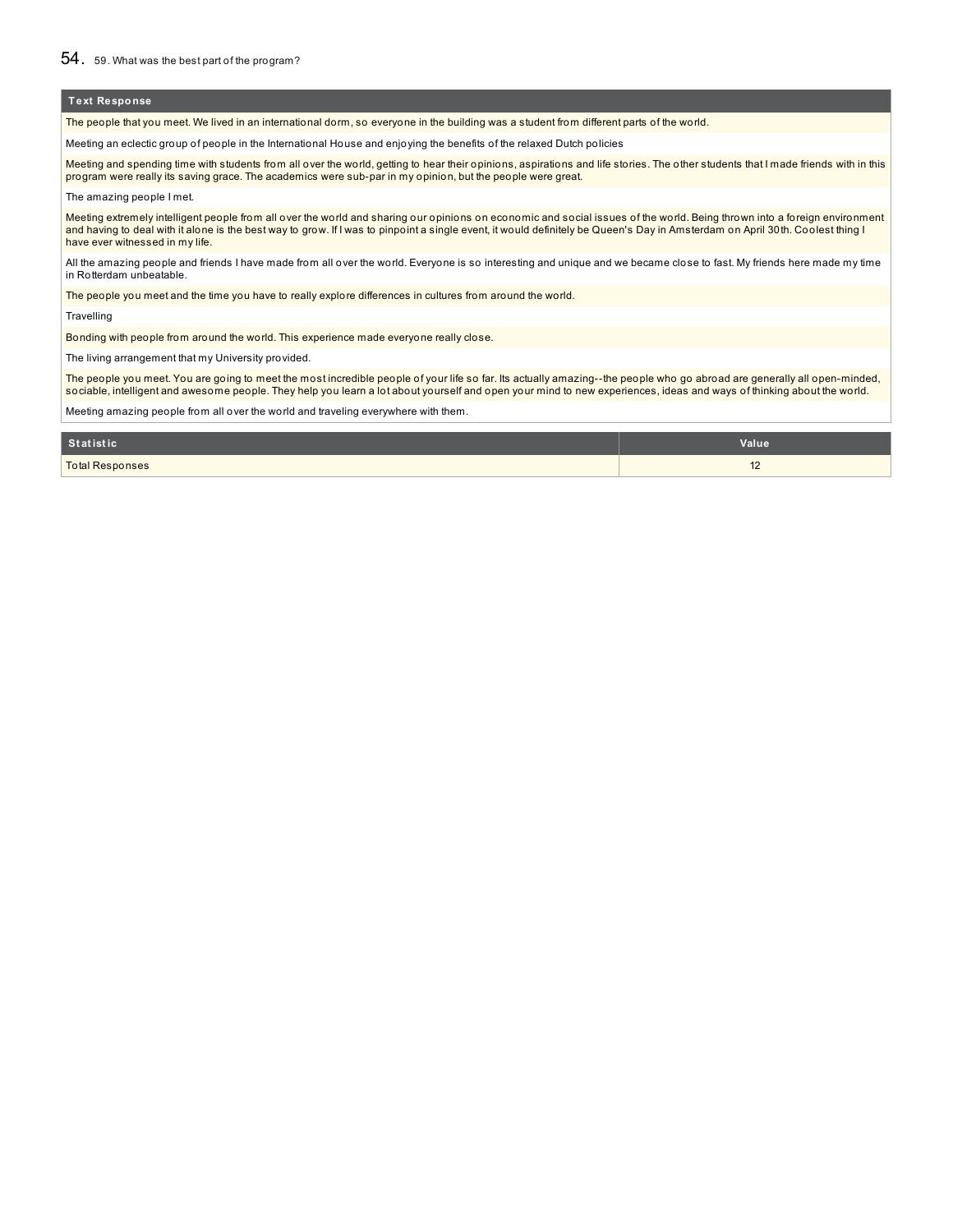Going there without knowing anyone in the program

Getting the motivation to go to class when it rains

Feeling lonely and homesick the first couple weeks. The sheer length of the exchange program in Rotterdam (6 months as opposed to 4 months for most other programs)

The amount of down time I had. I didn't know what to do with all of the free time I had since I work during the school year in the times I'm not in class, and it was often very hard to spend so much time alone.

The length of the trip ruined my relationship with my girl friend.

Being thrown into the situation right at the beginning and not knowing anything and having to adjust to Dutch culture and language right away. Grocery shopping the first day<br>was one of the biggest challenges because everyt because there was no one there helping us out.

Leaving, we've made so many friends and connections these last 6 months, its hard leaving that all behind to go home

Rainy days

Not being able to find products/food that I am used to.

Balancing and managing expenses with the euro.

l had a kind of bad location for a place to live. My apartment was a 20 minute bike ride from campus (1 hour walk). I'd say 99% of people live within a 15 minute walking<br>distance of campus, so it was hard to coordinate som

Having two rounds of exams (2nd and 3rd trimester)

| Statistic              | <b>Value</b>              |
|------------------------|---------------------------|
| <b>Total Responses</b> | $\overline{16}$<br>$\sim$ |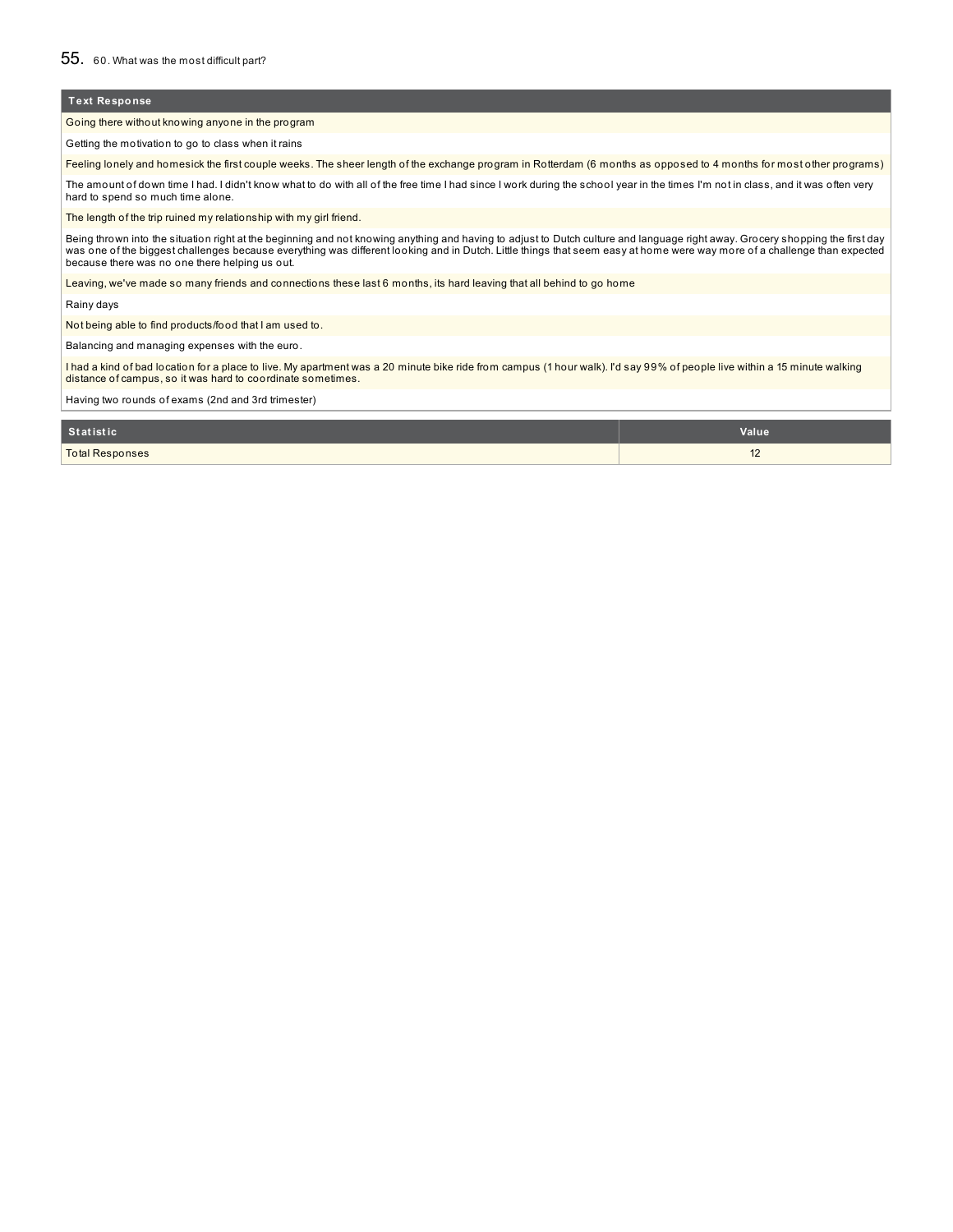56. 61. Describe <sup>a</sup> situation that you experienced as <sup>a</sup> result of culture shock or cultural misunderstanding. How did you resolve it?

#### **Text Response**

Almost nowhere in Rotterdam takes debit or credit card. You need a dutch pin card. I went to the supermarket with 80 euros worth of groceries and had no cash, only my card. The lady wouldn't let me buy anything, so I had to run to the ATM and withdraw money while holding up the line.

#### No one goes out for dinner so learn how to cook

Being one of the more culturally sensitive people on the exchange, I often found myself mediating disputes / misunderstandings between friends from different cultures. There isn't any one instance that really stands out, I feel like I was able to resolve most of the cultural misunderstandings with careful explanations and a little dose of humility.

Never really had a situation like this.

The hardest thing to do was learning how to shop in a foreign country. It is slightly alarming the first time you see that they don't refrigerate their eggs or hotdogs and that most produce goes bad in two days. But you learn how to make it work. Although "wall-food" in the metro stations should definitely be avoided for your digestive system's sake.

I cannot think of one specific incident but living in Europe you experience a lot of culture differences and challenges when trying to communicate and understand other culture. Its important to be open minded and patient, even if can be unnatural and difficult.

I had a very orderly German roommate who needed to follow a very strict schedule and regiment. On the other hand, I was very free flowing and open about everything so we clashed in personalities. We resolved it by talking out our differences and making our concerns known whenever we felt uncomfortable.

The cop situation described above. I resolved it by walking away and telling the cop he was a dick (not a good idea in hindsight)

Didn't experience any.

The academic curriculum is very different then in the USA. The manner that the material is taught and approached is also very different. I found myself needing to adapt to being more self-relient, focused and well-prepared for the few, very valuable creditable work and tests used to measured by academic achievement and understanding of the material.

No culture shock. No cultural misunderstanding. Everyone is in the same boat because the IBA program (which you may go to) at RSM is mostly international students. That includes people from South America, Asia, Australia, everywhere in Europe, and even some from the US and Canada. Everyone is open-minded and on the same page of trying to figure out minor cultural differences.

While people here do speak English, I have the feeling some people pretend to understand but don't actually comprehend you. Many times when I went into a shop and asked a question, and I got an answer completely unrelated to the question I was asking. That's when google translate and improvisation come in handy.

| <b>Statistic</b>       | <b>Value</b>   |
|------------------------|----------------|
| <b>Total Responses</b> | $\overline{ }$ |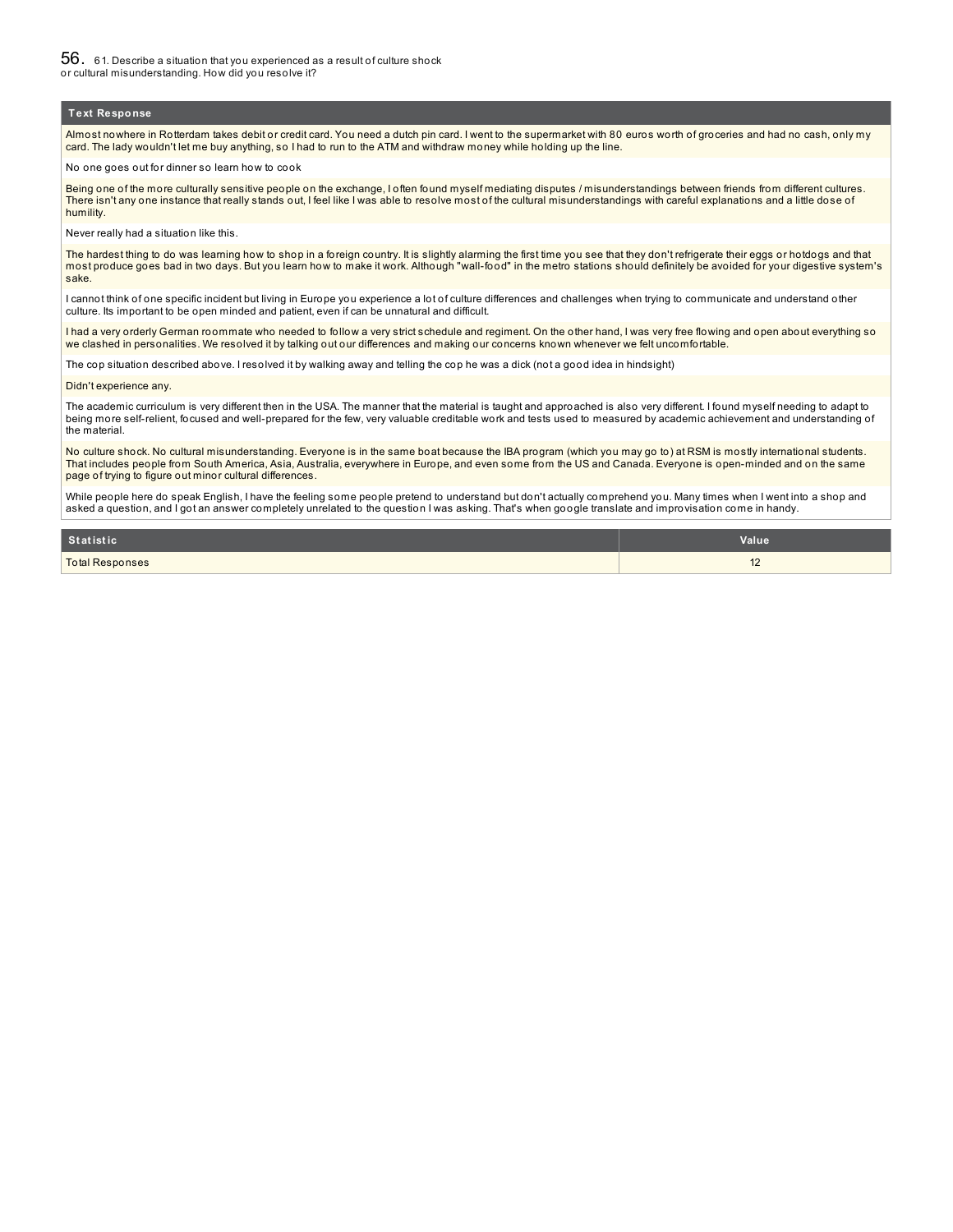57. 62. Describe something that you are proud of having accomplished during your stay.

#### **Text Response**

I went skydiving. It is something I never though I would do, but the guys talked me into it.

Passed all of my classes

I'm proud of the new friends that I've made and that I can now say that I've lived outside the US.

Traveling so much alone. I felt so independent and capable navigating my way between countries and on public transit alone.

Completely mastering of the streets, metro, and tram system of Rotterdam as well as being able to give a flawless Frommer's Guide tour of Amsterdam.

I have become so much more opened minded about the world and current issues. I have met so many people with different backgrounds and interests and have wanted to<br>push myself to learn more, and try new, different things an world from a more open viewpoint. I proud of how well I adjusted to living in a foreign country and how well I have made it my home and how appreciative, open minded and understanding I am of other people and cultures.

I attended SOCAPEurope which was the first social capital conference in Europe ever. I networked among many europeans and was proud to be the only American undergraduate representative at the conference.

Living on my own

Travelled a lot, was open to all kinds of traditional food at every country I visited, including weird stuff like "pig's knee"

Networking and meeting people on a global perspective.

I was able to work abroad! I spent time as a stage hand/production assistant for a small black box theatre that was located underneath my apartment. It was the best experience of my life thus far.

Learning how to cook. People here don't eat out often and it gets so cold in the winter months you won't want to leave the apartment. There's a huge flower/produce/fish/random item market every Tuesday and Saturday at Blaak. It's much less expensive to get groceries there vs the grocery store.

| Statistic              | Value       |
|------------------------|-------------|
| <b>Total Responses</b> | $\sim$<br>K |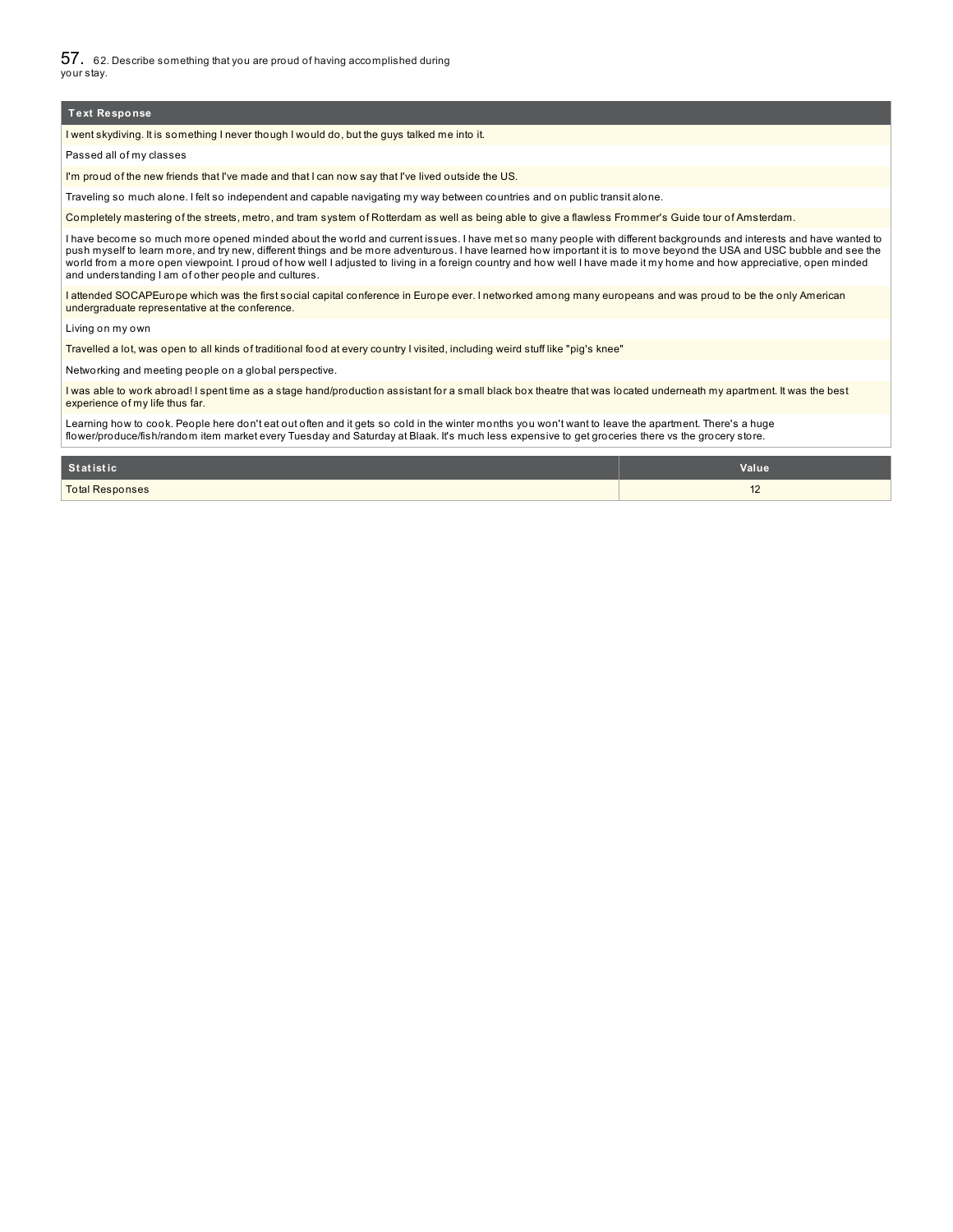#### The grading system of the university.

How annoying the rain was.

The full extent of the academic differences between USC and RSM. I knew that the testing format would be different, but the differences go much deeper than that.

Oh gosh, so much. 1. More information about SOS insurance (see #55 and #56) 2. More information about Rotterdam itself - grocery stores and other conveniences. 3. More information on the best ways to travel. 4. Knowing what to expect when I got there 5. Public transit info in Rotterdam 6. Housing options - the website was terrible for Shortstay in Rotterdam and there were so many other cheaper options that I was not made aware of. 7. I wish I had been encouraged to learn more about the people I was traveling with - they turned out to be the most amazing people and I wish we could have coordinated housing more with them.

#### Buy a bike ASAP!

Pack what you really think you will need and be a smart packer. Also, try and look ahead to the other seasons (although I know its hard in the dead of winter) to see what you might need. Remember you can always buy stuff here but everything you have (and you somehow acquire a lot), you have to pack and take back home. Also, bring a little bit of home with you when you come. Photos or bedding or something is a nice comfort to have and can brighten up your room. Also, moving to Europe and a new school and culture is hard, and most people do not tell you how hard and homesick it can be. Do not feel bad if you are, talk to people, chances are they might be feeling the same way.

I wish I had known how hard it is to go back to a traditional American school system after our 6 month "vacation"

Dutch people are very blunt. It comes off as being rude, but they don't see it like that. Expect less customer service at places

40% discount train card. And there is a 25min fast train to Amsterdam for only 2 euros extra, instead of 1h10mins.

Tax rebates and other forms of reimbursements provided by my local government.

How expensive your stay is going to be. I mean, I tried to eat, travel and play on a budget, but so many different factors come into play. When your traveling its hard to tell what a good deal is on food. Sometimes you make impromptu travel plans and flights are extremely expensive. Going out with people is going to cost a lot. Watch out for that alcohol cost... it will sneak up on you before you know it! BUT there are ways around these: make friends with someone who has 3G on their international phone so you are always connected to tripadvisor and lonelyplanet. Stay with AirBNBs and try out couch surfing; they're both super cheap. There are Museumpasses that you can get in The Netherlands for 50 euros that allow you to go into over 400 museums in the Netherlands for an entire year. GET IT.

I wish I'd brought more things from home that I wasn't able to get here without paying tons on shipping/VAT bc online shopping isn't popular here. If the post man misses you for a delivery, he'll leave a letter in your box and you have to go to the nearest post office/station to pick up your package.

| Statistic              | Value          |
|------------------------|----------------|
| <b>Total Responses</b> | $\overline{ }$ |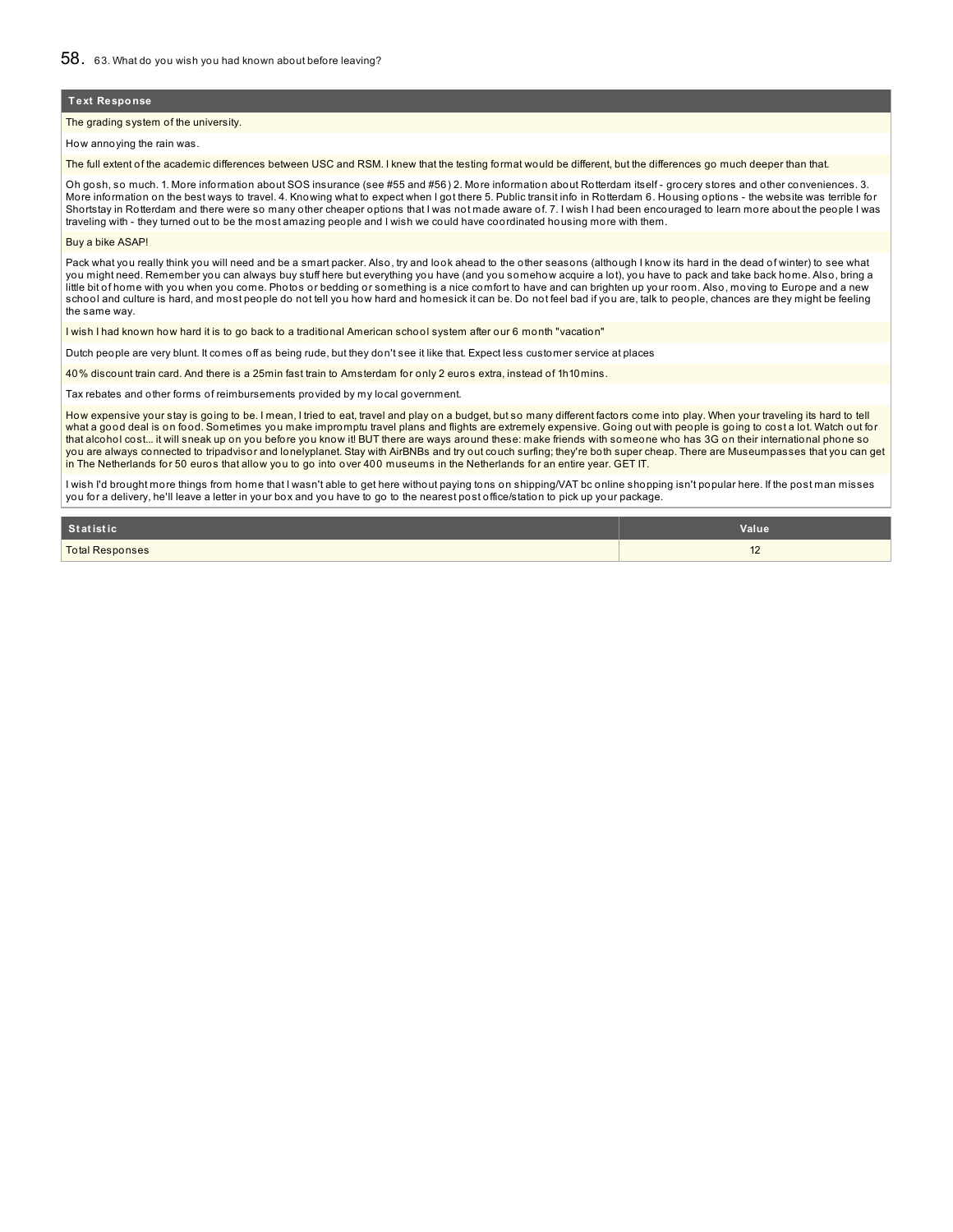Try to go to a city when there is a something big going on like St. Patrick's day, Queens Day or Carnivale. Also Go to as many places as you can while you are here, you will regret it if you don't. Don't participate in any of the street gambling. I lost 50 Euros.

Book early and stay at hostels that are fun.

Travelling with lots of friends can be fun, but it can also get really hectic with people arguing and disagreeing on what to go see / do. I would recommend travelling in groups of 5 or less, or even alone. Also, it's much nicer going places where you know someone who can give you a place to stay and show you around. Staying in hostels is a pain in the ass. My London trip wouldn't have been half as good if i didn't have my family there to give me a place to stay and drive me around.

See my answers to the other questions.

Learn how to budget on a different currency. The failing dollar absolutely ruined me. Not paying my rent up front probably cost me over \$1000.

Ask locals and other students and international students around you questions about things and places and everything. Don't be shy, because they can usually give you tips and good advice. Also, make friends with the local students, because they can be a helpful resource as well. remember, you are gone 6 months. Its very common to be stingy and not want to buy a more expensive thing like a hair dryer, dishes, sheets, any sort of living thing etc but 6 months is a long time and you will use it everyday. Spring for the extra 10-15 euro, it will make a difference. this is your home, just like USC.

Travel alone some time, its a completely different experience and gives you complete freedom. Also maintain a lowly presence no need to declare yourself to the world.

Yes, refer to the section above where I give travel tips

Same answer to 63

Plan and prepare your trips well in advance. Have a small suitcase that fits the dimensions of the european discount airlines. Shrink-rap bags that take the air out of clothes (you can fit 2x as much in 1 suitcase!).

Skiing in the alps was the craziest thing I have ever done. If you are an outdoorsy person, you must go skiing or snowboarding in the Alps. Ishgl was a great ski resort. Also for those outdoorsy people, plan a biking trip around The Netherlands. Its a lot of fun so see the sights and be healthy at the same time! Finally, rent a car and tour Belgium to go to the Trappist Monasteries.

Use travel websites like Kayak to get the best fares. Book fast trains, they're usually not much more expensive than the regular trains and they save tons of time. The Fyra speed train to Amsterdam only takes 45 min and if you buy your ticket online, it's only €9.50 vs €17 at the station (you'll probably go to Amsterdam a lot so it adds up). Also Amsterdam hostels are horrible so I'd recommend staying in the Victoria Hotel and splitting the room between 3 people, it'll end up costing about the same as a hostel.

| Statistic              | <b>Value</b> |
|------------------------|--------------|
| <b>Total Responses</b> | $\sim$       |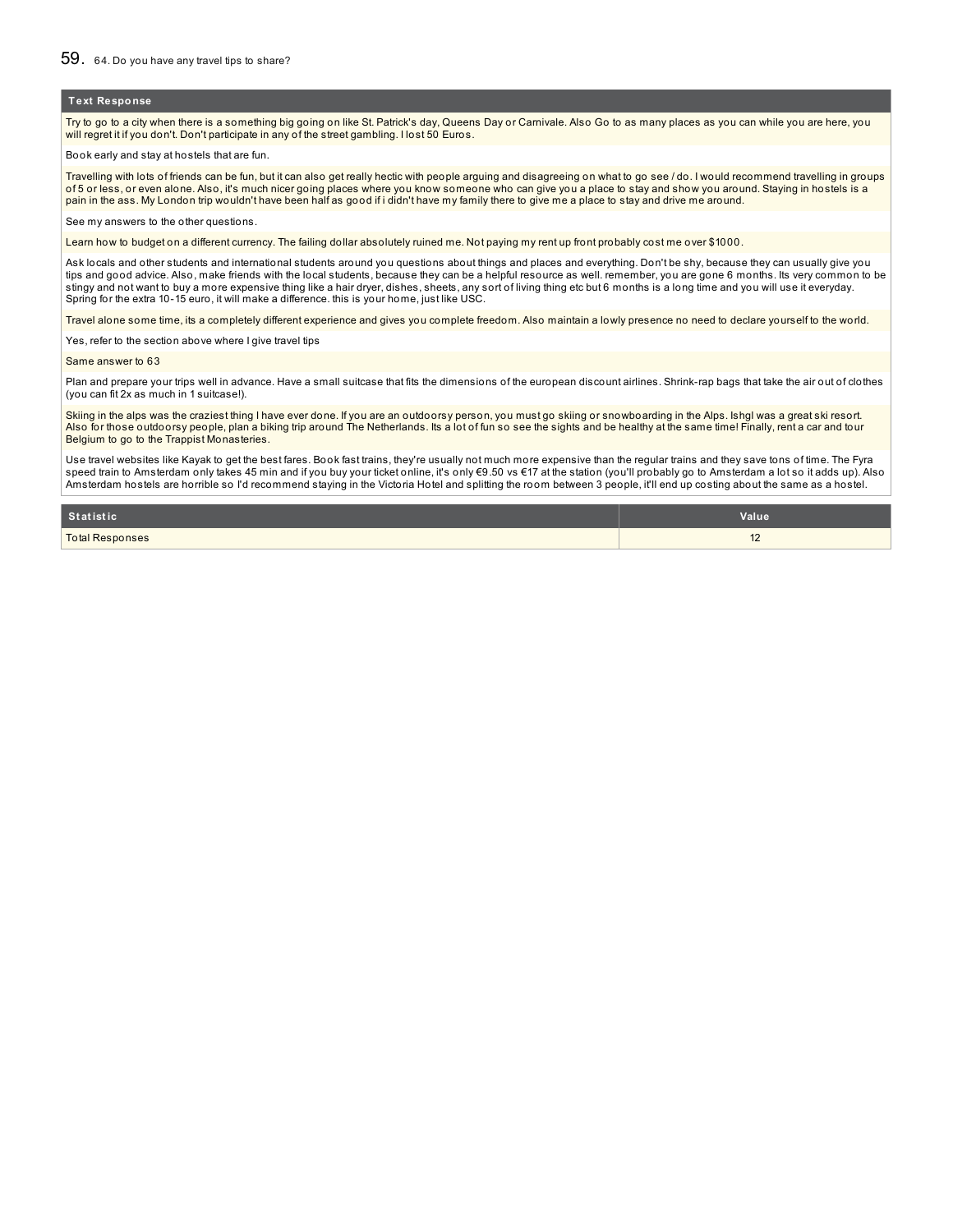Going abroad is what you make of it. If you go in with the right mindset you cannot have a bad time. Just be open to new experiences and get ready for the best semester of your life.

Have a good time and try to go to Massilo. Also stay away for Concordia unless it is a wed or sun night

Don't come here if you need the units. The grading here is pretty confusing and the classes aren't that great in my opinion. Come here for the people. The classes that I took were decent at best, my new global friend network is priceless.

Remember it is the people, not the place that make it is amazing. Rotterdam is definitely not the most exciting place to be, but I feel that out of everyone I knew going abroad, I met the best and most diverse friends in Rotterdam. And, be prepared to be alone at times! And be prepared to freeze for the first few months if you go in January...

Get a hold of me so that I can tell them what to do! Rotterdam is awesome!!! If you don't find the hugeeee lake, you are missing out on half of Rotterdam.

Get a bike! Rotterdam is one of the best kept secrets of the IEP program. Maybe it is not the most popular or exciting city in Europe, but it is a great city to live in. It is very family and student oriented, and its not a tourist city. The university is well known and has activities and student groups that are always planning activities and social events for all students. It really feels like a home, and that it is your city. You really get to be an exchange student and live in Europe for 6 months rather than just visit. Its in a great location, less than an hour from Amsterdam as well as a good location for traveling, but it does not have the craziness and overwhelming feeling of a huge city. You really get to know it and feel more like a local, which is really special. And all the people you meet, especially on the exchange program are so so great!

If you want to have the most amazing semester of your life while attending a prestigious European university, definitely go to Rotterdam. It's definitely lowkey, the best destination offered by IEP!

Have fun and travel!

#### Same answer to 63

Prepare yourself to have one of the most intellectually stimulating, culturally shocking, memorable time of your life.

You will have the best time of your life. But don't forget that you have exams and assignments that sometimes creep up on you! Take advantage of your time in Europe but stay extremely organized so that you don't fall into any traps.

You're going to have so much fun! Make the most out of the first two months preceding your exams and then buckle down and study during the last month. Definitely attend the Welcome Days event organized by ESN, it's the best way to meet everyone in the program and it's tons of fun. The Dutch love bureaucracy, you'll notice when opening a bank account. I'd suggest going with Rabo or ABN instead of ING because all of the ING atm's/letters/online banking are in Dutch. The best way to get a bike is to buy one from a junkie for €15-20. If you live in the International House, they'll ring your bell about twice a day trying to sell you one. I bought one but never really rode it because we had a really long winter and I found the tram/walking perfectly adequate.

| Statistic              | Value                |
|------------------------|----------------------|
| <b>Total Responses</b> | $\overline{A}$<br>14 |